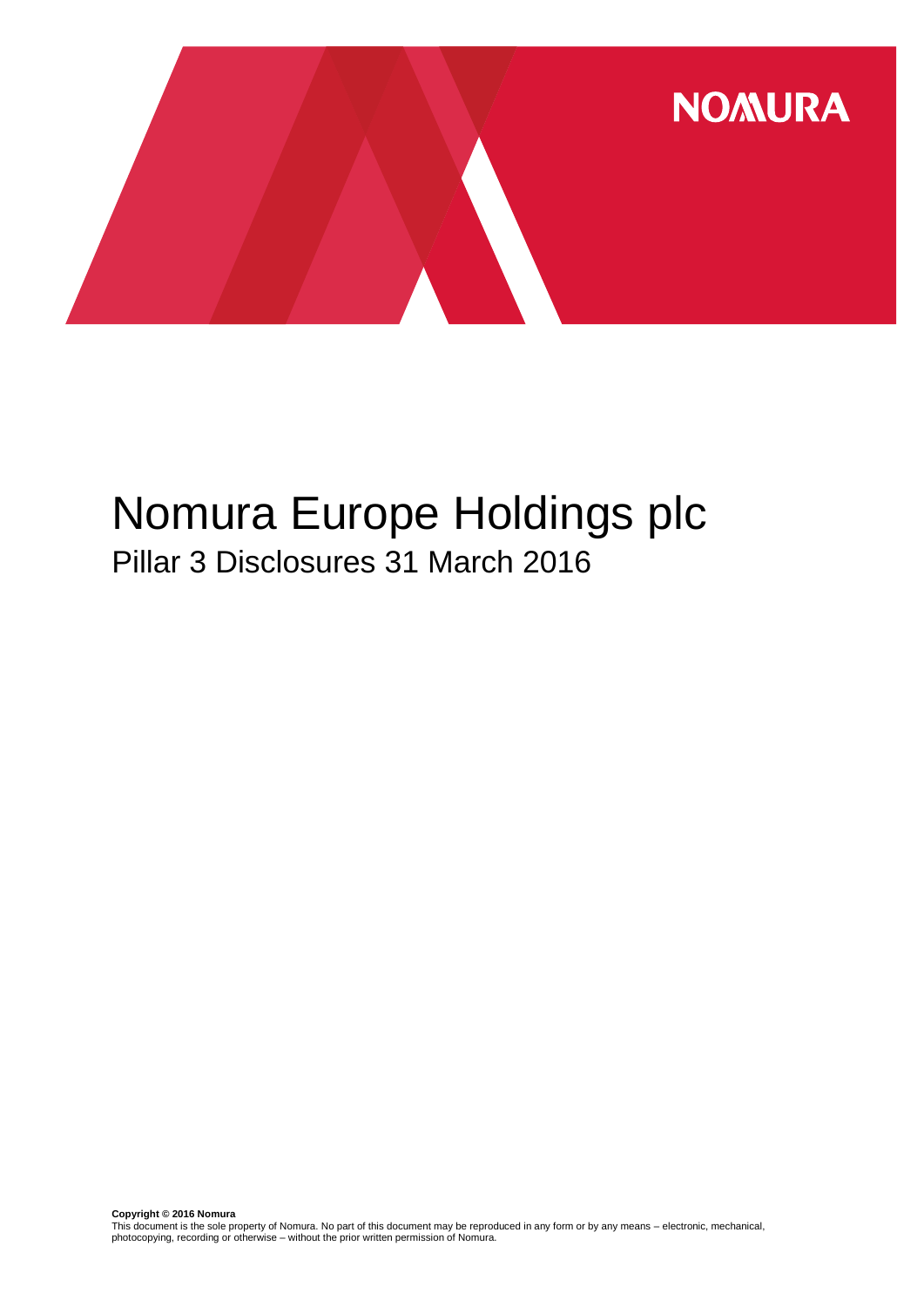

# **Table of Contents**

| 1. |      |                                                                                                        |      |  |  |  |  |  |
|----|------|--------------------------------------------------------------------------------------------------------|------|--|--|--|--|--|
| 2. |      |                                                                                                        |      |  |  |  |  |  |
|    | 2.1  |                                                                                                        |      |  |  |  |  |  |
|    | 2.2  |                                                                                                        |      |  |  |  |  |  |
| 3. |      |                                                                                                        |      |  |  |  |  |  |
|    | 3.1  |                                                                                                        |      |  |  |  |  |  |
|    | 3.2  |                                                                                                        |      |  |  |  |  |  |
|    | 3.3  |                                                                                                        |      |  |  |  |  |  |
|    | 3.4  |                                                                                                        |      |  |  |  |  |  |
|    | 3.5  |                                                                                                        |      |  |  |  |  |  |
|    | 3.6  |                                                                                                        |      |  |  |  |  |  |
|    | 3.7  |                                                                                                        |      |  |  |  |  |  |
|    | 3.8  | Credit quality step analysis of counterparty and credit risk exposures before credit risk mitigation16 |      |  |  |  |  |  |
|    | 3.9  | Credit quality step analysis of counterparty and credit risk exposures after credit risk mitigation17  |      |  |  |  |  |  |
|    | 3.10 |                                                                                                        |      |  |  |  |  |  |
|    | 3.11 |                                                                                                        |      |  |  |  |  |  |
|    | 3.12 |                                                                                                        |      |  |  |  |  |  |
|    | 3.13 |                                                                                                        |      |  |  |  |  |  |
|    | 3.14 | Residual maturity analysis of credit risk exposures before credit risk mitigation19                    |      |  |  |  |  |  |
|    | 3.15 |                                                                                                        |      |  |  |  |  |  |
|    | 3.16 |                                                                                                        |      |  |  |  |  |  |
|    | 3.17 |                                                                                                        |      |  |  |  |  |  |
|    | 3.18 |                                                                                                        |      |  |  |  |  |  |
|    | 3.19 |                                                                                                        |      |  |  |  |  |  |
| 4. |      |                                                                                                        |      |  |  |  |  |  |
|    | 4.1  |                                                                                                        |      |  |  |  |  |  |
|    | 4.2  |                                                                                                        |      |  |  |  |  |  |
|    | 4.3  |                                                                                                        |      |  |  |  |  |  |
|    | 4.4  |                                                                                                        |      |  |  |  |  |  |
|    | 4.5  |                                                                                                        |      |  |  |  |  |  |
|    | 4.6  |                                                                                                        | 0.28 |  |  |  |  |  |
|    | 4.7  |                                                                                                        |      |  |  |  |  |  |
|    | 4.8  |                                                                                                        |      |  |  |  |  |  |
|    | 4.9  |                                                                                                        |      |  |  |  |  |  |
|    | 4.10 |                                                                                                        |      |  |  |  |  |  |
|    |      |                                                                                                        |      |  |  |  |  |  |
|    |      |                                                                                                        |      |  |  |  |  |  |
|    |      |                                                                                                        |      |  |  |  |  |  |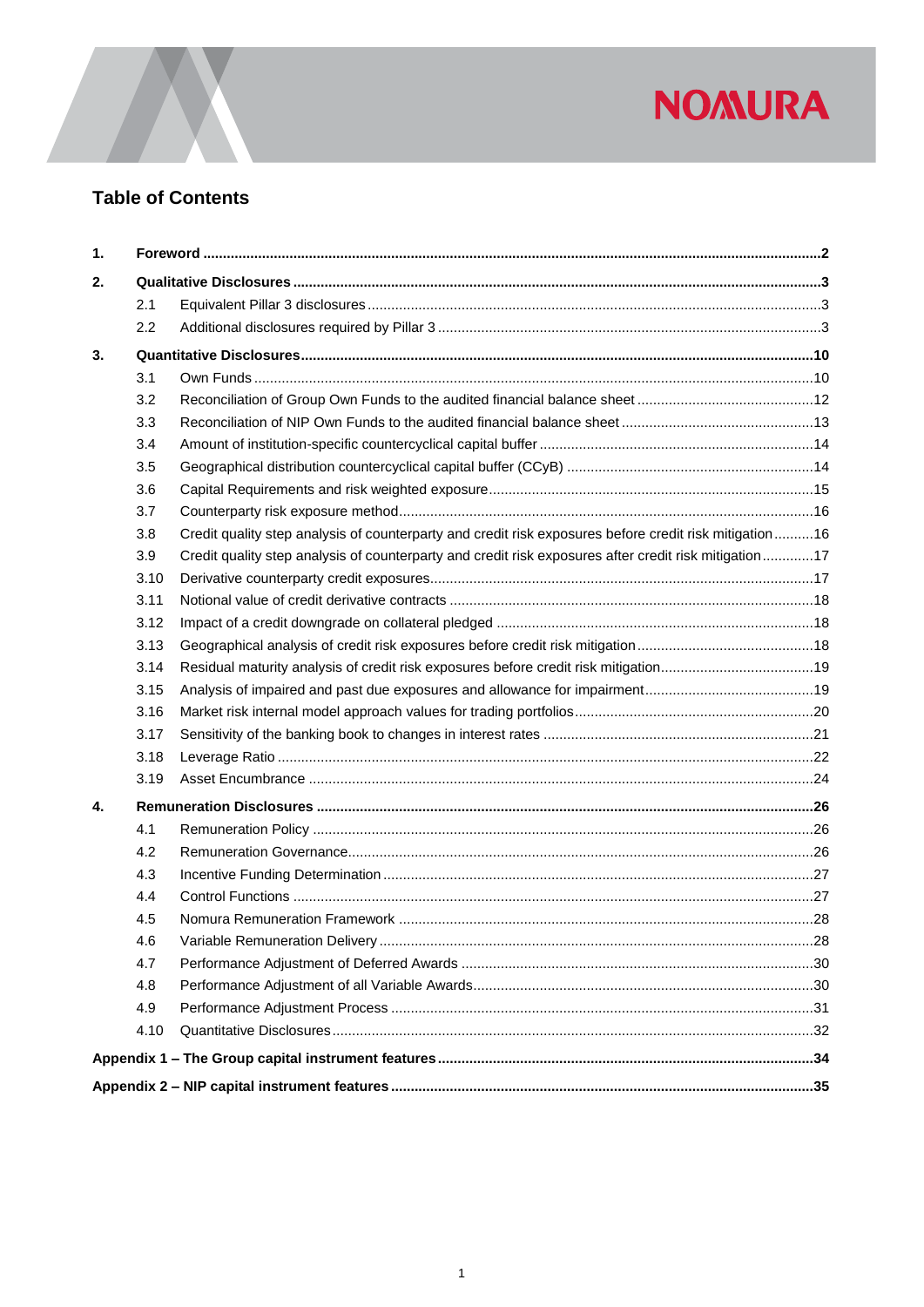# <span id="page-2-0"></span>**1. Foreword**

The Nomura Europe Holdings plc Group ("the Group") is subject to consolidated regulatory supervision by the Prudential Regulation Authority ("PRA"). The regulatory consolidation is produced in accordance with the requirements established under the Capital Requirements Directive ("CRD") and the Capital Requirements Regulation ("CRR"), collectively referred to hereinafter as "CRD IV", which came into effect on 1 January 2014.

**NOMURA** 

The regulatory consolidation excludes certain special purpose entities which are included in the accounting consolidation. A small number of entities included in the accounting consolidation are also excluded from the regulatory consolidation on the basis of their immaterial balance sheet size. There is no material impact on the regulatory capital position of the Group due to the exclusion of these entities.

The regulatory scope of consolidation includes an additional entity, Nomura Capital Markets Ltd ("NCM"), which is not included in the accounting consolidation, in accordance with the direction of the PRA. A complete list of the Group and its subsidiaries can be found in the Nomura Europe Holdings plc ("NEHS") Company only Annual Report.

All companies within the Group are limited by ordinary shares, and apart from the requirements to hold regulatory capital, there are no practical or legal impediment to the prompt transfer of capital between the Group and its legal subsidiaries. The Group and NCM are 100% owned subsidiaries of Nomura Holdings Inc ("NHI"), the ultimate parent of the Group (incorporated in Japan).

With effect from April 2015, the Group applied the United Kingdom ("UK") Companies Act 2006 exemption from producing statutory group accounts. The exemption applies to a UK parent company where certain conditions are met. Specifically this includes where the UK parent and all of its subsidiaries are included in group accounts of a larger non-European Economic Area ("EEA") group prepared in accordance with accounting standards which are equivalent to EU-adopted IFRS. Statutory NEHS group accounts will therefore not be published.

Other regulated subsidiaries include Nomura International plc ("NIP"), Nomura Bank International plc ("NBI"), Nomura Bank (Luxembourg) S.A. ("NBL"), Banque Nomura France S.A. ("NBF"), Nomura Alternative Investments Management (Europe) Ltd ("NAIM") and Nomura Bank (Switzerland) Ltd ("NBS").

Certain subsidiaries are subject to local Pillar 3 Regulatory requirements. However, owing to their inclusion within the Group document separate disclosures have not been made for NBI, NBL, NBF, NAIM, or NBS.

NIP is the only material subsidiary of the Group, contributing over 90% of the Group's capital requirement and risk management policies and procedures are consistent with the Group. Separate NIP disclosures have been included with the exception of counterparty risk disclosures which are materially in line with the Group.

This document presents the consolidated Pillar 3 disclosures of the Group as at 31 March 2016 and has been prepared in accordance with the minimum disclosure requirements of CRD IV. All article references made within this document refer to Regulation (EU) No 575/2013 ("CRR").

Full disclosure is made on an annual basis and limited disclosures are made on a quarterly or semi-annual basis. To the extent that disclosures are made in this document, they do not constitute financial statements and should not be relied upon as such in making judgments about the Group.

This document is available either online within the 'Investor Relations' section under the Nomura corporate website: Link: [The Group Pillar 3,](https://www.nomuranow.com/portal/site/nnextranet/en/regulatory-disclosures/) or by application in writing to the EMEA Financial Controller at Nomura International plc, 1 Angel Lane, London, EC4R 3AB.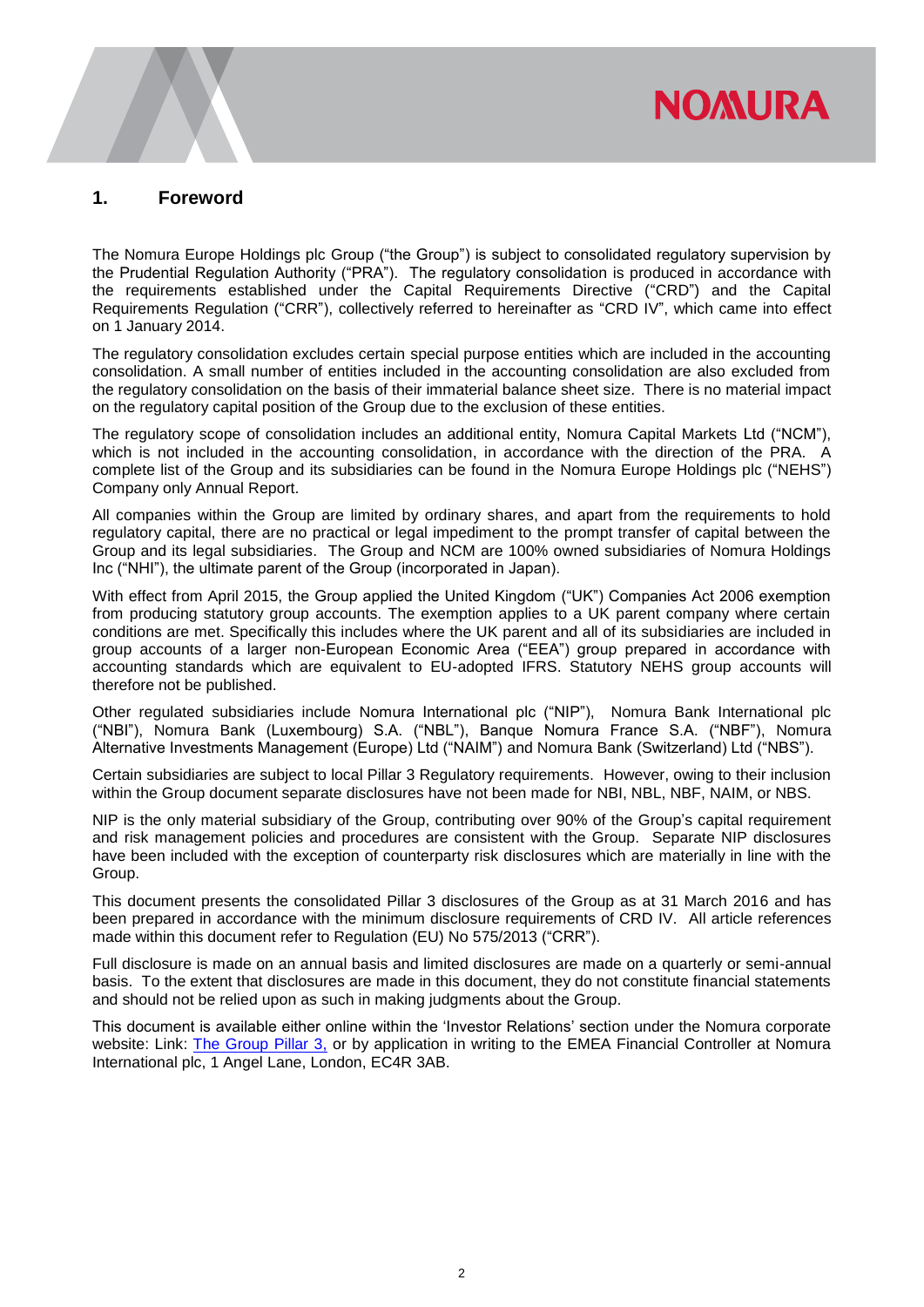# <span id="page-3-0"></span>**2. Qualitative Disclosures**

In addition to the qualitative disclosures in this document further details applicable to the Group as required under Pillar 3 are considered and made within the NEHS, NIP and NBI Annual Reports, the NHI quarterly Basel III Pillar 3 disclosures for 31 March 2016 and NHI Securities and Exchange Commission 20F Filings.

**NOMURA** 

Certain disclosures specifically required under Pillar 3 and not contained in the documents referenced in Section 2.1 are made separately in Section 2.2. Quantitative disclosures are made in Sections 3 (Capital) and 4 (Remuneration).

# <span id="page-3-1"></span>**2.1 Equivalent Pillar 3 disclosures**

Certain disclosures made under accounting, listing or other requirements are deemed to constitute compliance with CRD IV requirements.

As an integrated part of NHI, disclosures contained in the Securities and Exchange Commission 20F Filing are relevant to the Group.

These documents can be found at the following Link: [NHI SEC 20F](http://www.nomuraholdings.com/investor/library/sec/index.html)

The [NHI](http://www.nomuraholdings.com/investor/summary/highlight/ratio.html) quarterly Basel III Pillar 3 disclosures for 31 March 2016 can be found at the following link: NHI [Pillar 3.](http://www.nomuraholdings.com/investor/summary/highlight/ratio.html)

<span id="page-3-2"></span>Other disclosures relevant to Pillar 3 are contained in the NEHS, NIP and NBI financial statements.

# **2.2 Additional disclosures required by Pillar 3**

## **2.2.1 The Group approach to assessing internal capital adequacy**

The Group conducts an Internal Capital Adequacy Assessment Process ("ICAAP") exercise annually to ensure the entity is adequately capitalised to meet its overall business objectives and withstand any potential stress that it might encounter over a multi-year horizon.

The ICAAP process utilises the Group's own established internal measure of capital which incorporates risks that are not adequately captured or addressed under Pillar 1. The Group also runs a number of stress tests and incorporates the results of the stress scenario that yields the most severe impact on its capital projection. In addition, the ICAAP process identifies and quantifies a range of management actions available to the Group to minimise the impact of stress.

Both the internal measure of capital and stress testing are integral parts of the Group's risk management framework and ensure the businesses are run according to the firm's risk appetite.

## **2.2.2 Risk requirement methodologies**

The Group utilises the standardised (non-modelled) approaches for the calculation of capital requirements for credit, market and operational risks unless specified below.

In December 2012, NIP was granted permission by the PRA to use the Internal Model Method ("IMM") in the calculation of counterparty credit risk capital requirements for certain derivative and securities financing transactions. Further detail is available on the Financial Services Register. (IMM Waiver Permission [Link\)](https://register.fca.org.uk/servlet/servlet.FileDownload?file=00Pb0000008iRL7EAM)

In the calculation of risk-weighted exposure amounts under the IMM and standardised approaches to credit and counterparty risk, the ratings of Fitch, Moody's and Standard and Poor's are used for all applicable exposure classes.

In July 2013, NIP was granted permission by the PRA to use its internal Value at Risk ("VaR") model in the calculation of market risk capital requirements for certain positions. Further detail is available on the Financial Services Register. (IMA Waiver Permission [Link\)](https://register.fca.org.uk/servlet/servlet.FileDownload?file=00Pb000000eO83HEAS)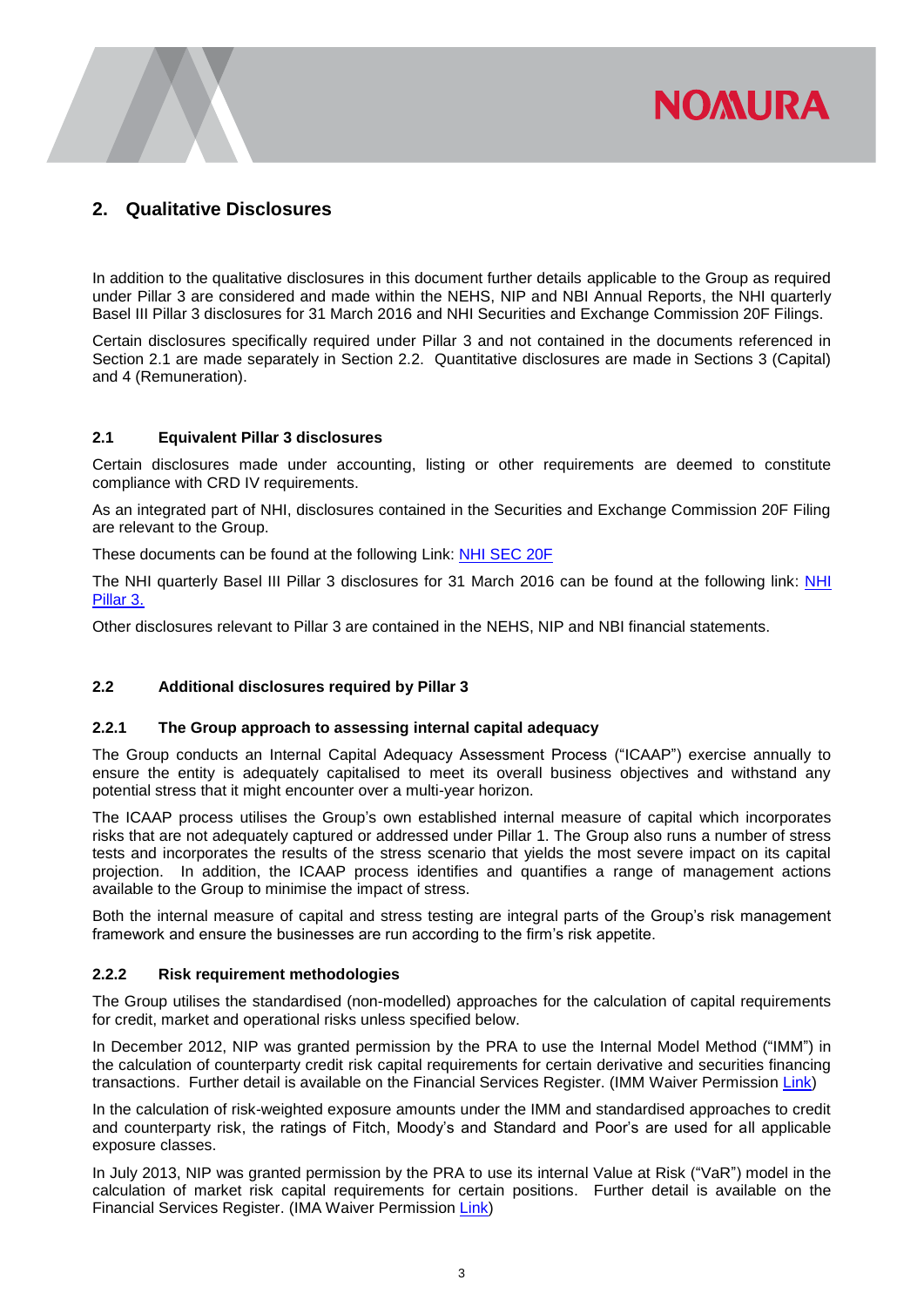#### **2.2.3 Non-trading book exposure to equities**

The Group holds a small number of non-trading equity assets. These are held at fair value and designated for accounting purposes as 'available-for-sale' rather than 'held-for-trading' due to the expectation that the Group will hold these for the long term.

They are treated in line with the requirements of CRD IV, but are not considered material for the purposes of these disclosures.

# **2.2.4 Securitisations**

The Group is not an active participant in the origination of securitisations (meaning pooled assets with tranched risk), and accordingly detailed Pillar 3 disclosures are not made.

Further information about securitisation policies can be found in the NHI financial statements at the following Link: [NHI Annual Report](http://www.nomuraholdings.com/investor/library/sec/index.html)

## **2.2.5 Directorships**

The following table showing directorships held by members of the management body at the year end and complements disclosures made in the NEHS. Company only Annual Report.

| <b>Director</b>                | <b>Internal</b><br>directorships | <b>External</b><br>directorships |
|--------------------------------|----------------------------------|----------------------------------|
| David Benson                   | 5                                |                                  |
| Jonathan Lewis                 | 2                                |                                  |
| Lewis O'Donald                 | 4                                |                                  |
| Paul Spanswick <sup>(1)</sup>  | 6                                | 2                                |
| David Findlay <sup>(1)</sup>   | 18                               | $\mathfrak{p}$                   |
| James Leng                     | 3                                | 2                                |
| Minoru Shinohara               | 4                                |                                  |
| Sir Andrew Cahn                | 2                                | 9                                |
| Hiroyuki Suzuki <sup>(2)</sup> | 5                                |                                  |
| Jonathan Britton               | 3                                | 7                                |
| David Godfrey                  | 3                                | 3                                |
|                                |                                  |                                  |

 $(1)$  Resigned 27 July 2016

 $(2)$  Resigned 22 June 2016

All internal directorships are held within the NHI group. All external directorships are either Non-Executive directorships or are positions within charitable companies/bodies. None of the external directorships are Executive directorships.

Nomura is committed to fostering our corporate culture which respects our people's values regardless of their background, such as gender, nationality, ethnic origin, age, sexual orientation or gender identity. We strive to offer equal opportunities to all personnel to enable each and every one of them to develop their capabilities and strengths as individuals to the fullest and perform as Nomura professionals.

The Nomination Committee has responsibility for leading the process for Board appointments and for identifying and nominating candidates for appointment to the Board. Board appointments will be based on merit and candidates will be considered against objective criteria. We strive to maintain a Board in which a diverse range of skills, knowledge and experiences are combined in an environment which values the input of every director.

All of the above directorships are compliant with CRD IV requirements.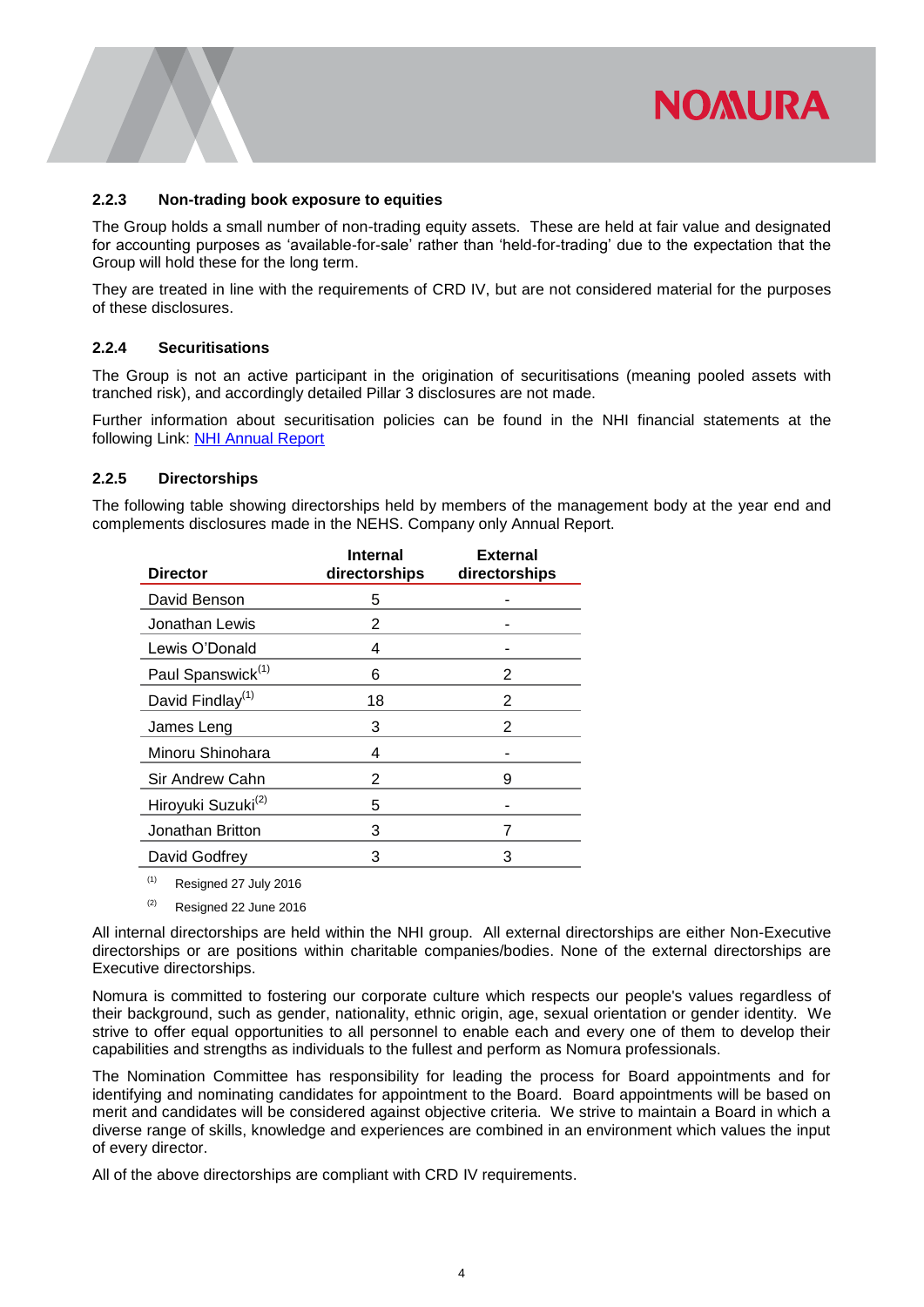# **2.2.6 Risk management objectives and policies**

The Group's risk strategy comprises a key component of the overall NHI risk strategy and is closely linked to that broader risk strategy. The Group's risk strategy has been established using a similar risk management framework as the one for NHI, and is articulated by the Board of NEHS through three key elements:

- **Risk taking is a component of the business strategy approved by the Board of NEHS;**
- Risk governance is established through the Board-approved committee structure, risk policies and devolved individual accountabilities for risk management;
- The risk appetite statement is established to articulate the maximum level and types of risk that the Group is willing to assume in pursuit of its strategic objectives and business plan.

The Group defines risks as (i) the potential erosion of its capital base due to unexpected losses arising from risks to which its business operations are exposed, such as market risk, credit risk, operational risk and model risk, (ii) liquidity risk, the potential lack of access to funds or higher cost of funding than normal levels due to a deterioration in NHI's creditworthiness or deterioration in market conditions, and (iii) business risk, the potential failure of revenues to cover costs due to a deterioration in the earnings environment or a deterioration in the efficiency or effectiveness of its business operations.

The Board of Directors of the Company is ultimately responsible for identifying and controlling these risks through its overall risk management approach and approval of risk strategies and principles. These risks are managed through sub-committees of the Board of NEHS:

- The Prudential Risk Committee ("PRC") has oversight of, and provides advice to, the Board on the Group's risk profile, risk appetite, future risk strategy and maintenance of an appropriate risk control framework.
- **The Financial Conduct Committee is responsible for ensuring an effective internal control and risk** management environment is maintained in respect of the financial conduct risks impacting the Group and for ensuring corporate objectives for the Group are achieved and are consistent with NHI.
- **The Risk Management Committee considers and monitors the risk exposures of the Company,** including market, counterparty credit, operational, model, liquidity and business risks.
- Various committees are responsible for the review and approval of risks arising in relation to transactions originated and booked within EMEA. Additionally there are committees dedicated to overseeing cross-border risk in relation to non-Europe Middle East and Africa ("non-EMEA") business booked into certain European entities, including the subsidiaries of the Group.

The Directors are ultimately responsible for reviewing the adequacy of the risk management arrangements of the Group and consider that the arrangements in place are adequate.

# **2.2.7 Monitoring, Reporting and Data Integrity**

Development, consolidation, monitoring and reporting of risk management information ("risk MI") are fundamental to the appropriate management of risk. The aim of all risk MI is to provide a basis for sound decision-making, action and escalation as required. The Risk Management Division and the Finance Division are responsible for producing regular risk MI, which reflects the position of Nomura relative to stated risk appetite. Risk MI includes information from across the risk classes defined in the risk management framework and reflects the use of the various risk tools used to identify and assess those risks. The Risk Management Division is responsible for implementing appropriate controls over data integrity for risk MI.

## **2.2.8 Risk Appetite**

The Group's risk appetite defines the type and quantum of risk that the Group is willing to assume in pursuit of its strategic objectives and business plan. This must be within its risk capacity which is determined by constraints including regulatory capital, liquidity, and business conditions.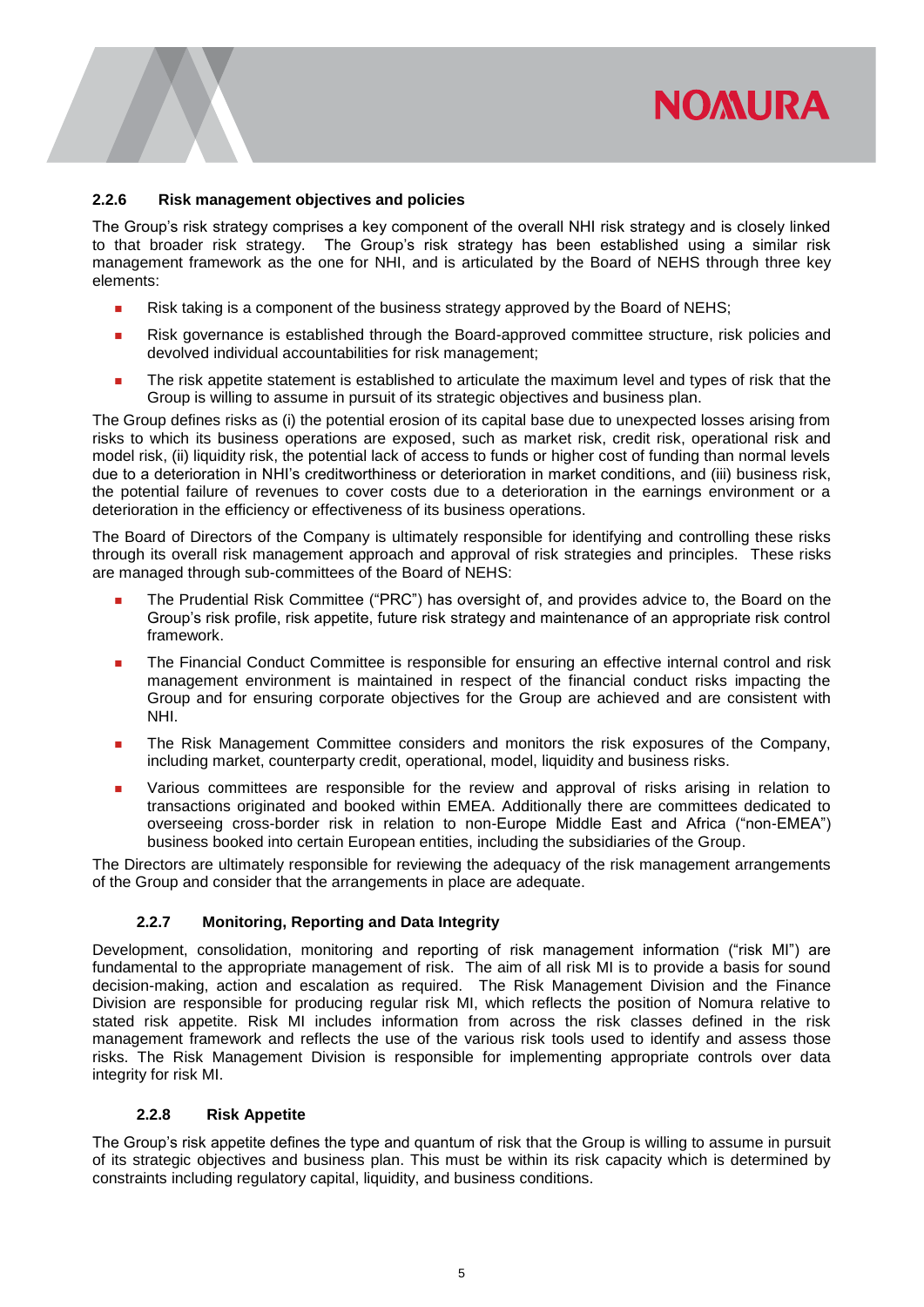

The Group's risk appetite includes quantitative metrics and/or qualitative statements in relation to capital adequacy, liquidity risk, market and credit risk, cross-border risk, operational risk, model risk, and compliance risk.

## **Quantitative Metrics**

Quantitative metrics of risk appetite are used to define, wherever possible, the maximum level of risk that the Group is willing to assume for each risk class.

To ensure compliance with the quantitative metrics of risk appetite, risk limits are established as a control measure where required. Risk limits are cascaded down to business unit levels where appropriate.

The risk appetite and risk limits for the Group and for EMEA are established at levels that are consistent with the cascaded NHI risk appetite and risk limits. The lower level risk limits are used to manage the business at the more granular levels of the hierarchy in a manner that is consistent with the entity level risk appetite.

Some of the measures used for the Group's quantitative risk appetite are calculated differently from those used in the NHI risk appetite in line with local regulations, and for some of the measures there are additional local regulatory requirements, so additional specific measures have been established at the Group level to ensure this compliance.

The quantitative metrics include, but are not limited to:

- Capital adequacy metrics, such as Tier 1 capital headroom above capital buffers, capital coverage ratio, stressed Tier 1 ratio and economic capital ratio
- Liquidity risk metrics, such as Maximum Cumulative Outflow under different scenarios, Liquidity Coverage Ratio
- **Market and credit risk metrics, such as economic capital**
- Cross-border risk metrics, such as Risk Weighed Asset, economic capital and VaR
- **Deparational risk metrics, such as the aggregated operational risk losses as a percentage of gross** revenue on a 12-month rolling basis
- Model risk metrics, such as model reserves as a percentage of economic capital measure

#### **Qualitative Statements**

Qualitative statements of risk appetite complement quantitative metrics in articulating, for each risk class, the motivations for taking on or avoiding certain types of risks.

The qualitative statements include, but are not limited to, a description of the approach used to manage market risk and credit risk, concentration risk, illiquid assets, cross-border risk, operational risk, model risk and compliance risk.

The Group's risk appetite statements are approved by the Board, and tracked and communicated to that forum on an ongoing basis. There is clear ownership and accountability for each category of risk and individual risk appetite measures across both quantitative and qualitative components. The risk appetite statements may be reviewed on an ad hoc basis, and must specifically be reviewed following any significant changes in strategy.

## **2.2.9 Exposure to counterparty credit risk**

#### **Risk Measures**

In December 2012, NIP was granted permission by the PRA to use the Internal Model Method ("IMM") in combination with the standardised approach in the calculation of counterparty credit risk capital requirements.

The Group's main type of counterparty credit risk exposures arise from derivatives transactions or securities financing transactions. For derivatives and securities financing transactions, the Group measures credit risk primarily by way of a Monte Carlo-based simulation model that determines a Potential Exposure profile at a specified confidence level. For NIP, which includes most of the counterparty credit risk of the Group, the exposure calculation model used for counterparty credit risk management is also used for the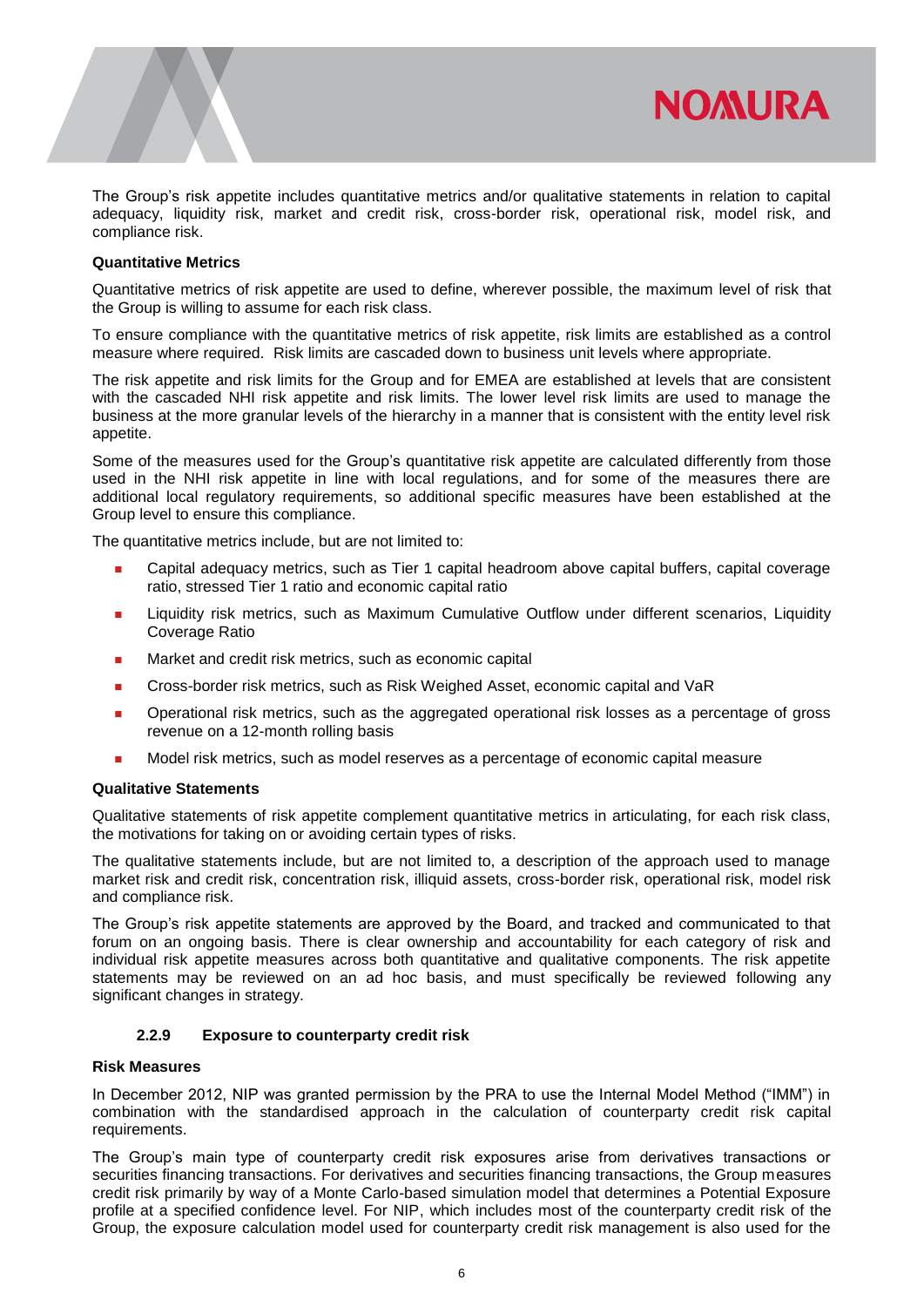

#### **Credit Limits**

Internal ratings form an integral part in the assignment of credit limits to counterparties. The Group's credit limit framework is designed to ensure that the Group takes appropriate credit risk in a manner that is consistent with its overall risk appetite. Global Credit policies define the delegated authority matrices that establish the maximum aggregated limit amounts and tenors that may be set for any single counterparty group based on their internal rating.

Credit exposures against counterparties are managed by means of setting credit limits based upon credit analysis of individual counterparty. Credit risk is managed daily through the monitoring of credit exposure against approved credit limits and the ongoing monitoring of the creditworthiness of the Group's counterparties. Any change in circumstance that alters the Group's risk appetite for any particular counterparty, sector, industry or country is reflected in changes to the internal rating and credit limit as appropriate.

Nomura Capital Allocation Target ("NCAT") is the measure of economic capital used by NHI and its affiliates, including the Group. NCAT is defined as the amount of capital required to absorb unexpected losses over a one-year time horizon under a severely adverse scenario. For quantification purposes, a severely adverse scenario is interpreted as the unexpected loss computed by the risk model at the 99.95th percentile, or the equivalent Expected Shortfall. NCAT is used as a constraint on the total level of risk which can be taken by the Group. NCAT has various uses within the Group, for example, for counterparty credit exposure management the Group uses the Credit NCAT model to derive single name limits by rating.

#### **Wrong Way Risk**

Wrong Way Risk ("WWR") occurs when exposure to a counterparty is highly correlated with the deterioration of creditworthiness of that counterparty. The Group has established policies that govern the management of any WWR exposures. Stress testing is used to support the assessment of any WWR embedded within existing portfolios and adjustments are made to credit exposures and regulatory capital, as appropriate.

WWR analysis is performed by the Risk Management Division and presented monthly to the PRC. The analysis is provided to assist the business and senior management in determining whether the level of wrong way risk is a concern and action should be taken to reduce it.

## **Risk Mitigation**

The Group utilizes financial instruments, agreements and practices to assist in the management of credit risk. The Group enters into legal agreements, such as the International Swap and Derivatives Association, Inc. ("ISDA") agreements or equivalent (referred to as "Master Netting Agreements"), with many of its counterparties. Master Netting Agreements allow netting of receivables and payables and reduces losses potentially incurred as a result of a counterparty default. Further reduction in credit risk is achieved through entering into collateral agreements that allow the Group to obtain collateral from counterparties either upfront or contingent upon exposure levels, changes in credit rating or other factors.

Given the potential for loss resulting from unsecured exposures, as a general rule, all extensions of credit by the Group should be collateralised. However, in certain cases where there is sufficient risk appetite, unsecured exposure may be approved by the relevant credit risk managers in conjunction with the Front Office. In addition, there are certain jurisdictions with specific rules relating to approvals and management of collateral. To ensure compliance, any local regulatory rules or statutes that are stricter must be followed.

Legal agreements should ensure that margin agreements and collateral accepted from clients provide the best possible protection for the Group. Any collateral types included for exposure reduction must meet the requirements of the CRR. New collateral types, including non-standard collateral must be approved by the Global Collateral Steering Committee. Any non-standard collateral that gets approved must also be reviewed by all relevant departments to ensure that the operational capability is in place to properly control the new collateral type, and that concentration, reuse and liquidity implications are understood. The review must include any local or legal entity policies or procedures that contain rules relating to eligibility or acceptable collateral.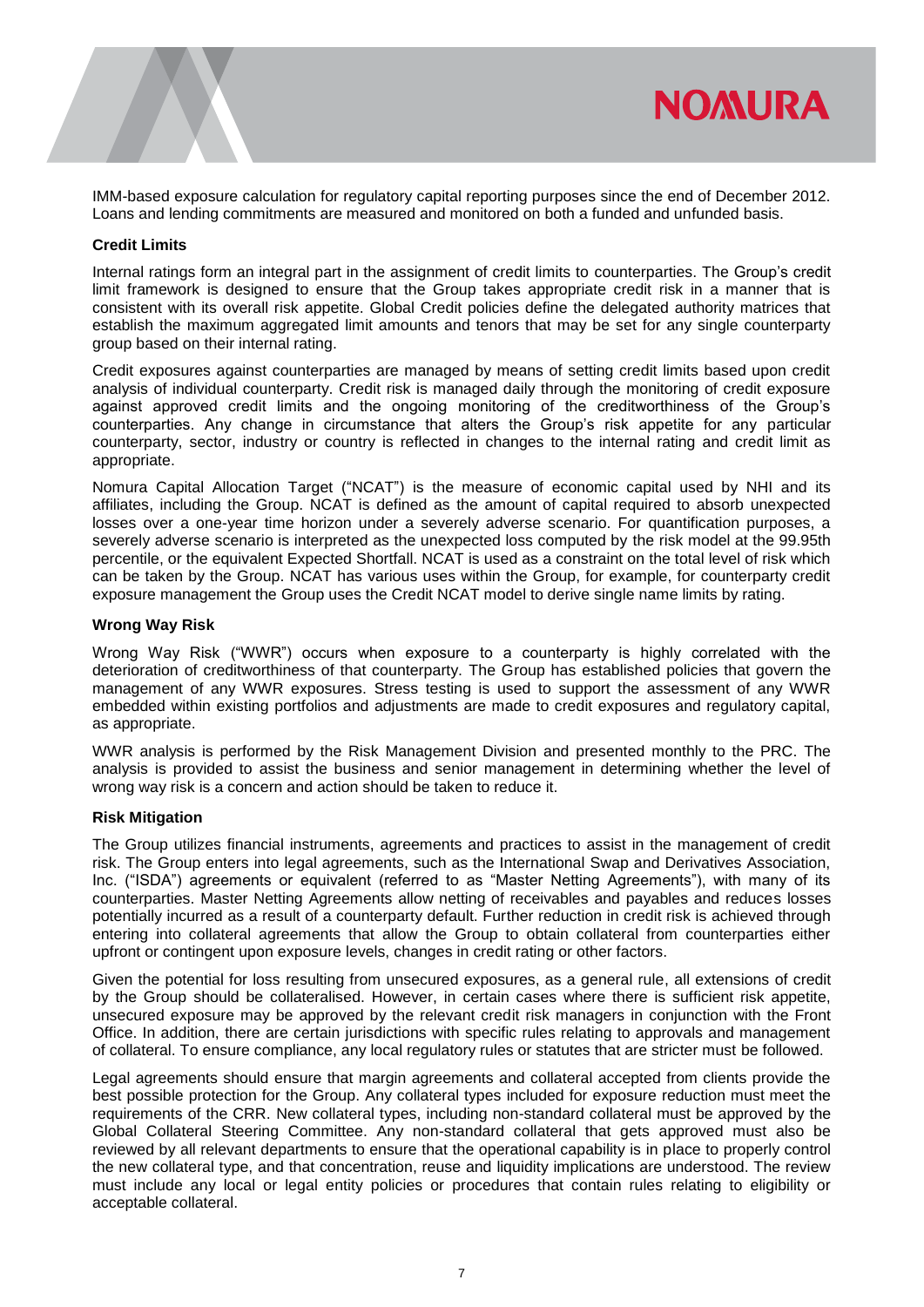

Concentrations of collateral by issuer, country and counterparty are monitored and reported to senior management. Haircuts are applied to collateral and set according to the volatility of the asset. Haircut levels are determined through quantitative and historical analysis.

The Group utilises financial instruments, to assist in the management of counterparty credit risk. The Group enters into credit hedges in the form of single name credit default swaps, credit contingent CDS and credit index swaps to mitigate losses arising from deterioration in counterparty creditworthiness. The Group actively monitors large exposures to collateralised counterparties and seeks to reduce exposures through trade compression and hedging with single name credit default swaps.

# **2.2.10 Use of the Internal Risk Models for Market Risk**

In July 2013, NIP was granted permission by the PRA to use internal modelled Value at Risk ("VaR") methodology in the calculation of market risk capital requirements for certain credit and interest rates positions (e.g. bonds, credit default swaps, loans in the trading book and others), certain equity positions (e.g. cash equities, equity forwards, equity swaps and others) and certain foreign exchange positions (e.g. FX spot, FX futures, FX forwards, FX swaps, cross-currency swaps and others).

Effective management of market risk requires the ability to analyse a complex and constantly changing global market environment, identify problematic trends and ensure that appropriate action is taken in a timely manner. The Group uses a variety of statistical risk measurement tools to assess and monitor market risk on an ongoing basis including, but not limited to VaR, Stressed VaR ("SVaR"), Comprehensive Risk Measure ("CRM") and Incremental Risk Charge ("IRC").

# **VaR and SVaR**

VaR is a measure of the potential loss due to adverse movements of market factors, such as equity prices, interest rates, credit, foreign exchange rates, and commodities with associated volatilities and correlations.

A single VaR model has been implemented globally in order to determine the total trading VaR for the Group. A historical simulation is implemented, where historical market moves over a two-year window are applied to the Group's current exposure in order to construct a profit and loss distribution. Potential losses can be estimated at required confidence levels or probabilities. A scenario weighting scheme is employed to ensure that the VaR model responds to changing market volatility. For credit and interest rates products, a profit and loss distribution is generated using the full revaluation method. For equity and foreign exchange products, a profit and loss distribution is generated using spot-volatility grids. However, for some products that have linear returns, "greeks" (e.g. the "delta" or the ratio comparing the change in the price of a derivative to the corresponding change in the price of the underlying asset) are applied to the underlying price series in order to generate a profit and loss distribution.

The Group uses the same VaR model for both internal risk management purposes and for regulatory reporting. For internal risk management purposes, VaR is calculated at a 99% confidence level and using a 1-day time horizon. For regulatory capital, the Group uses the same confidence level but a 10-day time horizon calculated using actual 10-day historical market moves.

The Group's VaR model uses exact time series for each individual risk factor. However, if good quality data are not available, a "proxy logic" maps the exposure to an appropriate time series. The level of proxying taking place is carefully monitored through internal risk management processes and there is a continual effort to source new time series to use in the VaR calculation.

The performance of the Group's VaR model is constantly monitored to ensure that it remains fit for purpose. The main approach for validating VaR is to compare 1-day trading losses with the corresponding VaR estimate. The Group's VaR model is backtested at different hierarchy levels. Backtesting results are reviewed on a monthly basis by the Risk Management Division.

1-day trading losses exceeded the 99% VaR estimate on two occasions for NIP and one occasion for NCM for the year ended 31 March 2016.

VaR aggregates risks from different asset classes in a transparent and intuitive way. However, there are limitations. VaR is a backward-looking measure: it implicitly assumes that distributions and correlations of recent factor moves are adequate to represent moves in the near future. VaR is appropriate for liquid markets and is not appropriate for risk factors that exhibit sudden jumps. Therefore it may understate the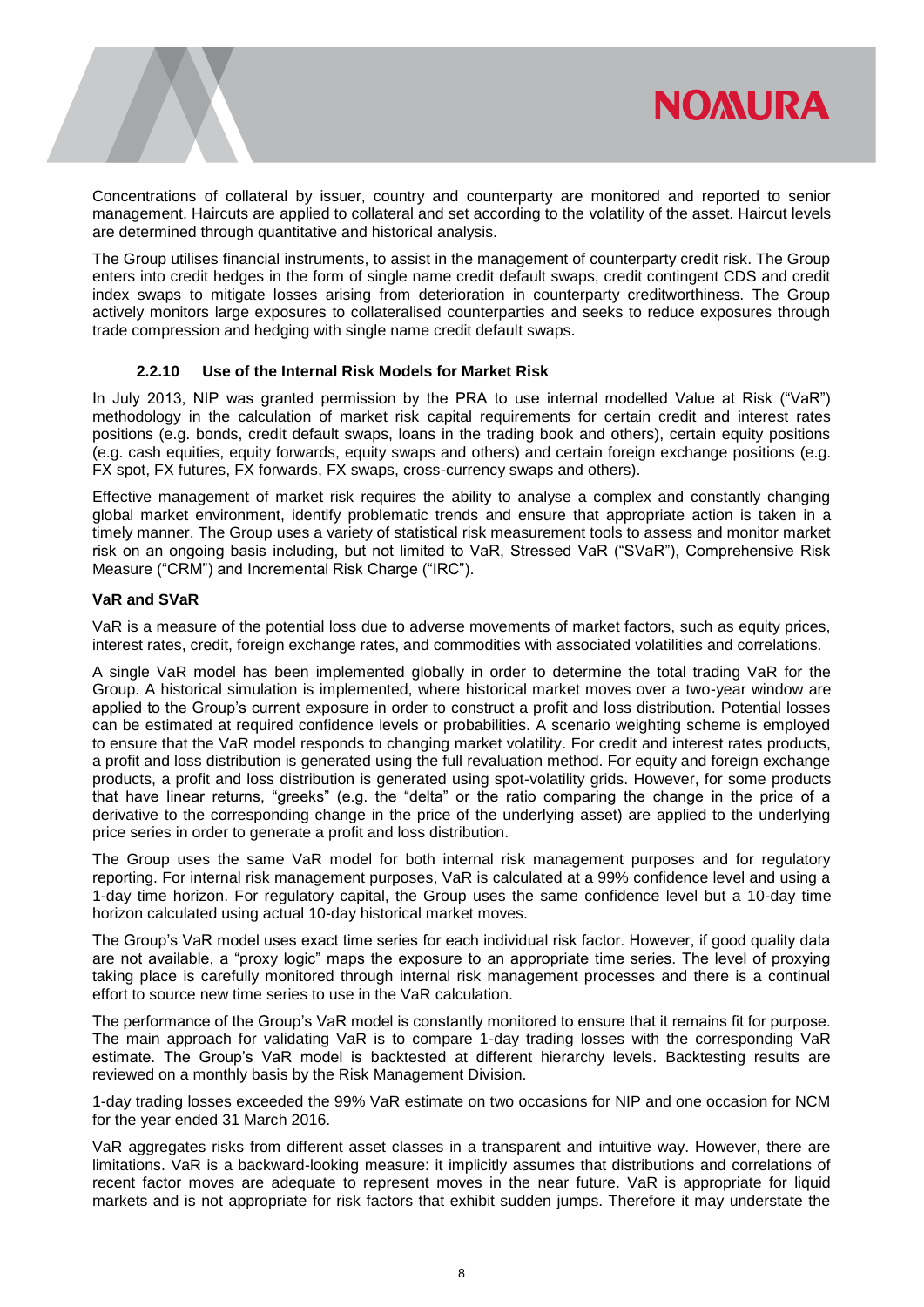

impact of severe events. Given these limitations, Nomura uses VaR only as one component of a diverse risk management process.

To complement VaR under Basel 2.5 regulations, the Group also computes SVaR, which samples from a one-year window during a period of financial stress. The SVaR window is regularly calibrated and observations are equally weighted.

#### **Incremental Risk Charge ("IRC")**

IRC is a measure of the potential loss from credit migration and default events on debt securities over a one year time horizon and 99.9% confidence level. IRC is calculated by Monte Carlo simulation of correlated migration and default events. P&L from migration is computed by applying credit spread shocks based on initial and final credit rating, adjusted for basis risk by product, recovery and maturity. P&L from default is simulated including stochastic recovery, correlated with overall default rates. A key determinant of IRC on a position is the credit rating of the obligor, which is based on NHI's IRB Internal Rating system. The IRC scope covers all debt securities as approved by the PRA, with the exception of trades covered under the Comprehensive Risk Measure as further described below. All positions in the IRC model are assumed to have a one year liquidity horizon.

## **Comprehensive Risk Measure ("CRM")**

CRM is a measure of the potential loss from all forms of market and credit events on the portfolio of credit correlation instruments over a one year time horizon and 99.9% confidence level. CRM is calculated by Monte Carlo simulation of correlated market and credit shocks, and full revaluation of the CRM portfolio applied to scenarios which drive severe losses. The main market risk factors driving CRM are implied correlation, modelled using a transformed Ornstein-Uhlenbeck process, and credit spreads, modelled using Geometric Brownian Motion. Index single name basis risk is also included, as is correlation between market risk factors and defaults. Defaults are simulated using the same credit risk model as in IRC, with credit ratings based on NHI's internal rating system. CRM scope covers collateralised debt obligations and firstto-default positions, plus designated single-name and index hedges in the portfolio of credit correlation instruments. All positions in the CRM model are assumed to have a one year liquidity horizon.

## **2.2.11 Stress testing**

Stress testing is used to complement any internal risk models in order to identify certain risks to portfolios, at various levels, which are adversely affected by certain shocks when such portfolios are non-linear and tail risks from potentially higher moves than those captured by the VaR model; to overcome limitations of models and historical data when assessing and controlling risk; and to identify risk concentrations and potential correlations across instruments, risk types and businesses.

Unless specific to one asset class, stress tests are economically coherent, challenging, and comprehensive in terms of business and risk coverage. Stress tests specific to one risk class also known as grids are also run and aggregated at levels where this specific risk is managed.

Stress tests are applied to all trades notwithstanding the way they are treated in VaR in order to be able to get a consistent view of the risks. However, analysis could be done at any level of business, or aggregation when required. Stress tests are performed by defining and applying shocks to the data used as input into the VaR model such as shocks to credit spreads, to bond prices, to interest rates, to equity price, foreign exchange rates as well as shocks to the volatility and other factors impacting the data used as input into the VaR model.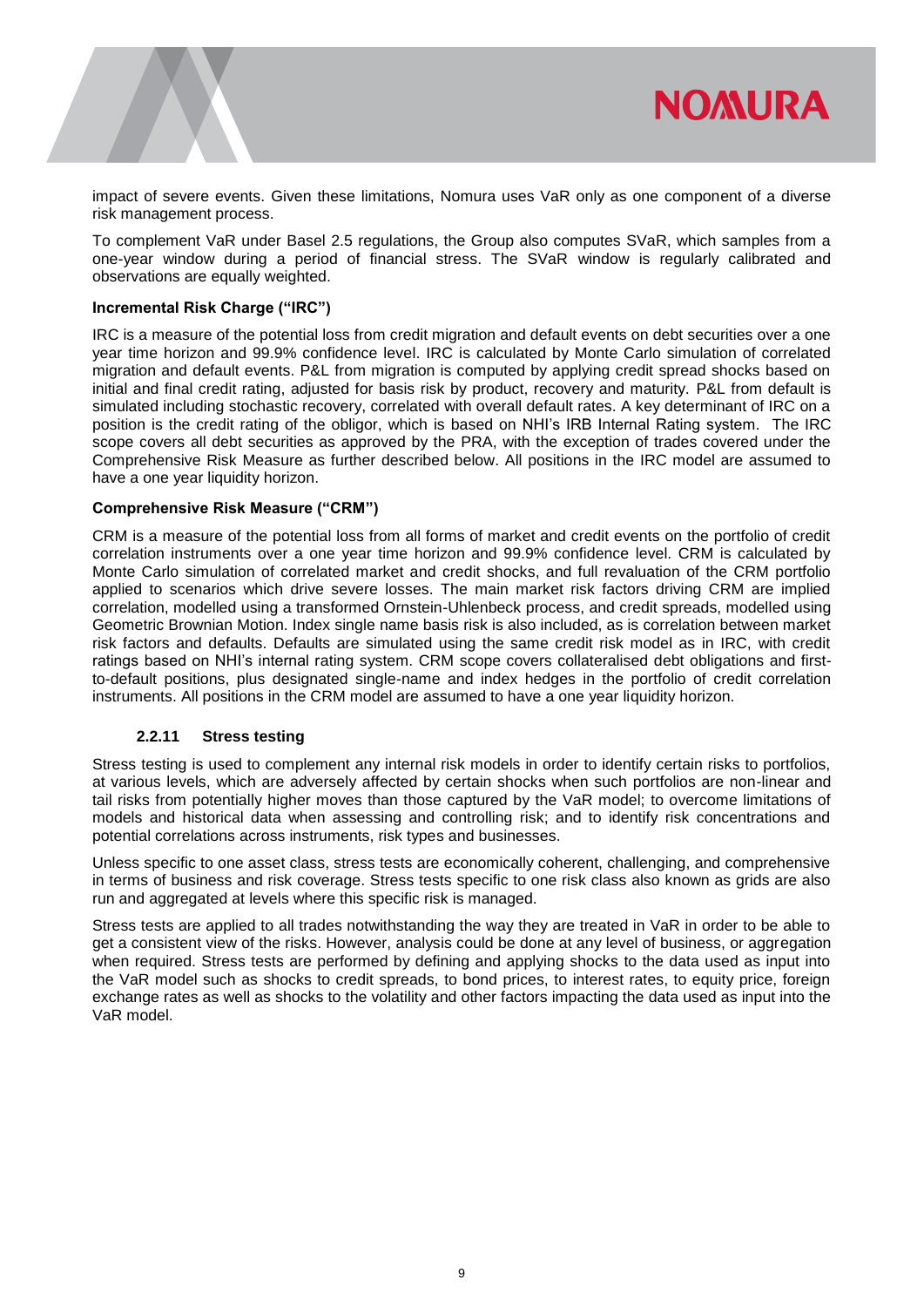# <span id="page-10-0"></span>**3. Quantitative Disclosures**

# <span id="page-10-1"></span>**3.1 Own Funds**

*CRR Articles 437 and 492* 

The Group and NIP Own Funds at the 31 March 2016 were:

|                    | 31 March 2016                                                          | <b>The</b> |            |
|--------------------|------------------------------------------------------------------------|------------|------------|
| $\text{ITS}^{(1)}$ | \$m                                                                    | Group      | <b>NIP</b> |
| 1                  | Common Equity Tier 1 capital instruments<br>and share premium          | 12,351     | 10,018     |
| $\mathbf{2}$       | Retained earnings                                                      | (7, 737)   | (6, 173)   |
| 3                  | Other reserves                                                         | 977        | 1,175      |
| 6                  | <b>Common Equity Tier 1 before regulatory</b><br>adjustments           | 5,591      | 5,020      |
| 8                  | Deduction from Tier 1: other intangible<br>assets $^{(2)}$             | (16)       | (8)        |
|                    | <b>Prudential filters:</b>                                             |            |            |
| 14                 | Liabilities own credit risk<br>adjustment <sup>(3)</sup>               | (158)      | (149)      |
| 7                  | Prudent valuation adjustment <sup>(4)</sup>                            | (193)      | (176)      |
| 28                 | <b>Total Regulatory Adjustments to Common</b><br><b>Equity Tier 1</b>  | (367)      | (333)      |
| 29                 | <b>Common Equity Tier 1</b>                                            | 5,224      | 4,687      |
| 46                 | Tier 2 capital                                                         | 2,160      | 1,260      |
| 59                 | Total Capital <sup>(5)</sup>                                           | 7,384      | 5,947      |
| 61                 | Common Equity Tier 1 Ratio <sup>(6)</sup>                              | 14.4%      | 14.0%      |
| 63                 | Total Capital as a percentage of total Risk<br><b>Exposure amounts</b> | 20.3%      | 17.7%      |
| 64                 | Institution specific buffer requirement <sup>(7)</sup>                 | 5.1%       | 5.1%       |
| 65                 | of which: Capital conservation buffer<br>requirement                   | 0.63%      | 0.63%      |
| 66                 | of which: Countercyclical buffer<br>requirement <sup>(8)</sup>         | 0.02%      | 0.01%      |
| 68                 | Common Equity Tier 1 available to meet<br>Buffers <sup>(9)</sup>       | 9.9%       | 9.5%       |

(1) Implementing Technical Standards Regulations (EU) no.  $1423/2013$ <br>(2) CBB Article 37

 $\begin{matrix}^{(2)} \\^{(3)} \end{matrix}$  CRR Article 37

(3) CRR Article 33 (1) (c) / CRR Article 33 (1) (b)  $(4)$  CBB Article 34

 $\binom{(4)}{(5)}$  CRR Article 34

(5) Per the Group (section 3.2) and NIP (section 3.3) reconciliation of own funds to the audited financial balance sheet  $(6)$  Tier 1 conital ratio is equal to the Common Equity Tier 1 ratio (b) Tier 1 capital ratio is equal to the Common Equity Tier 1 ratio  $\binom{7}{7}$  locitution appellie buffer requirement (CET1 requirement)

Institution specific buffer requirement (CET1 requirement in accordance with Article 92 (1)(a) plus capital conservation buffer and countercyclical buffer requirements expressed as a percentage of risk exposure amounts)

(8) Section 3.4 amount of institution-specific countercyclical capital buffer<br>(9) Section 3.4 amount of institution-specific countercyclical capital buffer<br>(9) Common Faulty Tior 1 available to meet buffers as a perceptag

Common Equity Tier 1 available to meet buffers as a percentage of risk exposure amounts

There are no innovative Tier 1 instruments held nor expected loss amounts. No restrictions have been applied to the calculation of Common Equity Tier 1 or the prudential filters to Common Equity Tier 1. The Group is not applying transitional provisions of CRD IV to Own Funds.

Tier 1 capital consists of share capital and reserves.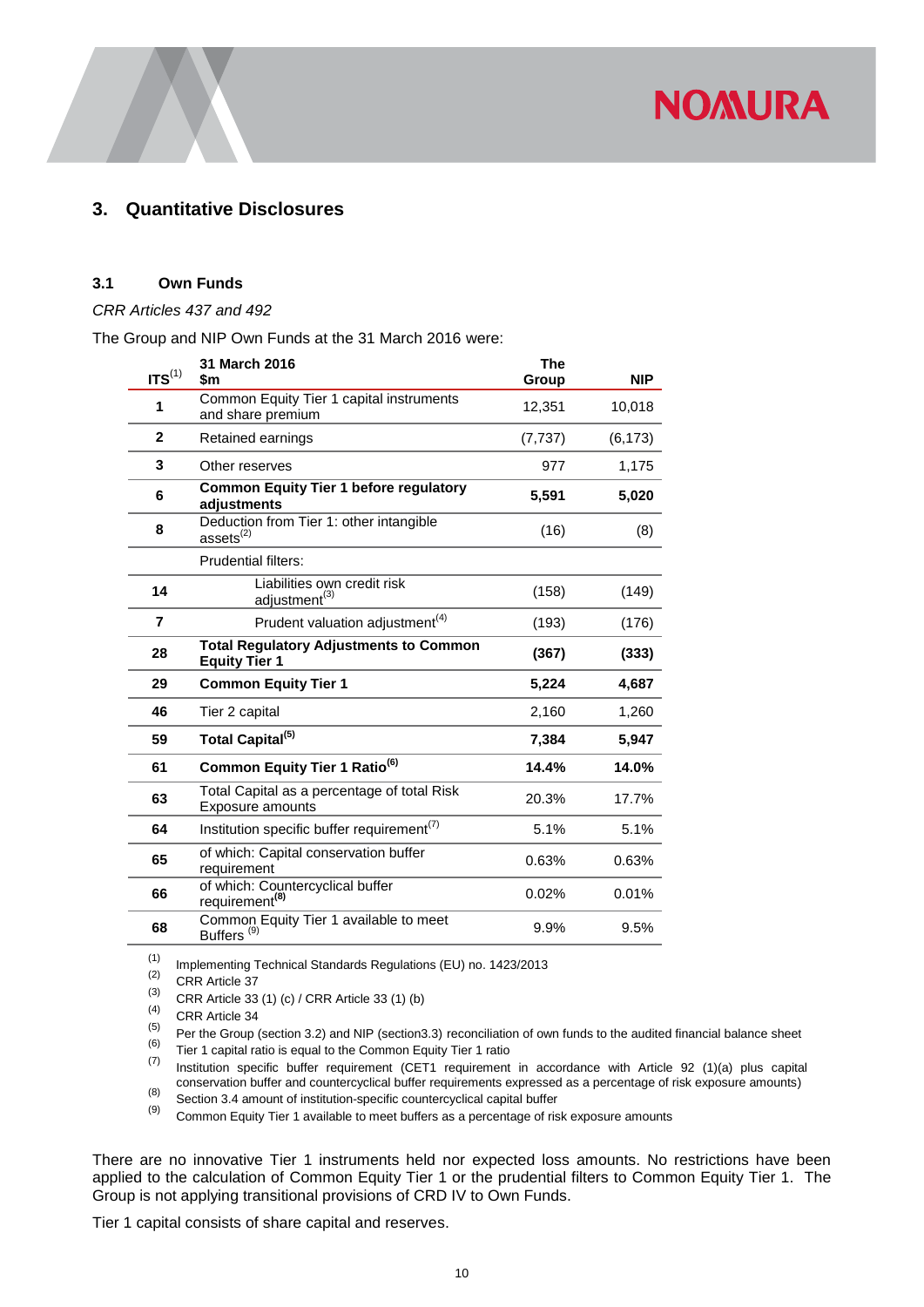

Group Tier 2 consists of subordinated debt (see Appendices).

.

At 31 March 2016 there were no applicable systemic risk or other systemically important institution ("OSII") buffers.

A description of the main features of the Group and NIP Common Equity Tier 1 and Tier 2 capital has been included in the appendices.

# **3.1.1 Regulatory prudent valuation of assets carried at fair value**

In accordance with CRD IV a prudential valuation adjustment is deducted from the Group's Tier 1 Capital. There are established fair valuation and prudent valuation frameworks which set out the policies and procedures for the determination of price verification and prudent valuation in accordance with the requirements of CRD IV and related interpretive guidance.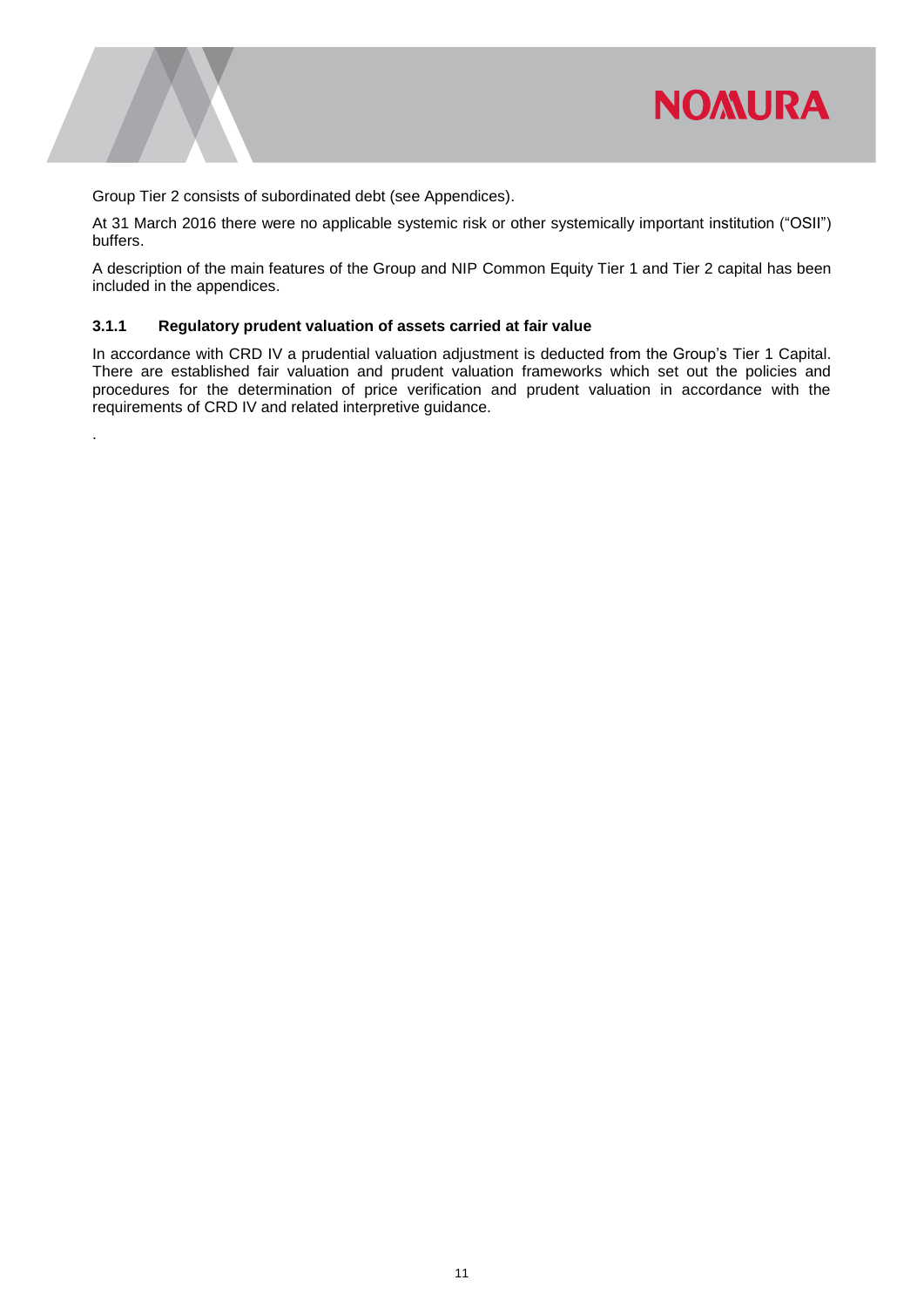



# **3.2 Reconciliation of Group Own Funds to the audited financial balance sheet**

# *CRR Articles 437(a)*

|                                                      |                                                           |                                            |                            |                                    |                              |                                                                            | <b>Prudential filters</b>                                             |                                                          |                                 |
|------------------------------------------------------|-----------------------------------------------------------|--------------------------------------------|----------------------------|------------------------------------|------------------------------|----------------------------------------------------------------------------|-----------------------------------------------------------------------|----------------------------------------------------------|---------------------------------|
| 31 March 2016<br>\$m                                 | <b>NEHS</b><br>Company<br>Only<br>Accounts <sup>(1)</sup> | <b>Consolidation</b><br><b>Adjustments</b> | <b>NEHS</b><br>Group $(2)$ | Other<br>regulatory<br>adjustments | Intangible<br>$Assets^{(3)}$ | <b>Derivative</b><br>liabilities<br>own credit<br>risk<br>adjustment $(4)$ | <b>Liabilities</b><br>own credit<br>risk<br>adjustment <sup>(5)</sup> | <b>Prudent</b><br>valuation<br>adjustment <sup>(6)</sup> | Group<br>Regulatory<br>position |
| Called up share capital                              | 9,251                                                     | $\blacksquare$                             | 9,251                      | 3,093                              |                              |                                                                            |                                                                       |                                                          | 12,344                          |
| Share premium                                        | 7                                                         |                                            | $\overline{7}$             |                                    |                              |                                                                            |                                                                       |                                                          | 7                               |
| Available-for-sale reserve                           | $\blacksquare$                                            | 4                                          | 4                          | ۰                                  |                              |                                                                            |                                                                       |                                                          | 4                               |
| Share based payment<br>reserve                       | $\blacksquare$                                            | 1,004                                      | 1,004                      |                                    |                              |                                                                            |                                                                       |                                                          | 1,004                           |
| <b>Translation Reserve</b>                           | -                                                         | (31)                                       | (31)                       |                                    |                              |                                                                            |                                                                       |                                                          | (31)                            |
| <b>Retained Earnings</b>                             | (5,244)                                                   | (586)                                      | (5,830)                    | (1,907)                            | (16)                         | (149)                                                                      | (9)                                                                   | (193)                                                    | (8, 104)                        |
| <b>Common Equity Tier 1</b>                          | 4,014                                                     | 391                                        | 4,405                      | 1,186                              | (16)                         | (149)                                                                      | (9)                                                                   | (193)                                                    | 5,224                           |
| Creditors: Amounts Falling<br>Due More Than One Year | 2,160                                                     | ٠                                          | 2,160                      |                                    |                              | $\blacksquare$                                                             |                                                                       | $\blacksquare$                                           | 2,160                           |
| <b>Tier 2 Capital</b><br><b>Instruments</b>          | 2,160                                                     | ٠                                          | 2,160                      |                                    |                              | $\blacksquare$                                                             | ٠                                                                     |                                                          | 2,160                           |
| <b>Own Funds</b>                                     | 6,174                                                     | 391                                        | 6,565                      | 1,185                              | (16)                         | (149)                                                                      | (9)                                                                   | (193)                                                    | 7,384                           |

<span id="page-12-0"></span> $(1)$  Per audited NEHS Company only Annual Report & Accounts

 $(2)$  Per NEHS Consolidated Primary Financial Statements

 $\begin{array}{cc}\n\text{(3)} & \text{CRR Article 37} \\
\text{(4)} & \text{CRR Article 33}\n\end{array}$ 

 $^{(4)}$  CRR Article 33 (1) (c)<br>
CRR Article 33 (1) (b)

 $(5)$  CRR Article 33 (1) (b)

 $<sup>(6)</sup>$  CRR Article 34</sup>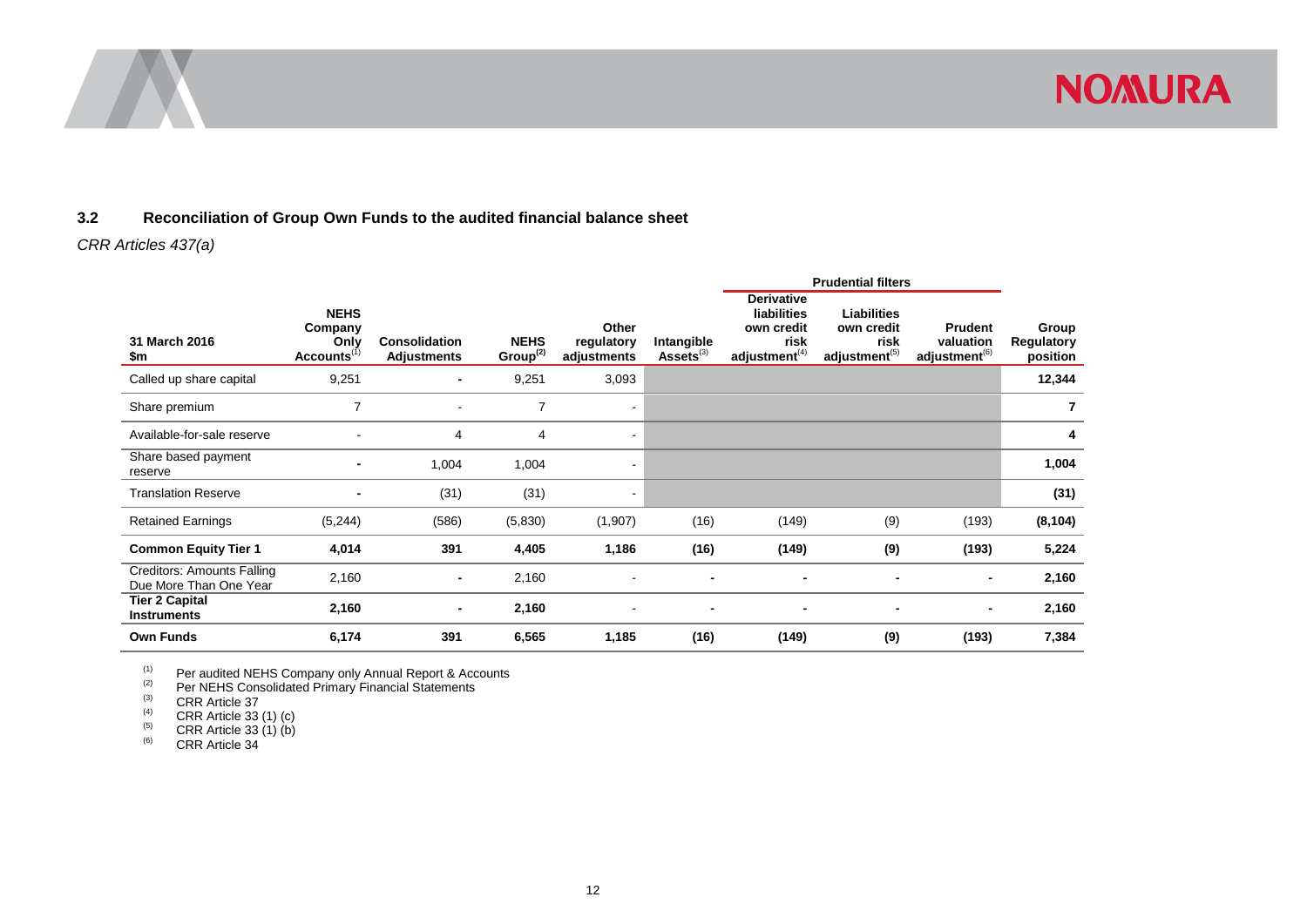



*CRR Articles 437(a)* 

|                                                      |                                                  |                               | <b>Prudential Filters</b>                                                 |                                                          |                                             |
|------------------------------------------------------|--------------------------------------------------|-------------------------------|---------------------------------------------------------------------------|----------------------------------------------------------|---------------------------------------------|
| 31 March 2016<br>\$m                                 | <b>NIP</b><br>Company<br>Accounts <sup>(1)</sup> | Intangible<br>Assets $^{(2)}$ | <b>Derivative</b><br>liabilities own<br>credit risk<br>$adjustment^{(3)}$ | <b>Prudent</b><br>valuation<br>adjustment <sup>(4)</sup> | <b>NIP</b><br><b>Regulatory</b><br>position |
| Called up share capital                              | 9,991                                            |                               |                                                                           |                                                          | 9,991                                       |
| Share premium                                        | 27                                               |                               |                                                                           |                                                          | 27                                          |
| Capital redemption reserve                           | 184                                              |                               |                                                                           |                                                          | 184                                         |
| Other reserves                                       | (17)                                             |                               |                                                                           |                                                          | (17)                                        |
| Available-for-sale reserve                           | 4                                                |                               |                                                                           |                                                          | 4                                           |
| Share based payment reserve                          | 1,004                                            |                               |                                                                           |                                                          | 1,004                                       |
| <b>Retained Earnings</b>                             | (6, 173)                                         | (8)                           | (149)                                                                     | (176)                                                    | (6, 506)                                    |
| <b>Common Equity Tier 1</b>                          | 5,020                                            | (8)                           | (149)                                                                     | (176)                                                    | 4,687                                       |
| Creditors: Amounts Falling Due<br>More Than One Year | 1,260                                            |                               |                                                                           |                                                          | 1,260                                       |
| <b>Tier 2 Capital instruments</b>                    | 1,260                                            |                               |                                                                           |                                                          | 1,260                                       |
| <b>Own Funds</b>                                     | 6,280                                            | (8)                           | (149)                                                                     | (176)                                                    | 5,947                                       |

<span id="page-13-0"></span><sup>(1)</sup> Per audited NIP Company Only Annual report

 $(2)$  CRR Article 37

 $(3)$  CRR Article 33 (1) (c)

 $(4)$  CRR Article 34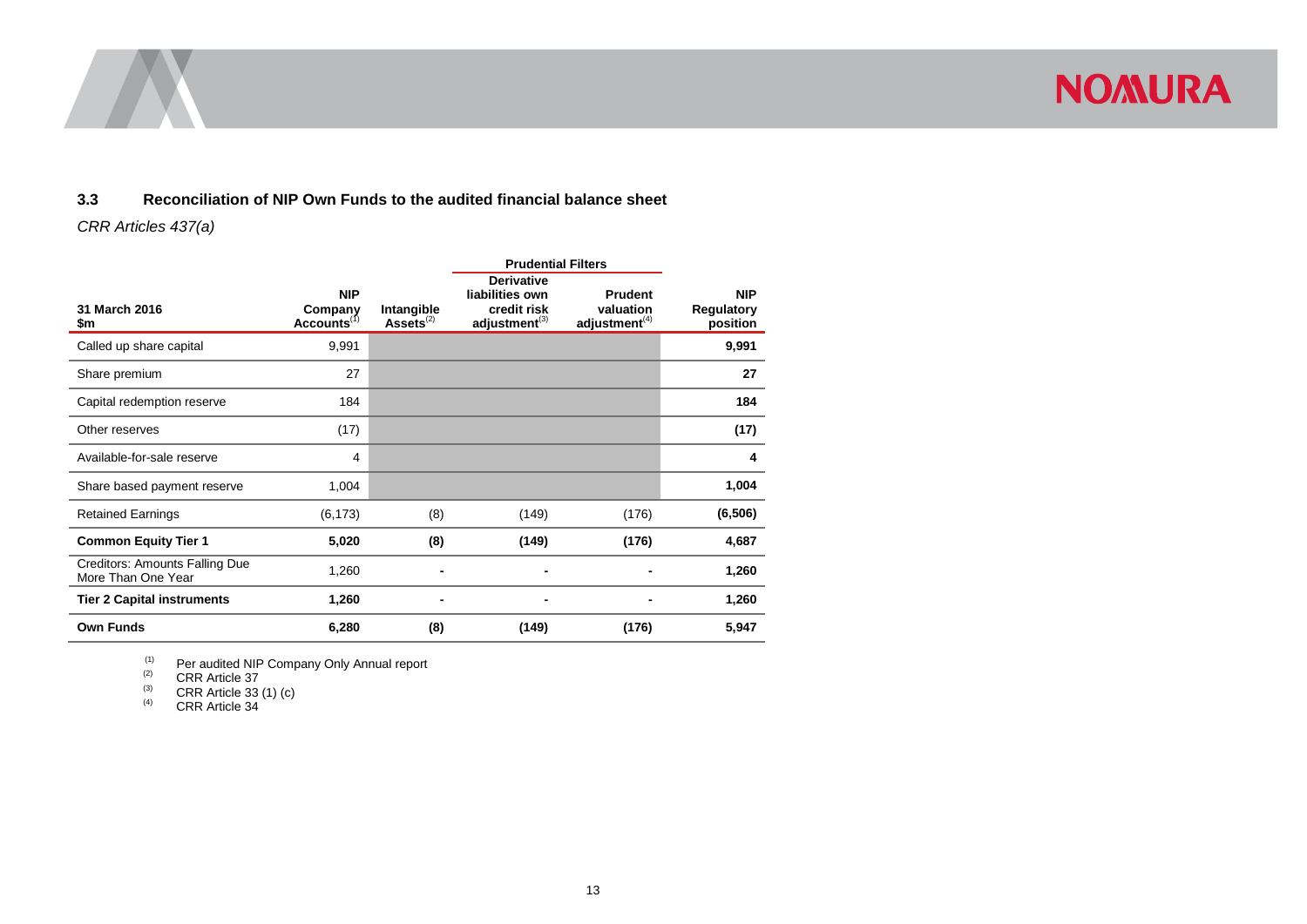

# <span id="page-14-0"></span>**3.4 Amount of institution-specific countercyclical capital buffer**

#### *CRR Article 440*

The Countercyclical Capital Buffer ("CCyB") has been introduced to ensure that capital buffers are built up when credit growth is excessive. As at 31 March 2016, Norway, Sweden and Hong Kong have set non zero CCyB rates. A geographic distribution of own funds requirements has been included in section 3.5.

For the Group the relevant credit exposure relates to issuer risk, counterparty and credit risk exposures predominantly to corporate counterparties. The CCyB for NIP is materially in line with the Group.

| 31 March 2016<br>\$m                                    | <b>The Group</b> |
|---------------------------------------------------------|------------------|
| Total risk exposure amount                              | 36.394           |
| Institution specific countercyclical buffer rate        | $0.02\%$         |
| Institution specific countercyclical buffer requirement |                  |

# <span id="page-14-1"></span>**3.5 Geographical distribution countercyclical capital buffer (CCyB)**

# *CRR Article 440*

This table provides a summary of the geographical distribution of own funds requirements as noted above.

|                                  |                                             | Own funds requirements                    |                |                                            |                                |
|----------------------------------|---------------------------------------------|-------------------------------------------|----------------|--------------------------------------------|--------------------------------|
| 31 March 2016<br>\$m             | Of which:<br>general<br>credit<br>exposures | Of which:<br>trading<br>book<br>exposures | <b>Total</b>   | <b>Own Funds</b><br>requirement<br>weights | <b>CC<sub>V</sub>B</b><br>Rate |
| Hong Kong                        | 7                                           | 6                                         | 13             | 1.27%                                      | 0.63%                          |
| Norway                           | 5                                           | 0                                         | 5              | 0.53%                                      | 1.00%                          |
| Sweden                           | 3                                           | 1                                         | $\overline{4}$ | 0.39%                                      | 1.00%                          |
| United Kingdom                   | 183                                         | 3                                         | 186            | 18.55%                                     | 0.00%                          |
| United States of<br>America      | 92                                          | 5                                         | 97             | 9.70%                                      | 0.00%                          |
| Cayman<br>Islands                | 88                                          | 5                                         | 93             | 9.26%                                      | N/A                            |
| <b>Netherlands</b>               | 82                                          | 2                                         | 84             | 8.37%                                      | 0.00%                          |
| Luxembourg                       | 77                                          | 1                                         | 78             | 7.78%                                      | 0.00%                          |
| France                           | 51                                          | $\overline{2}$                            | 53             | 5.25%                                      | 0.00%                          |
| Ireland                          | 49                                          | $\overline{3}$                            | 52             | 5.20%                                      | 0.00%                          |
| Germany                          | 34                                          | 2                                         | 36             | 3.58%                                      | 0.00%                          |
| Spain                            | 29                                          | 5                                         | 34             | 3.47%                                      | 0.00%                          |
| Japan                            | 22                                          | 9                                         | 31             | 3.10%                                      | 0.00%                          |
| <b>United Arab</b><br>Emirates   | 22                                          | $\overline{2}$                            | 24             | 2.43%                                      | N/A                            |
| <b>British Virgin</b><br>Islands | 23                                          | 0                                         | 23             | 2.29%                                      | N/A                            |
| Italy                            | 16                                          | 0                                         | 16             | 1.59%                                      | 0.00%                          |
| Taiwan                           | 14                                          | 2                                         | 16             | 1.56%                                      | N/A                            |
| Turkey                           | $\overline{7}$                              | $\overline{7}$                            | 14             | 1.33%                                      | 0.00%                          |
| Denmark                          | 13                                          | 0                                         | 13             | 1.31%                                      | 0.00%                          |
| Belgium                          | 11                                          | $\mathbf{1}$                              | 12             | 1.26%                                      | 0.00%                          |
| Switzerland                      | 12                                          | 0                                         | 12             | 1.20%                                      | 0.00%                          |
| Canada                           | 12                                          | 0                                         | 12             | 1.18%                                      | N/A                            |
| Singapore                        | 10                                          | 0                                         | 11             | 1.05%                                      | N/A                            |
| Other <sup>(1)</sup>             | 61                                          | 23                                        | 84             | 8.36%                                      | N/A                            |
| <b>Total</b>                     | 923                                         | 79                                        | 1,002          | 100.00%                                    |                                |

(1) All countries with Own Funds requirement over 1% or which have a non zero CCyB rate have been included.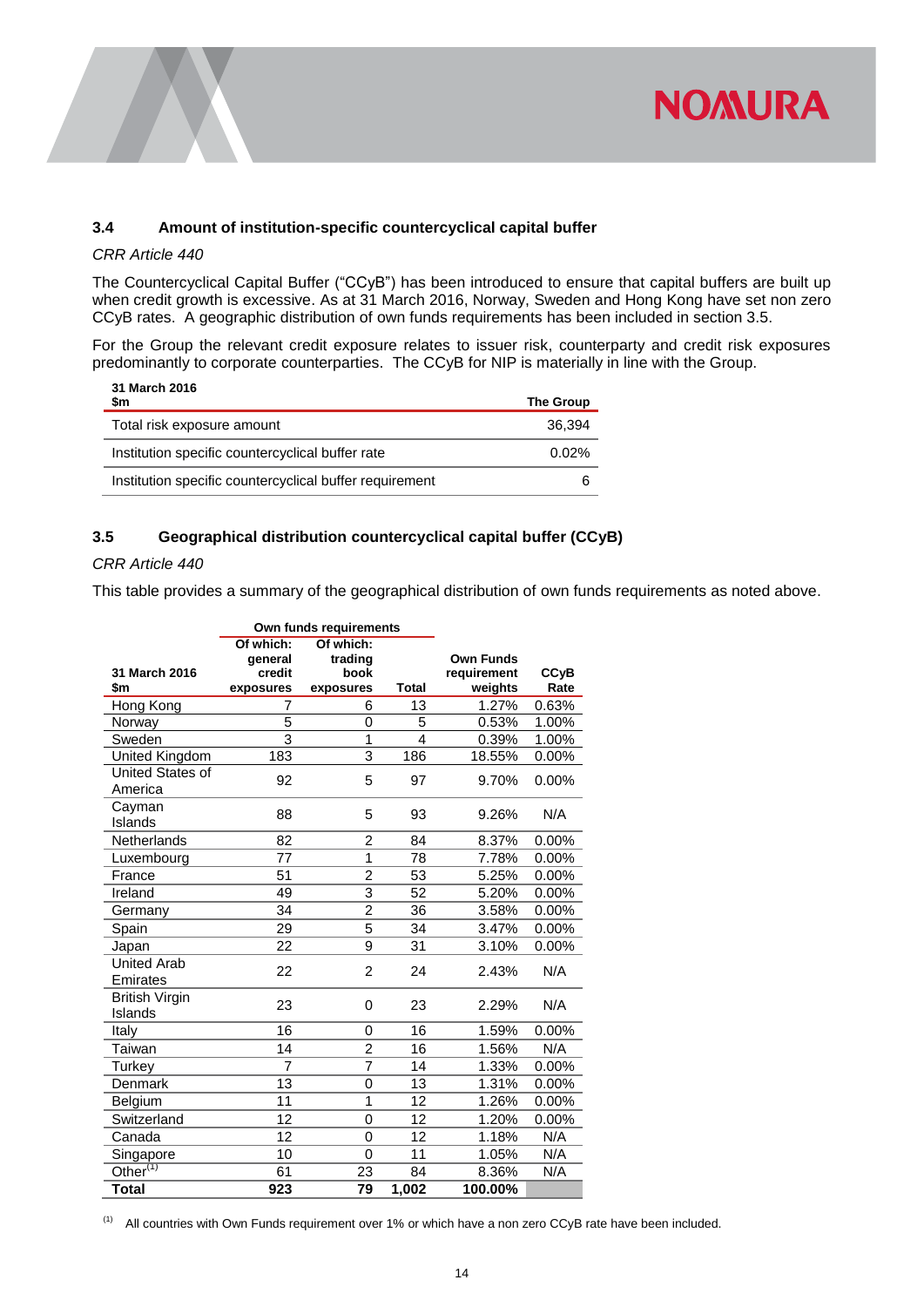

# <span id="page-15-0"></span>**3.6 Capital Requirements and risk weighted exposure**

# *CRR Article 438 (c), (e) and (f)*

The Group and NIP Risk Weighted Exposure ("RWE") and capital requirements for the most recent year end were:

| 31 March 2016<br>\$m                                             | <b>The Group</b><br><b>RWE</b> | <b>The Group</b><br><b>Capital</b> | <b>NIP</b><br><b>RWE</b> | <b>NIP</b><br>Capital |
|------------------------------------------------------------------|--------------------------------|------------------------------------|--------------------------|-----------------------|
| Market Risk:                                                     |                                |                                    |                          |                       |
| <b>Traded debt</b>                                               | 1,107                          | 89                                 | 1,107                    | 89                    |
| Equity                                                           | 254                            | 20                                 | 254                      | 20                    |
| Foreign exchange                                                 | 795                            | 64                                 | 749                      | 60                    |
| Modelled market risk                                             | 6,055                          | 484                                | 4,097                    | 328                   |
| <b>Total Market Risk capital requirement</b>                     | 8,211                          | 657                                | 6,207                    | 497                   |
| <b>Counterparty and Credit Risk:</b>                             |                                |                                    |                          |                       |
| Central governments or central banks                             | 170                            | 14                                 | 55                       | 4                     |
| Regional governments or local authorities                        | 93                             | $\overline{7}$                     | 44                       | 4                     |
| Public sector entities                                           | 265                            | 21                                 | 265                      | 21                    |
| Multilateral development banks                                   | 16                             | 1                                  | 16                       | 1                     |
| Institutions                                                     | 5,734                          | 459                                | 5,418                    | 433                   |
| Corporates                                                       | 11,444                         | 916                                | 12,129                   | 970                   |
| Other items                                                      | 129                            | 10                                 | 54                       | 4                     |
| <b>Total Counterparty and Credit Risk capital</b><br>requirement | 17,851                         | 1,428                              | 17,981                   | 1,437                 |
| Of which non trading                                             | 3,515                          | 281                                | 3,524                    | 282                   |
| Total Settlement Risk capital requirement                        | 24                             | $\overline{c}$                     | 24                       | $\overline{2}$        |
| Total Operational Risk capital requirement                       | 3,714                          | 297                                | 2,697                    | 216                   |
| Total Credit Valuation Adjustment capital requirement            | 5,844                          | 467                                | 5,730                    | 458                   |
| Total Large Exposure Risk capital requirement                    | 750                            | 60                                 | 910                      | 73                    |
| <b>Total RWE and capital requirements</b>                        | 36,394                         | 2,911                              | 33,549                   | 2,683                 |

The total capital requirement refers to the Pillar 1 capital requirement.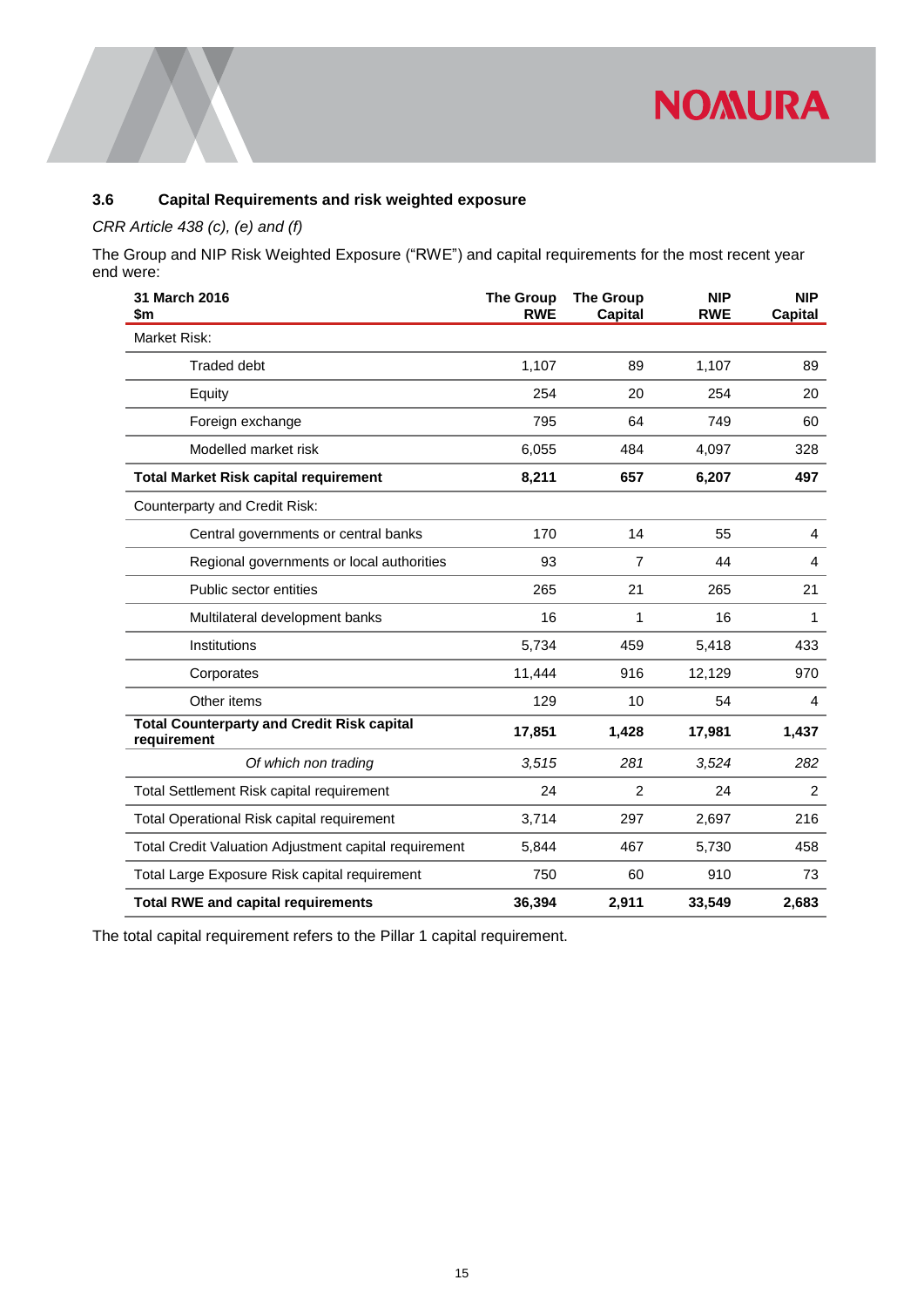

# <span id="page-16-0"></span>**3.7 Counterparty risk exposure method**

# *CRR Article 439 (f)*

This table provides Group Counterparty and Credit Risk Exposures by calculation method. Counterparty and Credit exposures for NIP are materially in line with the Group.

| 31 March 2016<br>\$m              | <b>Exposure at</b><br><b>Default</b> |
|-----------------------------------|--------------------------------------|
| Mark to Market Method             | 39.538                               |
| Internal Model Method             | 16.351                               |
| Standardised Credit Risk Method   | 8.407                                |
| <b>Counterparty risk exposure</b> | 64.296                               |

# <span id="page-16-1"></span>**3.8 Credit quality step analysis of counterparty and credit risk exposures before credit risk**

#### **mitigation**

# *CRR Article 444 (e)*

Tables 3.8 and 3.9 show the Group Counterparty Credit Risk and Credit Risk exposures classified by exposure class and Credit Quality Step (CQS). Table 3.8 presents exposures before credit risk mitigation and Table 3.9 presents exposures after credit risk mitigation. Counterparty and Credit exposures for NIP are materially in line with the Group.

|                                             |        |                          |                |     | <b>Credit Quality Step</b> |                          |                     |         |
|---------------------------------------------|--------|--------------------------|----------------|-----|----------------------------|--------------------------|---------------------|---------|
| 31 March 2016<br>\$m                        |        | $\mathbf{2}$             | 3              | 4   | 5                          | 6                        | <b>Not</b><br>rated | Total   |
| Central governments<br>or central banks     | 16,953 | 41                       | 13             | 2   | -                          | 47                       | 310                 | 17,366  |
| Regional government<br>or local authorities | 193    | $\overline{\phantom{a}}$ | 254            | 37  | ۰                          | ٠                        | 417                 | 901     |
| Public sector entities                      | 451    | $\blacksquare$           | $\blacksquare$ | 6   | ۰                          | $\overline{\phantom{a}}$ | 1,096               | 1,553   |
| Multilateral<br>development banks           | 82     | $\blacksquare$           | -              | ۰   | ۰                          | ٠                        | 107                 | 189     |
| Institutions                                | 13,702 | 68,066                   | 5,382          | 428 | 582                        | 39                       | 110,516             | 198,715 |
| Corporates                                  | 347    | 2,127                    | 779            | 80  | 123                        | 2                        | 18,318              | 21,776  |
| Other items                                 | ٠      | ٠                        | -              | 5   | ۰                          | $\overline{\phantom{a}}$ | 1,615               | 1,620   |
| Total                                       | 31,728 | 70,234                   | 6,428          | 558 | 705                        | 88                       | 132,379             | 242,120 |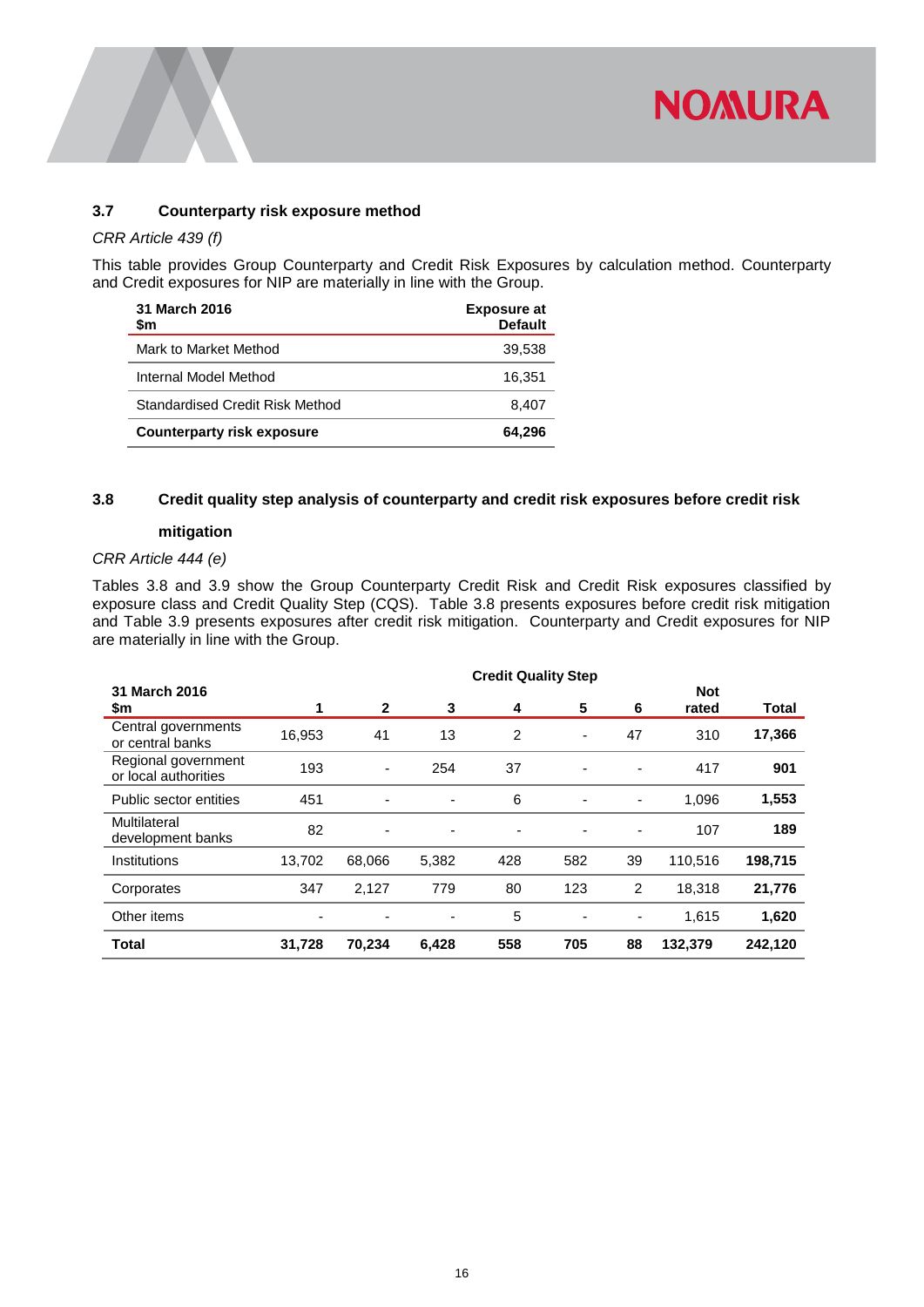

# <span id="page-17-0"></span>**3.9 Credit quality step analysis of counterparty and credit risk exposures after credit risk**

#### **mitigation**

*CRR Article 444 (e)*

|                                             |        |                          |                          |     | <b>Credit Quality Step</b> |                |                     |        |
|---------------------------------------------|--------|--------------------------|--------------------------|-----|----------------------------|----------------|---------------------|--------|
| 31 March 2016<br>\$m                        |        | $\mathbf{2}$             | 3                        | 4   | 5                          | 6              | <b>Not</b><br>rated | Total  |
| Central governments<br>or central banks     | 13,636 | 41                       | 13                       | 2   | $\overline{\phantom{a}}$   | 47             | 310                 | 14,049 |
| Regional government<br>or local authorities | 127    | $\overline{\phantom{a}}$ | 214                      | 37  | ٠                          | ٠              | 401                 | 779    |
| Public sector entities                      | 120    | $\overline{\phantom{a}}$ | $\overline{\phantom{a}}$ | 6   | ٠                          | ٠              | 1,096               | 1,222  |
| Multilateral<br>development banks           | 82     | ٠                        | $\overline{\phantom{a}}$ | ٠   | $\overline{\phantom{a}}$   | ٠              | 107                 | 189    |
| Institutions                                | 3,478  | 5,938                    | 1,943                    | 49  | 98                         | 21             | 23,993              | 35,520 |
| Corporates                                  | 211    | 1,708                    | 494                      | 73  | 101                        | $\overline{a}$ | 9.760               | 12,347 |
| Other items                                 | ۰      | ۰                        | ۰                        | ٠   | ۰                          |                | 190                 | 190    |
| Total                                       | 17,654 | 7,687                    | 2,664                    | 167 | 199                        | 68             | 35,857              | 64,296 |

## <span id="page-17-1"></span>**3.10 Derivative counterparty credit exposures**

# *CRR Article 439 (e)*

This table shows the Group trading book derivative exposure under the mark to market approach broken down by gross positive fair value before netting. Net current credit exposure is after the application of netting and collateral received. Derivative exposures under the mark to market method for NIP are materially in line with the Group. The IMM net credit exposure represents the effective expected exposure of the modelled derivative population.

| 31 March 2016<br>\$m                   | <b>Mark to Market</b><br>Method | <b>Internal</b><br>Model<br><b>Method</b> | Total  |
|----------------------------------------|---------------------------------|-------------------------------------------|--------|
| Gross positive fair value of contracts | 125,675                         |                                           |        |
| Potential future credit exposure       | 75.258                          |                                           |        |
| Netting benefits                       | (151, 589)                      |                                           |        |
| <b>Netted Current Credit Exposure</b>  | 49.344                          |                                           |        |
| Collateral held                        | (22, 238)                       |                                           |        |
| <b>Net Derivatives Credit Exposure</b> | 27,106                          | 8.004                                     | 35.110 |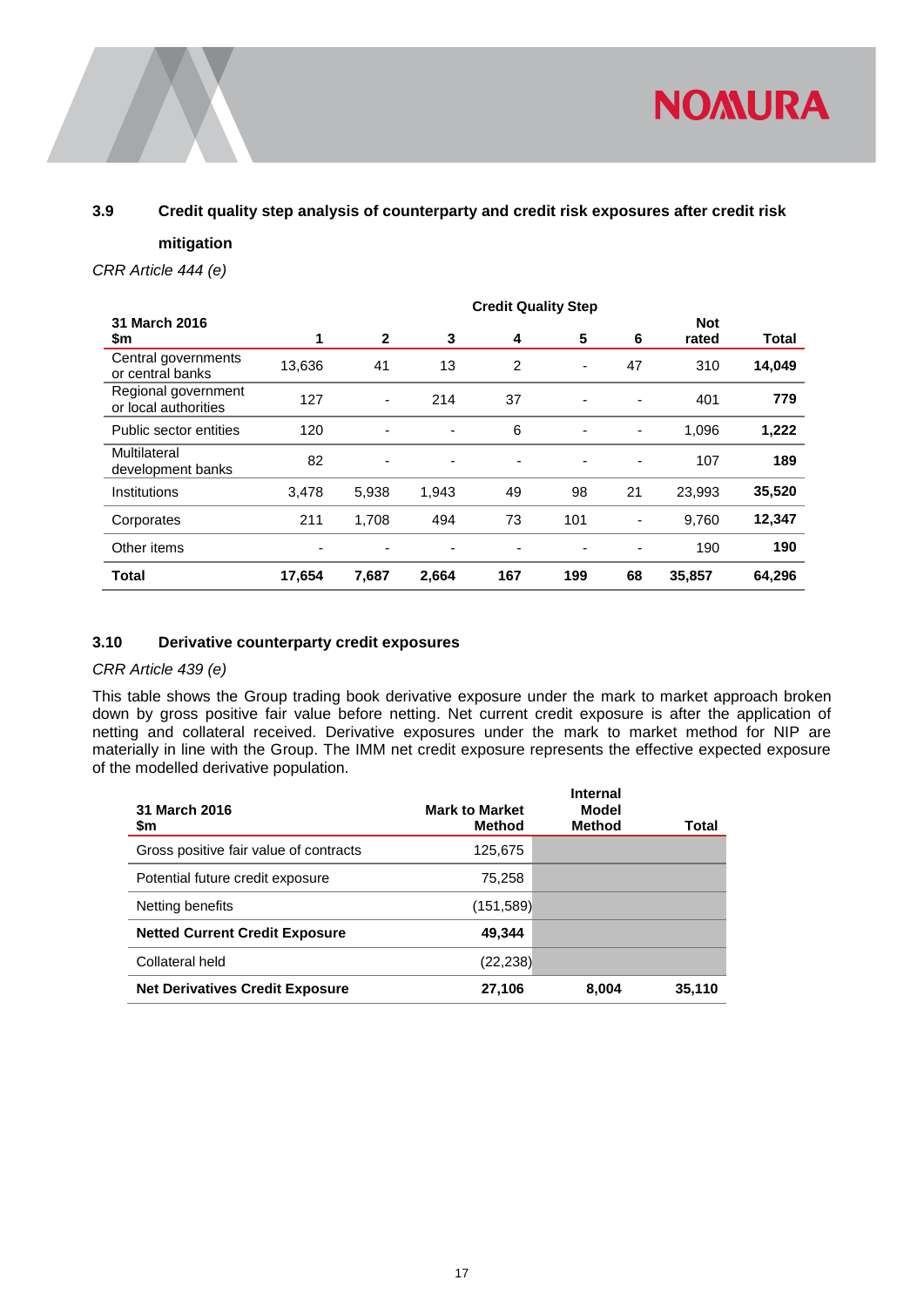

# <span id="page-18-0"></span>**3.11 Notional value of credit derivative contracts**

# *CRR Article 439 (g) and (h)*

Where a market in credit derivatives exists, the Group may choose to purchase default protection in the form of a credit derivative from a third party.

| 31 March 2016                    | <b>Protection</b> | <b>Protection</b> | Total   |
|----------------------------------|-------------------|-------------------|---------|
| \$m                              | bought            | sold              |         |
| Credit derivative notional value | 236.677           | 238.042           | 474.719 |

# <span id="page-18-1"></span>**3.12 Impact of a credit downgrade on collateral pledged**

## *CRR Article 439 (d)*

Neither the Group nor NIP is rated by an External Credit Assessment Institution ("ECAI"). The NIP ISDA Credit Support Annex ("CSA") references Nomura Securities Co. Ltd ("NSC") as a credit reference entity.

<span id="page-18-2"></span>A one notch downgrade in the credit rating of NSC would trigger the pledge of a further \$57m of collateral.

# **3.13 Geographical analysis of credit risk exposures before credit risk mitigation**

# *CRR Article 442 (c), (d), (e) and (g)*

Tables 3.13 and 3.14 show the Group credit risk exposures before credit risk mitigation. Table 3.13 shows the exposure by exposure class defined in the CRR and geographic region of the exposure. Table 3.14 presents the same information by exposure class and maturity of the exposure.

| 31 March 2016<br>\$m                     | <b>EMEA</b> | Asia                     | <b>Americas</b> | Total | Average $(1)$ |
|------------------------------------------|-------------|--------------------------|-----------------|-------|---------------|
| Central governments or central banks     | 2,331       | 574                      | ۰               | 2,905 | 2,008         |
| Regional government or local authorities | 253         | 34                       | -               | 287   | 246           |
| Public sector entities                   |             | $\overline{\phantom{a}}$ | ۰               | ٠     | 207           |
| Multilateral development banks           | 50          | $\overline{\phantom{a}}$ | ۰               | 50    | 34            |
| Institutions                             | 2,737       | 484                      | 430             | 3,651 | 3,236         |
| Corporates                               | 1,946       | 180                      | 832             | 2,958 | 3,306         |
| Other items                              | 140         | $\overline{\phantom{a}}$ | ۰               | 140   | 229           |
| <b>Total</b>                             | 7,457       | 1,272                    | 1.262           | 9,991 | 9,266         |

 $<sup>(1)</sup>$  Average total exposure over the year</sup>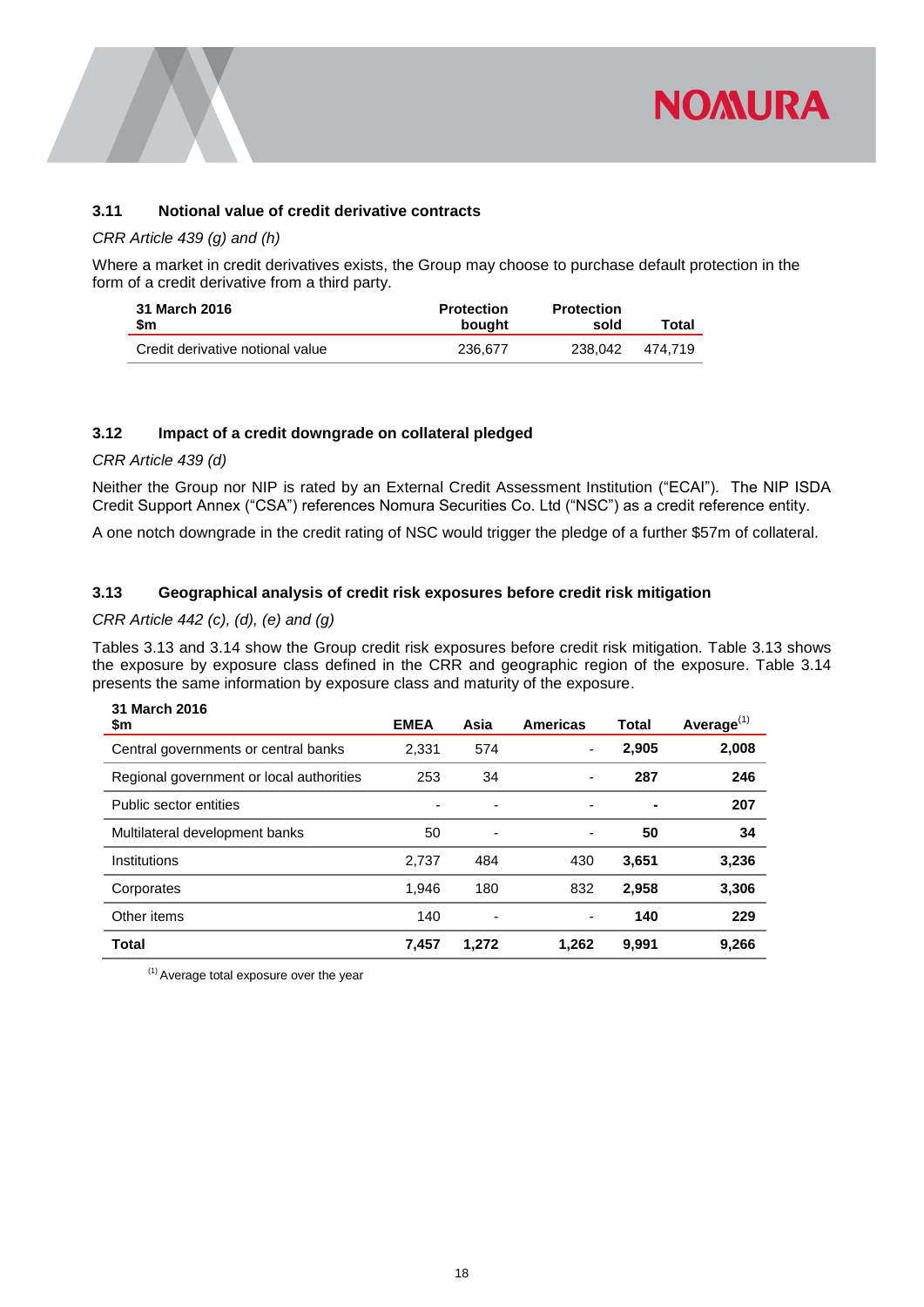

# <span id="page-19-0"></span>**3.14 Residual maturity analysis of credit risk exposures before credit risk mitigation**

# *CRR Article 442 (f)*

Table 3.14 presents the same information as above but categorised by exposure class and maturity of the exposure.

|                                                | Less             |                       |                      | 3 years         | 5 years        | Over 10             |       |
|------------------------------------------------|------------------|-----------------------|----------------------|-----------------|----------------|---------------------|-------|
| 31 March 2016<br>\$m                           | than 3<br>months | 3 months<br>to 1 year | 1 year to<br>3 years | to $5$<br>years | to 10<br>years | years or<br>undated | Total |
| Central<br>governments or<br>central banks     | 2,886            | 19                    |                      | ٠               |                | ۰                   | 2,905 |
| Regional<br>government or<br>local authorities | 287              |                       |                      | ٠               |                |                     | 287   |
| Multilateral<br>development<br>banks           | 50               |                       |                      |                 |                |                     | 50    |
| Institutions                                   | 3,382            | 200                   | 48                   | 7               | 14             |                     | 3,651 |
| Corporates                                     | 1,392            | 161                   | 399                  | 494             | 176            | 336                 | 2,958 |
| Other items                                    | 78               | ٠                     |                      |                 |                | 62                  | 140   |
| <b>Total</b>                                   | 8,075            | 380                   | 447                  | 501             | 190            | 398                 | 9,991 |

# <span id="page-19-1"></span>**3.15 Analysis of impaired and past due exposures and allowance for impairment**

*CRR Article 442 (h)*

Please refer to the NEHS Company only Annual Report for the year ended 31 March 2016 for further details of the policies related to impaired assets**.** Neither the Group nor NIP had impaired assets as at 31 March 2016.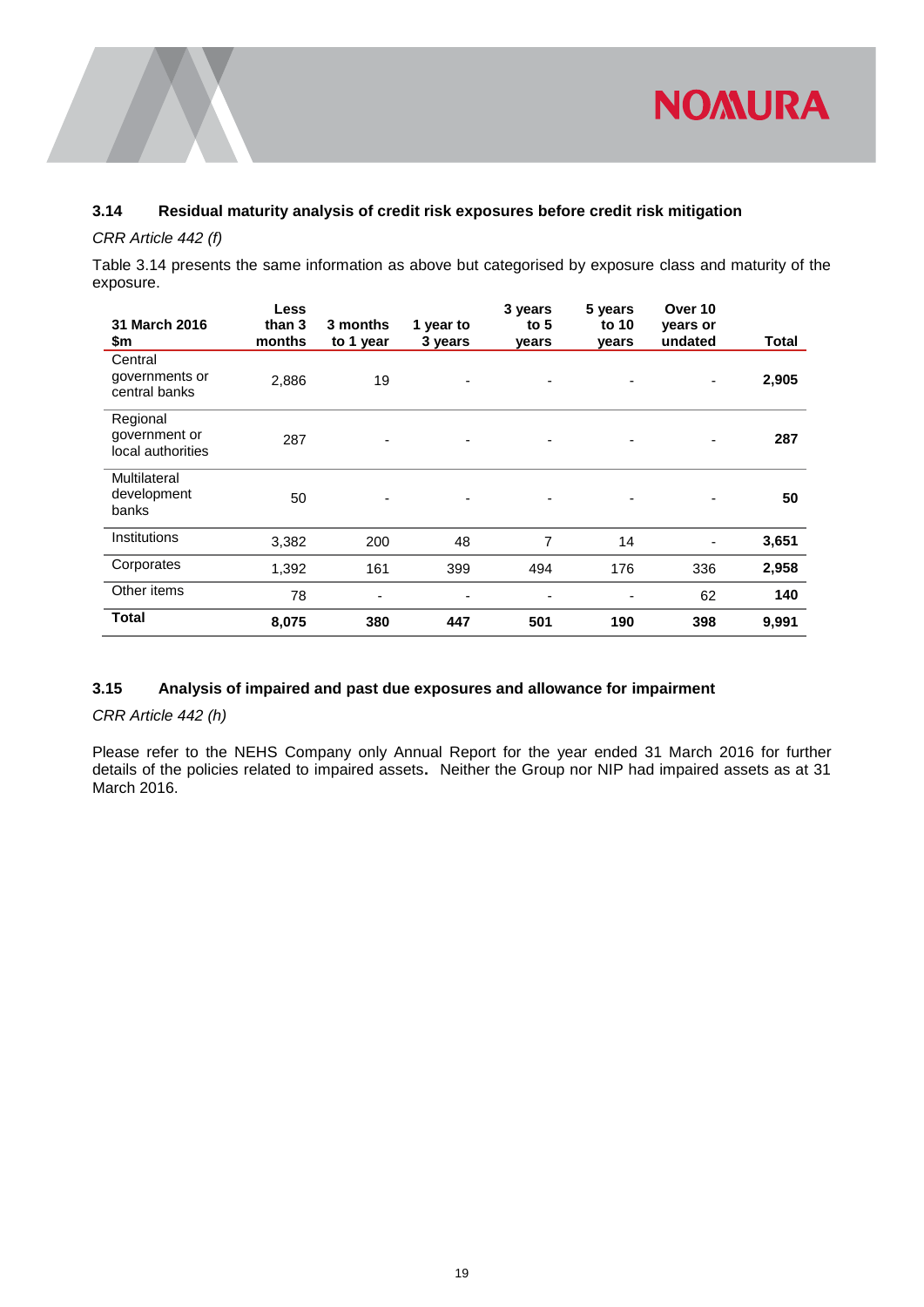

# <span id="page-20-0"></span>**3.16 Market risk internal model approach values for trading portfolios**

*CRR Article 455*

## **3.16.1 Review of Market Risk regulatory measures**

The table below summarises the regulatory market risk measures for in scope positions under the PRA approved internal model approach. Standardised regulatory capital calculations are performed for positions that do not meet the conditions for inclusion within the approved internal model approach.

1-day trading losses exceeded the 99% VaR estimate on two occasions for Nomura International plc and one occasion for Nomura Capital Market for the year ended 31 March 2016.

| 31 March 2016<br>\$m                      | <b>The Group</b> | <b>NIP</b> |
|-------------------------------------------|------------------|------------|
| VaR (10 day 99%)                          |                  |            |
| Maximum value                             | 233              | 37         |
| Average value                             | 66               | 33         |
| Minimum value                             | 42               | 14         |
| Period end                                | 37               | 24         |
| Stressed VaR (10 day 99%)                 |                  |            |
| Maximum value                             | 146              | 123        |
| Average value                             | 80               | 58         |
| Minimum value                             | 56               | 36         |
| Period end                                | 66               | 44         |
| Incremental Risk Charge (99.9%)           |                  |            |
| Maximum value                             | 188              | 159        |
| Average value                             | 105              | 73         |
| Minimum value                             | 64               | 35         |
| Period end                                | 85               | 50         |
| Comprehensive Risk capital charge (99.9%) |                  |            |
| Maximum value                             | $\mathbf 1$      | 1          |
| Average value                             | 0                | 0          |
| Minimum value                             |                  |            |
| Period end                                | 0                | 0          |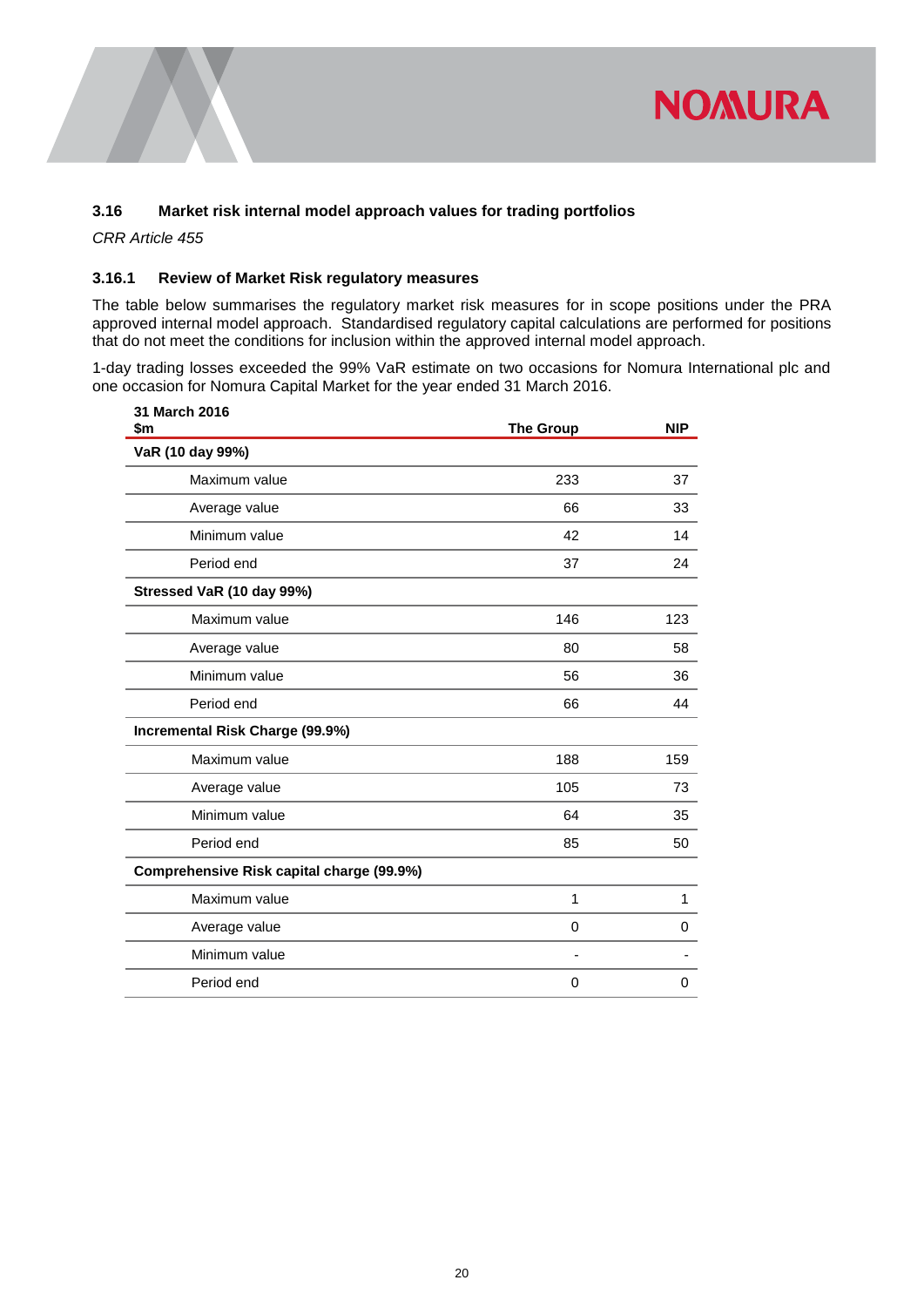# **3.16.2 Market risk internal model capital requirement**

| 31 March 2016<br>\$m                      | <b>The Group</b> | <b>NIP</b> |
|-------------------------------------------|------------------|------------|
| VaR (10 day 99%)                          |                  |            |
| Period end                                | 37               | 24         |
| 60 day average multiplied by 3            | 127              | 74         |
| Higher value <sup>(1)</sup>               | 127              | 74         |
| Stressed VaR (10 day 99%)                 |                  |            |
| Period End                                | 66               | 44         |
| 60 day average multiplied by 3            | 223              | 155        |
| Higher value <sup>(1)</sup>               | 223              | 155        |
| Incremental Risk Charge (99.9%)           |                  |            |
| Period End                                | 85               | 50         |
| 60 day average                            | 89               | 57         |
| Higher Value <sup>(1)</sup>               | 92               | 57         |
| Comprehensive Risk capital charge (99.9%) |                  |            |
| Period End                                | 0                | 0          |
| 60 day average                            | 0                | 0          |
| Higher value <sup>(1)</sup>               | $\mathbf 0$      | 0          |
| <b>Risk Not In VaR</b>                    | 8                | 8          |
| <b>Stressed Risk Not In VaR</b>           | 34               | 34         |
| <b>Total Modelled Market Risk</b>         | 484              | 328        |

 $(1)$  The Group Capital Requirement is calculated by aggregating the requirements for the individual entities

# <span id="page-21-0"></span>**3.17 Sensitivity of the banking book to changes in interest rates**

*CRR Article 448*

## **Trading Book and Banking Book**

The Group's principal activities are broking and dealing in securities, derivatives and banking activities. They include, among other services; trading and sales in fixed income and equity products, including related derivatives; investment banking services; asset and principal finance business, corporate finance and private equity.

The Group's assets and positions/transactions in financial instruments are included in the trading book where they satisfy the requirements of CRR Article 102. The Group has policies and procedures for determining which positions to include in the trading book for the purposes of calculating its capital requirements and for the management of the trading book. All other assets and positions/transactions are considered to be banking book.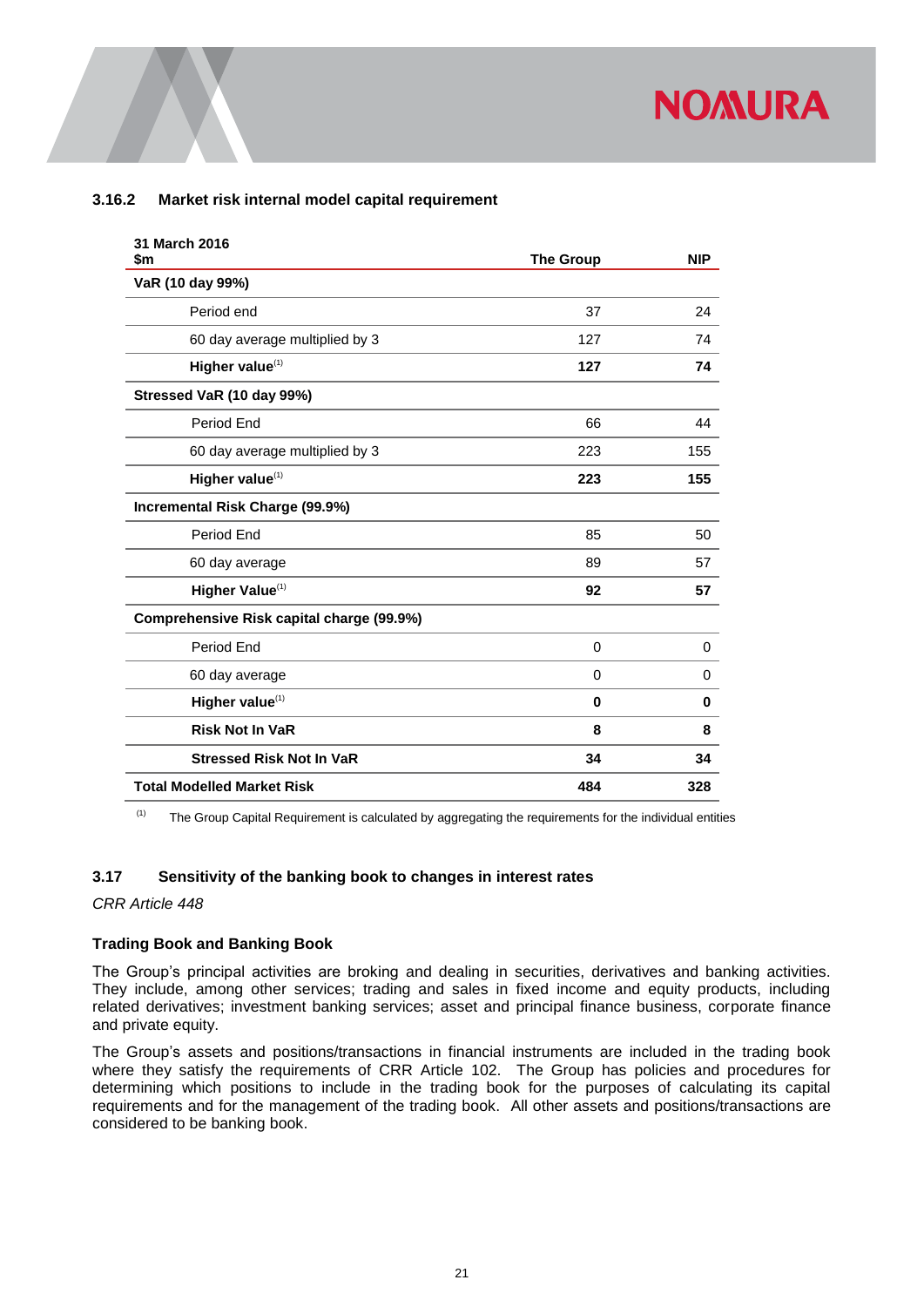

#### **Analytical Techniques to Measure IRRBB**

Stress testing is used as the primary analytical technique to measure Interest Rate Risk in the Banking Book ("IRRBB"). Based on the types and level of interest rate (IR) exposure in the Banking Book, the Market Risk Department defines and runs a number of stress tests.

The types of stress tests used include +/-200bp parallel moves, and others as appropriate, to ensure the key interest rate risks in the Banking Book are captured; for example steepening and flattening moves across the tenor points or stress tests which have different shock levels for different currencies. The calculation of IRRBB is performed on a monthly basis.

#### **Market Risk Limit**

The interest rate risk stress test limit on the Banking Book is \$90m, and the alert threshold is \$50m. The Market Risk Department takes the stress test which produces the largest loss and compares that to the above limit.

The stress results are sent to the Regulatory Reporting Group in Finance, which is responsible for ensuring that the firm is holding adequate capital to cover this risk in the Banking Book. In addition, the results of the stress tests and the usage against the limit are presented and explained to the Risk Management Committee on a monthly basis. Management information on IRRBB is also presented to the Board Risk Committee on a regular basis.

As of 31 March 2016, a rates steepening scenario resulted in a loss of \$10.6m.

## <span id="page-22-0"></span>**3.18 Leverage Ratio**

The leverage ratio disclosures, which came into effect from 1 January 2015, have been prepared in accordance with the requirements of the EU Capital Requirements Regulation (CRR) as amended by Delegated Regulation (EU) 2015/62. The calculation uses the end-point CRR definition of Tier 1 capital for the numerator and the CRR definition of leverage exposure.

## **Leverage reconciliation of accounting assets and leverage ratio exposures**

*CRR Article 451*

| 31 March 2016<br>\$m                                              | <b>The Group</b> | <b>NIP</b> |
|-------------------------------------------------------------------|------------------|------------|
| Total assets as per published financial statements <sup>(1)</sup> | 7,249            | 383,006    |
| Consolidation adjustment                                          | 378,234          |            |
| Total Assets <sup>(2)</sup>                                       | 385,483          | 383,006    |
| Adjustments for derivative financial instruments                  | (136, 865)       | (134,260)  |
| Adjustments for securities financing transactions                 | (6,280)          | (5,706)    |
| Adjustment for off-balance sheet items                            | 3,079            | 3,079      |
| Adjustment for intragroup exposures <sup>(3)</sup>                |                  | (3,636)    |
| Other adjustments <sup>(4)</sup>                                  | (242)            | (463)      |
| Total leverage ratio exposure                                     | 245,175          | 242,020    |

(1) The Group total assets per NEHS Company only Annual Report & Accounts

(2) The Group total assets per NEHS Consolidated Primary Financial Statements

 $(4)$  NIP exposures to NBI are exempt

Other regulatory adjustments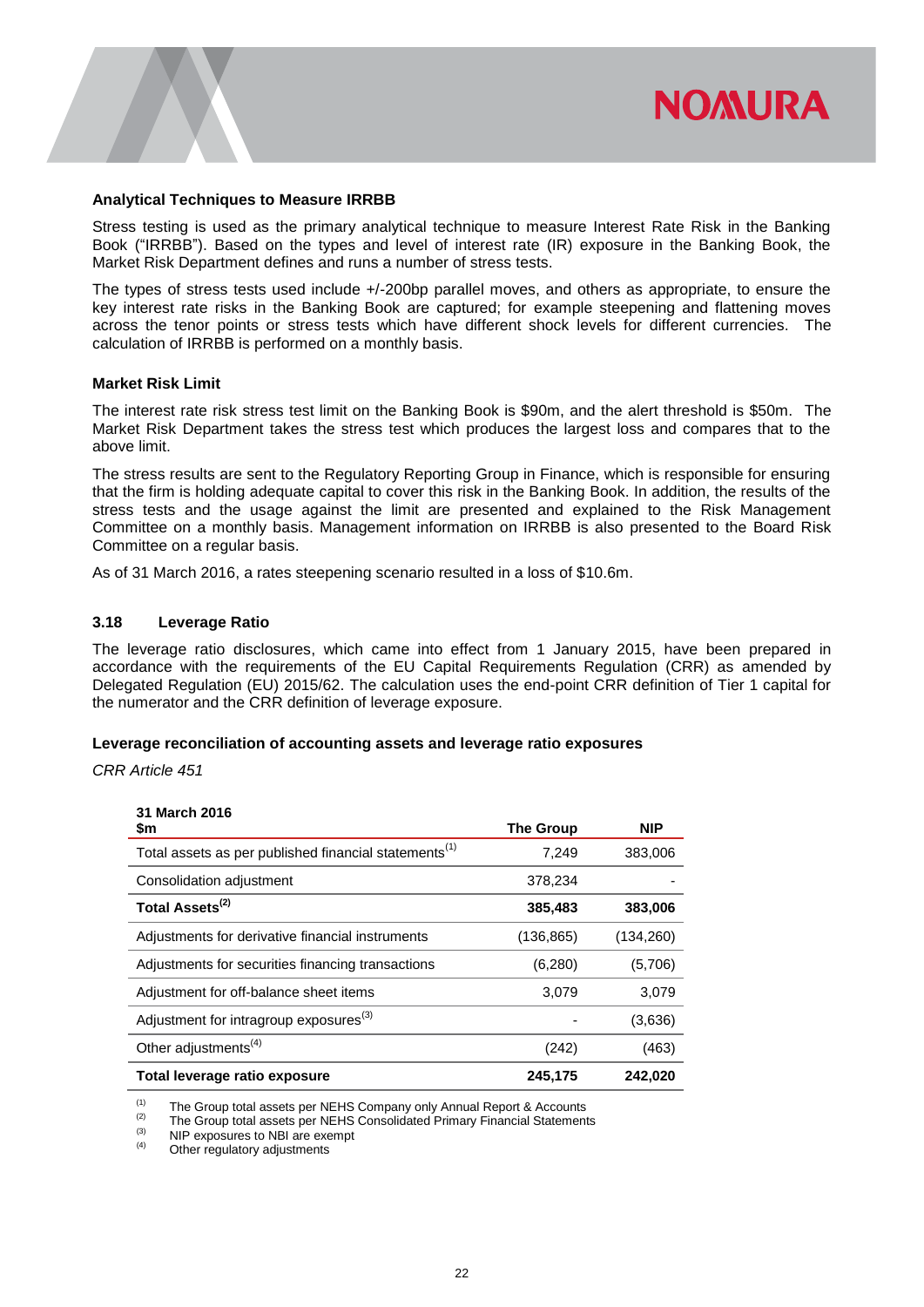

# **Leverage ratio common disclosure**

# *CRR Article 451*

| 31 March 2016<br>\$m                                                                                    | <b>The Group</b> | NIP        |
|---------------------------------------------------------------------------------------------------------|------------------|------------|
| On-balance sheet exposures                                                                              |                  |            |
| On-balance sheet items (excluding derivatives, SFTs and<br>fiduciary assets, but including collateral)  | 38,736           | 36,830     |
| Asset amounts deducted in determining Tier 1 capital                                                    | (209)            | (184)      |
| <b>Total on-balance sheet exposures</b>                                                                 | 38,527           | 36,646     |
| <b>Derivative exposures</b>                                                                             |                  |            |
| Replacement cost associated with all derivatives transactions                                           | 13,466           | 14,432     |
| Add-on amounts for PFE associated with all derivatives<br>transactions                                  | 69,282           | 71,500     |
| Deductions of receivables assets for cash variation margin<br>provided in derivatives transactions      | (12, 354)        | (12, 354)  |
| Exempted CCP leg of client-cleared trade exposures                                                      | (1,840)          | (1,840)    |
| Adjusted effective notional amount of written credit derivatives                                        | 233,369          | 233,369    |
| Adjusted effective notional offsets and add-on deductions for<br>written credit derivatives             | (220, 915)       | (220, 915) |
| <b>Total derivative exposures</b>                                                                       | 81,008           | 84,192     |
| Securities financing transaction exposures                                                              |                  |            |
| Gross SFT assets (with no recognition of netting), after<br>adjusting for sales accounting transactions | 222,551          | 221,166    |
| Netted amounts of cash payables and cash receivables of<br>gross SFT assets                             | (112, 482)       | (112, 493) |
| Counterparty credit risk exposure for SFT assets                                                        | 12,492           | 13,067     |
| <b>Total securities financing transaction exposures</b>                                                 | 122,561          | 121,740    |
| Other off-balance sheet exposures                                                                       |                  |            |
| Off-balance sheet exposures at gross notional amount                                                    | 5,528            | 5,528      |
| Adjustments for conversion to credit equivalent amounts                                                 | (2, 449)         | (2, 449)   |
| Other off-balance sheet exposures                                                                       | 3,079            | 3,079      |
| <b>Exempted exposures</b>                                                                               |                  |            |
| Exemption of intragroup exposures (solo basis) in accordance<br>with Article 429(7)                     |                  | (3,636)    |
| <b>Capital and total exposures</b>                                                                      |                  |            |
| <b>Tier 1 capital</b>                                                                                   | 5,224            | 4,687      |
| <b>Total leverage ratio exposures</b>                                                                   | 245,175          | 242,021    |
| Leverage ratio                                                                                          | 2.13%            | 1.94%      |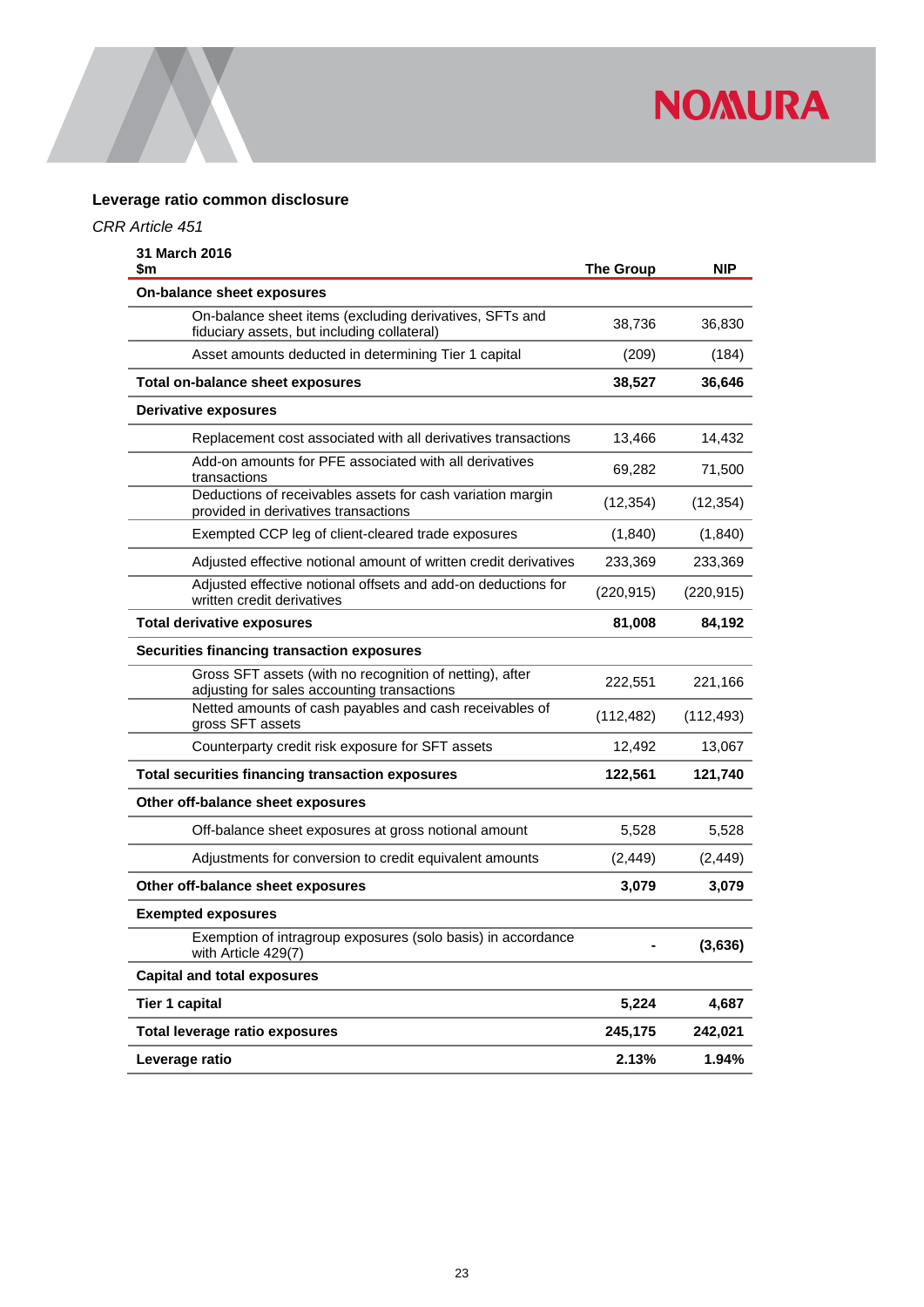

**Breakdown of on-balance sheet leverage exposures (excluding derivatives, SFTs and exempted exposures)**

#### *CRR Article 451*

| 31 March 2016                                                                             |                  |            |
|-------------------------------------------------------------------------------------------|------------------|------------|
| \$m                                                                                       | <b>The Group</b> | <b>NIP</b> |
| Total on-balance sheet exposures (excluding derivatives,<br>SFTs, and exempted exposures) | 38,736           | 36,830     |
| of which: Trading book exposures                                                          | 32,327           | 30,829     |
| Banking book exposures                                                                    | 6,409            | 6,001      |
| of which:                                                                                 |                  |            |
| Exposures treated as sovereigns                                                           | 2,351            | 1,905      |
| Institutions                                                                              | 2,355            | 2,245      |
| Corporate                                                                                 | 1,567            | 1,789      |
| Other                                                                                     | 136              | 62         |

Management of exposure to leverage forms a key part of the Group's overall strategy, business planning and risk appetite framework. The Group is committed to achieving full compliance with all relevant regulatory requirements and is implementing changes to ensure it meets the leverage ratio requirements by 1 January 2018.

# <span id="page-24-0"></span>**3.19 Asset Encumbrance**

#### *CRR Article 443*

An asset is encumbered if it has been pledged or is subject to any form of arrangement to secure, collateralise or credit enhance transactions from which they cannot be freely withdrawn.

The main source of encumbrance within the Group derives from Repurchase Agreement transactions with the majority of encumbered assets comprising of high-quality government bonds.

Secured lending and stock borrow/loan transactions are principally governed by Global Master Repurchase Agreements (GMRAs) and Global Master Stock Lending Agreements (GMSLAs). Collateral pledged on derivative transactions are principally governed by ISDA agreements, including CSA.

The following tables cover the requirement for all templates under the CRD IV guidelines. The amount reported in "Other assets" within "carrying amount of unencumbered assets" comprises mainly derivative assets, which are reported gross in accordance with UK GAAP**.**

#### **Template A – Assets**

| \$m                                 | Carrying<br>amount of<br>encumbered<br>assets | Fair value of<br>encumbered<br>assets | Carrying<br>amount of<br>unencumbered<br>assets | Fair value of<br>unencumbered<br>assets |
|-------------------------------------|-----------------------------------------------|---------------------------------------|-------------------------------------------------|-----------------------------------------|
| Assets of the reporting institution | 62,230                                        |                                       | 420.670                                         |                                         |
| Equity instruments                  | 9.699                                         | 9,683                                 | 1.547                                           | 1.719                                   |
| Debt securities                     | 34.433                                        | 34,763                                | 2.195                                           | 2,195                                   |
| Other assets                        | 1,020                                         |                                       | 248.519                                         |                                         |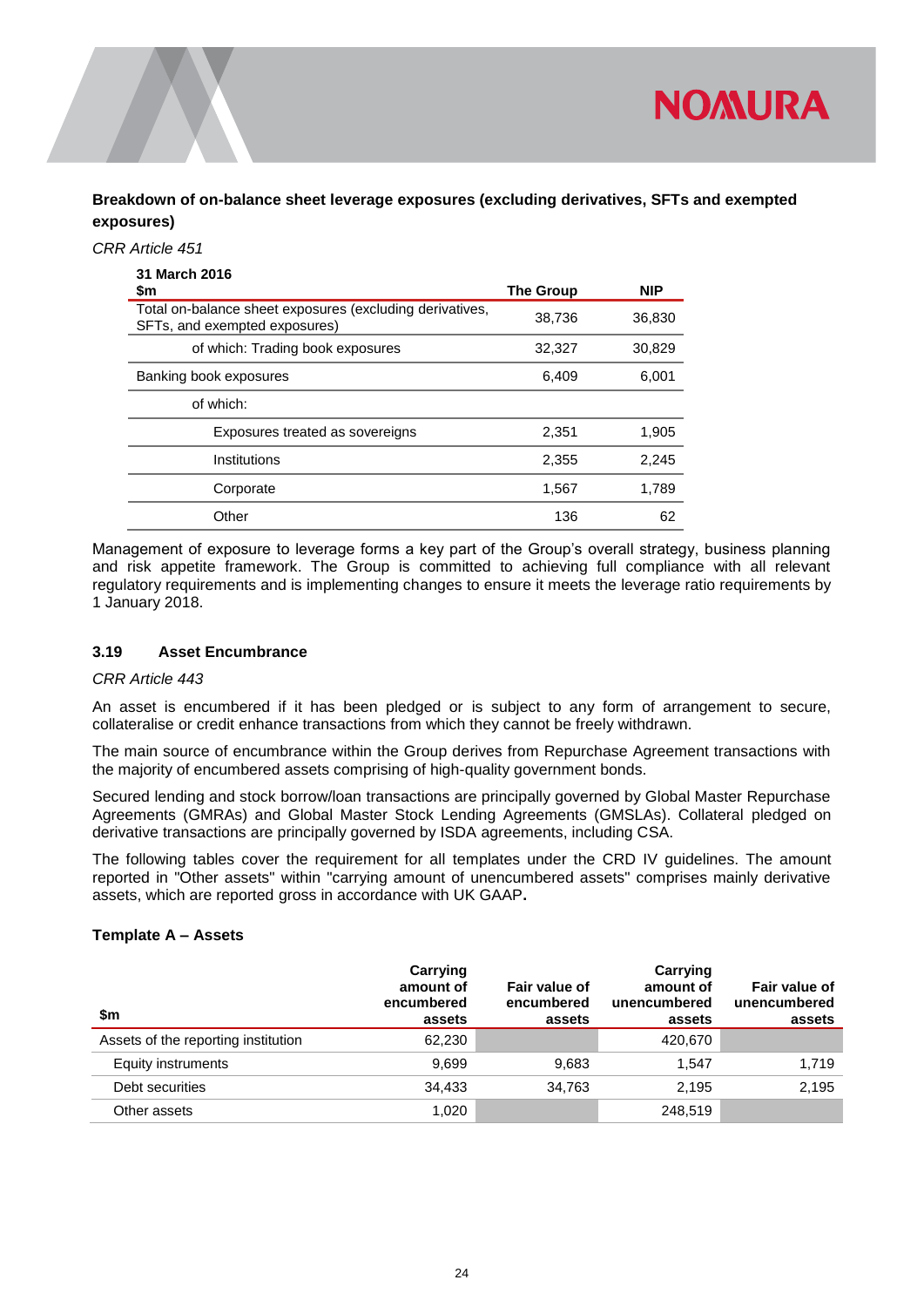

# **Template B – Collateral received**

| \$m                                                               | Fair value of<br>encumbered<br>collateral received<br>or own debt<br>securities issued | Fair value of<br>collateral received<br>or own debt<br>securities issued<br>available for<br>encumbrance |
|-------------------------------------------------------------------|----------------------------------------------------------------------------------------|----------------------------------------------------------------------------------------------------------|
| Collateral received by the reporting institution                  | 180,931                                                                                | 36,231                                                                                                   |
| Equity instruments                                                | 21.922                                                                                 | 2,956                                                                                                    |
| Debt securities                                                   | 158,071                                                                                | 32,779                                                                                                   |
| Other collateral received                                         | 230                                                                                    | 189                                                                                                      |
| Own debt securities issued other than own<br>covered bonds or ABS |                                                                                        |                                                                                                          |

# **Template C – Encumbered assets, collateral received and associated liabilities**

|                                                   |                              | Assets, collateral<br>received and own |
|---------------------------------------------------|------------------------------|----------------------------------------|
|                                                   | <b>Matching liabilities,</b> | debt securities                        |
|                                                   | contingent                   | issued other than                      |
|                                                   | liabilities or               | covered bonds and                      |
| \$m                                               | securities lent              | <b>ABSs encumbered</b>                 |
| Carrying amount of selected financial liabilities | 160,778                      | 205,174                                |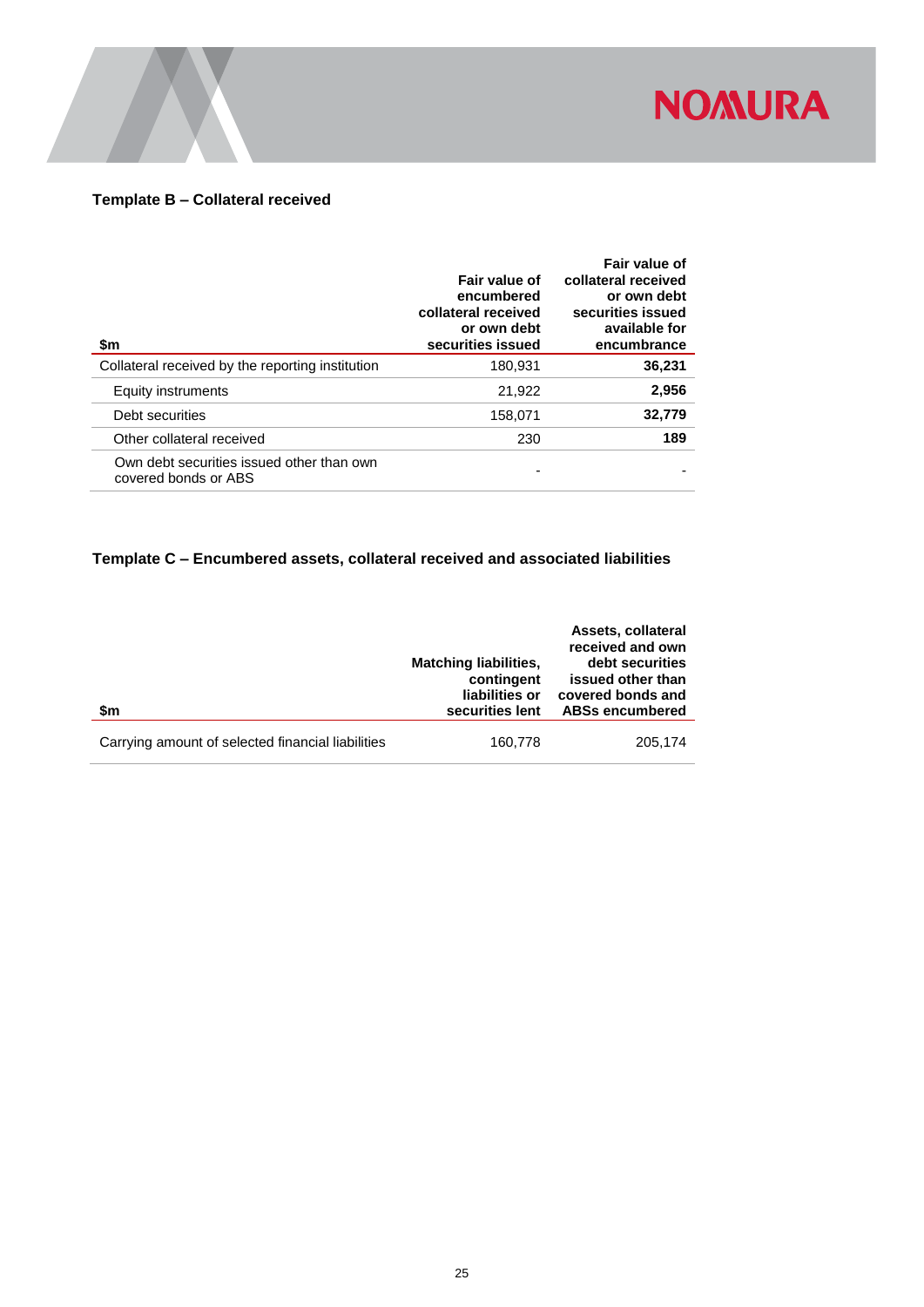# <span id="page-26-0"></span>**4. Remuneration Disclosures**

While the Group applies many of the Remuneration Code principles on a firm-wide basis, this disclosure specifically relates to remuneration policies and approaches as applied to individuals identified as Material Risk Takers ("MRTs"). Individuals have been identified as MRTs based on the qualitative and quantitative criteria set out in the Regulatory Technical Standards (EU) 604/2014 and the Group's own risk assessment of their role.

**NOMURA** 

Several subsidiaries of the Group, including NIP and NBI, are subject to, and apply, the requirements of the PRA Remuneration Code (SYSC 19D) ("the Code"), as well as article 450 of the Capital Requirements Regulation ("CRR"). This disclosure includes all entities with staff identified as Material Risk Takers.

# <span id="page-26-1"></span>**4.1 Remuneration Policy**

NHI has developed a global remuneration policy which applies to all subsidiaries globally (collectively the "NHI Group") including both executives and employees of the Group based around the following six key themes. It aims to:

- Align with Nomura values and strategies;
- Reflect Firm-wide, divisional and individual performance;
- Establish appropriate performance measurement with a focus on risk;
- **Align employee and shareholder interests;**
- **Establish appropriate compensation structures; and**
- <span id="page-26-2"></span>**Ensure robust governance and control processes.**

# **4.2 Remuneration Governance**

The remuneration process for the Group is overseen by the NEHS Remuneration Committee ("the Committee"). For the 2015/16 fiscal year, the Committee comprised the Chairman of the Board of Directors and other UK-based Non-Executive Directors of the Board. The Chairman has a second casting vote in the event of a tied vote. The term of office of each member of the NEHS Remuneration Committee is reviewed periodically, and membership changes must be approved by the Board. Appointments to the Committee are for a period of up to three years, extendable by no more than two additional three-year periods, so long as the majority of members (other than the Board Chair) continue to be independent Non-Executives.

The Committee held 7 meetings for the 2015/16 fiscal year.

The Group operates a remuneration policy with the following principles:

- **The remuneration framework supports business strategy across the EMEA region;**
- Members of executive management are rewarded for individual contributions to business success and are provided with incentives appropriate to the Group's risk management profile;
- **Appropriate levels of incentive funding based on the Group's performance;**
- **Alignment to regulatory requirements;**
- **Diamonglering review of appropriateness and relevance of remuneration policy in region; and**
- **D** Oversight of the remuneration of senior officers in the Control Functions.

Advisors or other contributors are not formally appointed or retained by the Committee, but are invited to attend the meetings to provide insight as required throughout the year end process.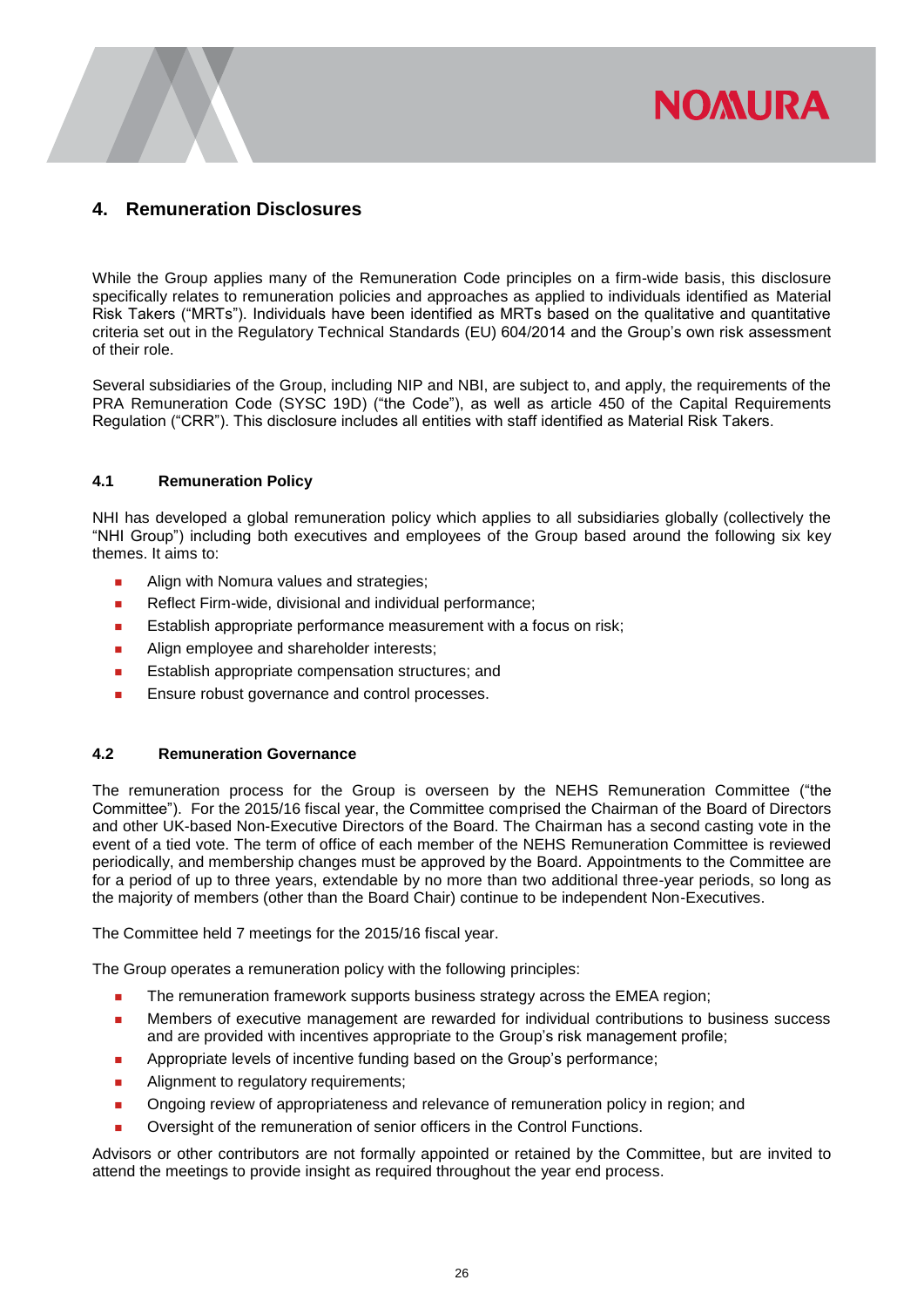

Governance bodies of the NHI Group (such as the Statutory Compensation Committee and the Human Resources Committee) provide additional oversight and approval to certain aspects of the decision-making process.

# <span id="page-27-0"></span>**4.3 Incentive Funding Determination**

NHI Group operates both "top-down" and "bottom-up" processes in parallel to establish the appropriate total incentive funding level. The "top-down" process is intended to inform the decision around how much the firm should allocate for overall variable compensation funding based on performance. The "bottom-up" process helps to inform how the total incentive funding amount might be allocated across the NHI Group, also aligned with the "top-down" process.

A variety of financial performance measures, risk adjustment metrics and data points are used to inform the compensation decision regarding the firm wide incentive pool. The key risk-adjusted financial performance metric is PE / Risk adjusted Revenue. Risk adjustment is based on Nomura's Capital Allocation Target ("NCAT") risk metric, reflecting the amount of capital and risk applied, and an appropriate economic charge. This view is revised and updated as financial forecasts become firmer throughout the year-end process.

The Committee considers a mix of formulaic and discretionary factors when determining the allocation and distribution to employees:

- The Committee considers all relevant business performance data and key performance indicators "KPIs", both relative and absolute when reviewing the funding recommendations including market and competitive conditions, franchise stability and protection, sustainable profitability of the NHI Group and Wholesale segment, capital position, shareholder interests and longer term role of the Group within the NHI Group; and
- The Committee also considers the appropriate level of market pay to retain experienced and skilled staff particularly in control functions where competitive pressures may be significant.

The "bottom-up" process operates with guidance based on the initial top-down view on projected funding levels and informs allocations based on business specific requirements, particularly for Corporate functions. Within guideline allocations, managers are asked to make individual award recommendations to allow reporting on how potential funding might be allocated across the firm. This process is also intended to flag particular areas of remuneration pressure or concern, and to validate the "top down" approach.

## <span id="page-27-1"></span>**4.4 Control Functions**

Risk Management and Control Functions have significant input into the remuneration policy decisions and the year end process. At the global level, the Risk and Compliance Functions play a continuing role in monitoring policy, ensuring appropriate metrics are considered, and that those metrics appropriately reflect the impact of risk behaviours. When reviewing policies, Risk, Compliance and Finance functions are consulted to ensure their views are reflected in the policies.

At the regional level, EMEA Heads of Risk, Finance and Compliance are standing attendees at the Remuneration Committee and provide an update on their respective function at every meeting. The Head of Internal Audit also attends as an observer and also provides an update on any areas of concern (e.g. adverse audit outcomes etc.) at the year-end meetings. Other areas of input from the Control Functions include:

- Risk Management:
- Provide commentary on any risk issues that should impact bonus funding levels or affect the compensation of individuals or groups
- Highlight instances where a business or individual has breached tolerable risk levels
- The Compliance function highlights if there are any specific concerns from their area. Specifically:
- Provide input on Compliance issues, concerns and areas of focus, e.g. significant individual breaches or persistent cases of low level non-compliance with Group policies
- Raise issues relating to individual or more widespread conduct issues as part of the Conduct Process set out in the Performance Adjustment Process referred to below. Compliance is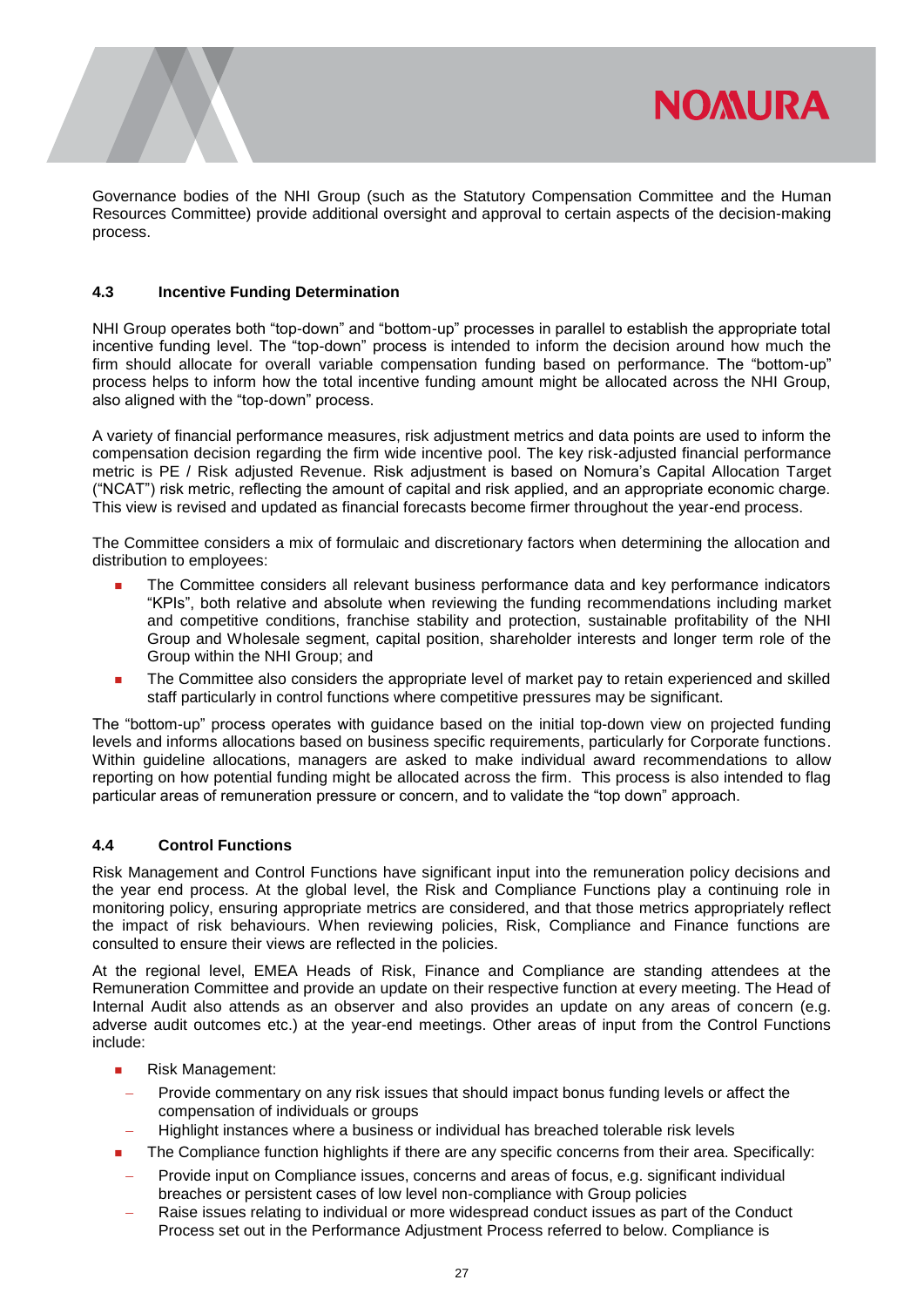

represented at both the EMEA Executive Committee, the Compensation Control Forum and the Remuneration Committee to provide the Control Function perspective

 Maintain an active dialogue with heads of key businesses and Control Functions which also gives the opportunity to raise concerns or flags about the behaviour or conduct of individuals or groups

The management structure in each Control Function is separate to the business they oversee to ensure independence. Remuneration levels of Control Function staff are established without influence from the business they support. The Remuneration Committee directly reviews and approves the Total Compensation awards for senior officers in the Risk Management, Compliance and Internal Audit Functions.

#### <span id="page-28-0"></span>**4.5 Nomura Remuneration Framework**

Total Compensation ("TC") is Nomura's core metric for remuneration decisions, with levels compared against prior years, and both internal and external reference points. It is defined at Nomura as comprising the following elements:

| <b>Remuneration</b><br><b>Element</b>             | <b>Purpose</b>                                                                                                                                                                                                                                                                                                                                                                                                    | <b>Example Elements</b>                    |
|---------------------------------------------------|-------------------------------------------------------------------------------------------------------------------------------------------------------------------------------------------------------------------------------------------------------------------------------------------------------------------------------------------------------------------------------------------------------------------|--------------------------------------------|
| <b>Fixed</b><br>Remuneration                      | Rewards individuals for their knowledge, skills,<br>$\mathbf{r}$<br>competencies, experience, roles and responsibilities<br>Reflects local labour market standards and practices<br>$\mathcal{L}_{\mathcal{A}}$<br>Levels sufficient to absorb changes in the amount of bonus<br>ш<br>(including reduction to zero)                                                                                               | Base salary<br>Cost of Living<br>Allowance |
| Variable<br><b>Remuneration</b><br>(Annual Bonus) | Rewards NHI Group, Group business, team and individual<br>performance, contribution to results as well as strategic and<br>future value<br>Reflects a broad view of performance, including individual<br>$\mathbf{r}$<br>approach to risk, compliance, controls, conduct, cross<br>divisional cooperation, as well as financial performance<br>Reflects appropriate internal and market-based<br>ш<br>comparisons | Cash bonus<br>Deferred<br>remuneration     |

Note: Benefits are driven by local market regulation and practice and are not included in Nomura's definition of TC. The Group does not award discretionary pension benefits.

Variable remuneration is discretionary, and aims to align reward with the NHI Group, Group business, team and individual performance. The level of variable remuneration is based on financial and non-financial performance. The NHI Group's approach to determining the total amount of variable remuneration is described under "Incentive Funding Determination" (Section 4.3) above.

Remuneration commitments (e.g. guaranteed bonuses) are only used in exceptional circumstances and only for the first year of employment; the Group gives such guarantees only extremely rarely, and in compliance with the requirements of the PRA's and FCA's Remuneration Code.

The Group applied for shareholder approval on the extension of the ratio between the fixed and variable components to 1:2 for MRTs in accordance with the procedure set out under the Remuneration Code. This was approved on 7 March 2014. No award of variable remuneration paid to a Material Risk Taker in respect of the 2015/16 performance year exceeded twice their fixed remuneration, in compliance with article 450 of the CRR.

## <span id="page-28-1"></span>**4.6 Variable Remuneration Delivery**

Variable remuneration is intended to align employee interests with the long-term interests of shareholders. The components of variable remuneration are: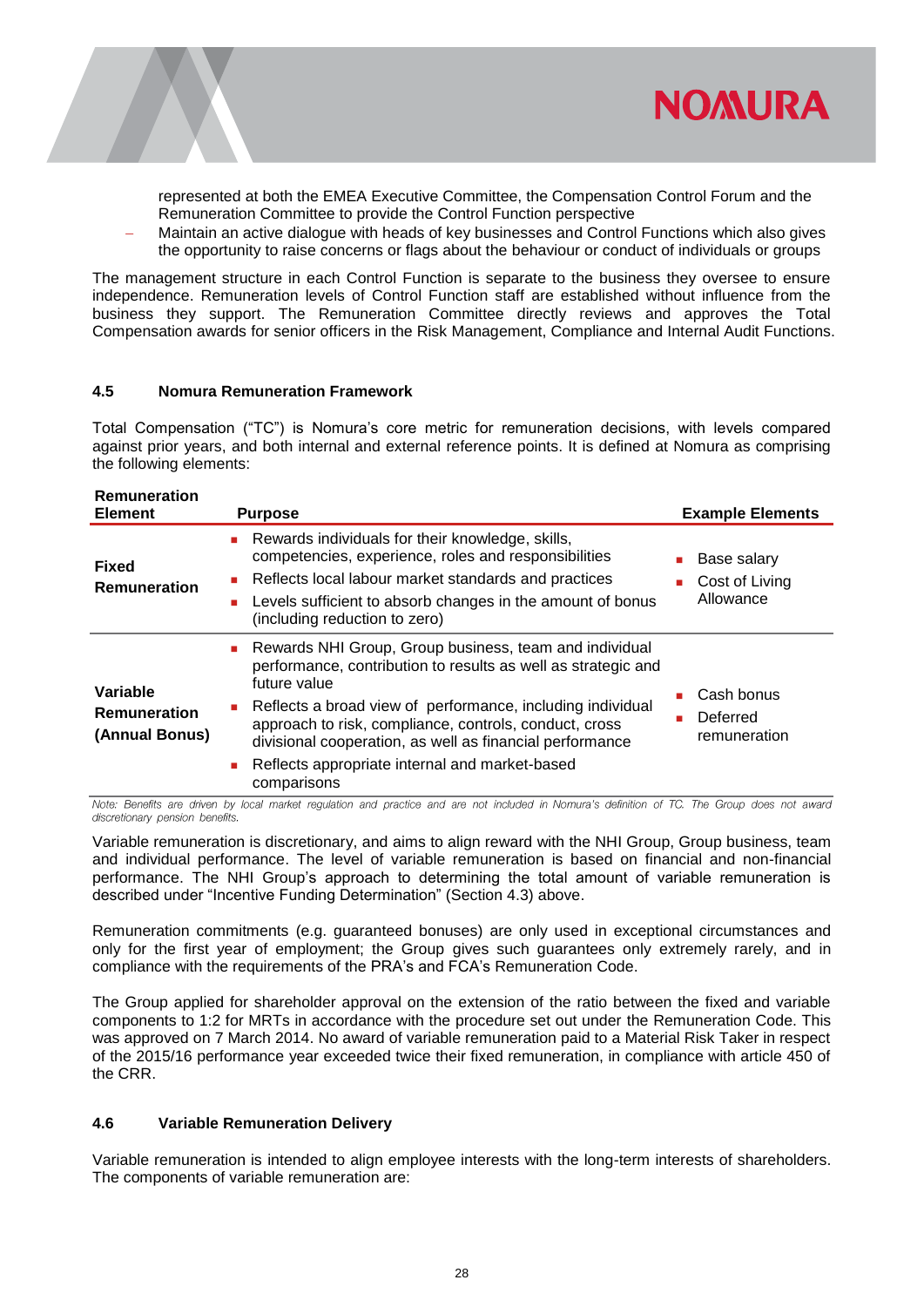

#### **Cash bonus**

A proportion of variable remuneration is delivered in the form of a cash payment made to individuals following the end of the fiscal year.

The proportion of variable remuneration paid as cash is dependent upon the individual's level of TC. At lower levels of TC, most or all of the variable remuneration will be delivered as cash. This is reduced as TC increases, in line with regulatory requirements and market practice.

While the policy is global in application, specific local regulatory requirements are applied when deciding on proportions of cash bonuses.

For Group staff identified as "Material Risk Takers", 50% of the cash bonus is delivered in Notional Stock Units which pay out 6 months from award.

#### **Deferred remuneration**

Certain senior management and employees whose total remuneration is above a specific threshold (or are subject to specific regulatory requirements, e.g. MRTs) receive a portion of their variable remuneration in the form of deferred awards. By linking the value delivered to NHI Group's share price and imposing certain vesting periods and restrictions, the plans:

- **Align employee interests with those of shareholders;**
- **n** Increase employee retention; and
- Encourage cross-divisional and cross-regional collaboration by focusing on a common goal of the long-term increase in shareholder value.

The awards are deferred over a period of at least three years.

The NHI Group operates the following deferred remuneration plans:

# **Stock Acquisition Right ("SAR") Plan B**

These are options of one NHI stock with a nominal exercise price of ¥1. For 2015/16 awards, SARs are deferred over three years vesting in three equal annual instalments.

Staff identified as being a "Material Risk Taker" had additional retention periods of six months applied to their deferrals post vesting as required by the Remuneration Code.

## **Notional Stock Unit ("NSU") Plan**

This is a phantom equity plan designed to replicate the key features of the SAR Plan B described above. The value is linked to the NHI stock price, and settled in cash on the vesting date. For 2015/16 awards, they are deferred over three years vesting in three equal annual instalments.

NSUs are typically only awarded to US taxpayers for US tax reasons.

Staff identified as being a "Material Risk Taker" had additional retention periods of six months applied to their deferrals post vesting as required by the Remuneration Code.

# **Collared Notional Stock Unit ("CSU") Plan**

The plan is linked to the value of the NHI share price, subject to a collar of +/-10% of grant price. Awards vest quarterly over a three year period. The awards are settled in cash.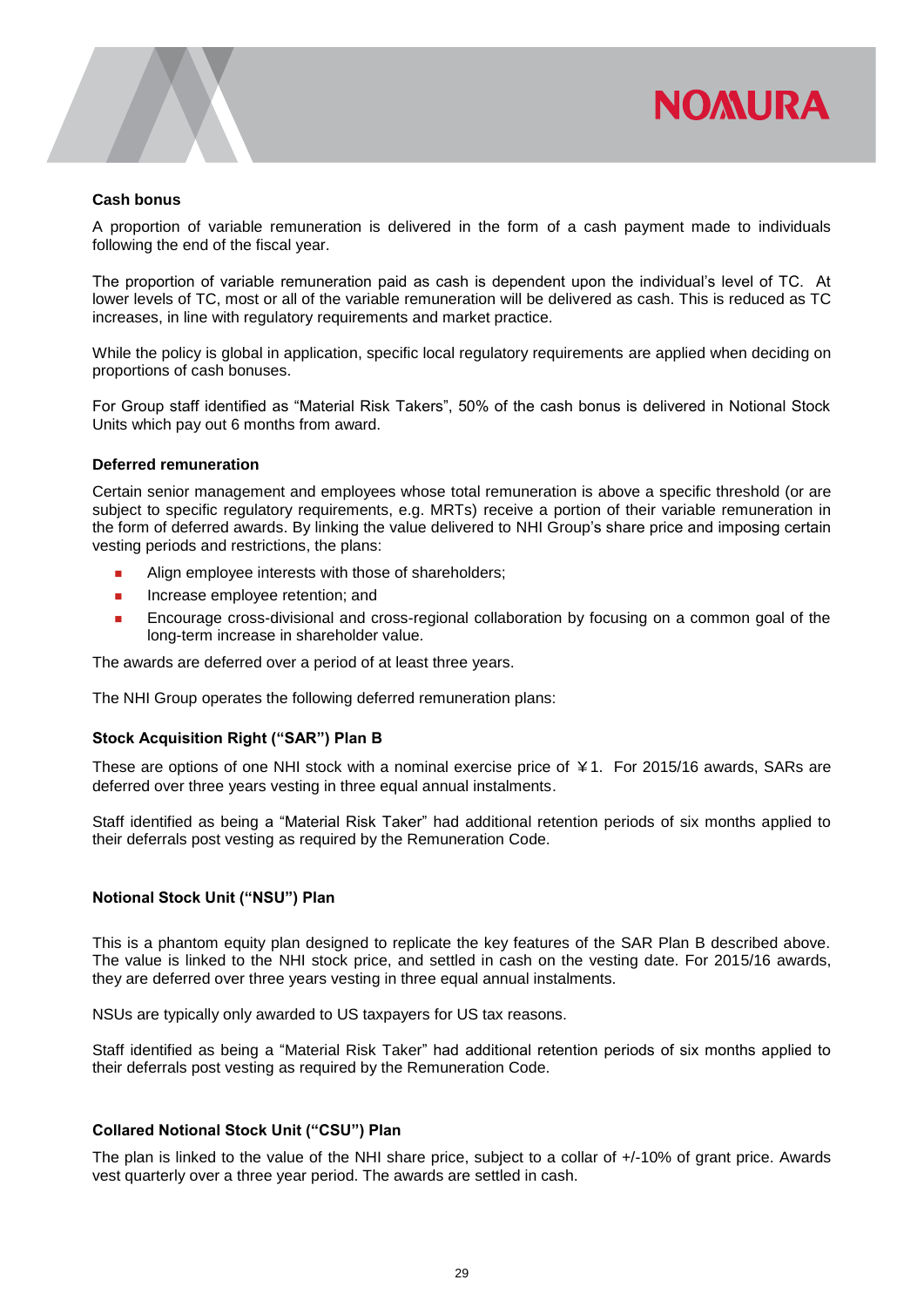# **Notional Indexed Unit ("NIU") Plan**

The plan is linked to a global stock index quoted by the Morgan Stanley Consumer Index (MSCI). Other material terms, including deferral period, vesting conditions and settlement, are the same as under the CSU plan.

**NOMURA** 

# <span id="page-30-0"></span>**4.7 Performance Adjustment of Deferred Awards**

# **Malus**

For all staff, including staff identified as "Material Risk Takers", unpaid deferred compensation awards may be reduced by up to 100% if:

- NHI, or any related entity is required to materially restate any of its financial statements for the fiscal year in which the grant was based on;
- **The Grantee materially violates one of NHI's or an NHI Group entity's written policies;**
- **The Grantee causes or has caused material detriment to the business or reputation of NHI or any** NHI Group entity;
- **NHI or any NHI Group entity suffers a material downturn in performance;**
- NHI or any NHI Group entity suffers a material failure of risk management;
- **The relevant team, business area, NHI Group entity or profit centre in which the Grantee works or** has worked has been found to be in breach of any company laws, rules or code of conduct or is accountable for any material error;
- The relevant business unit, profit centre or team in which the Grantee works or has worked, has suffered a material downturn in its financial performance;
- The relevant business unit or team in which the Grantee works or has worked has suffered improper or inadequate risk management;
- The Grantee's conduct or performance has been in breach of any laws, rules or codes of conduct or is accountable for any material error;
- Delivering all outstanding deferred compensation awards would not be sustainable according to the financial situation of the company;
- The Grantee's conduct failed to meet the appropriate standards of fitness and propriety;
- **The Grantee failed to raise concerns in relation to improper or inadequate risk management issues** that were known to the Grantee;
- **The Grantee could have been reasonably expected to be aware of a risk management failure,** misconduct or material error but failed to take adequate steps to promptly identify, assess, report, escalate or address it;
- By virtue of the Grantee's role or seniority the Grantee could be deemed directly responsible or accountable for a risk management failure, misconduct or material error;
- Information has emerged since the date of grant of the award which would have affected the size of the award which was granted;
- **There has been a material adverse change in the risk profile of the company or any related entity,** business unit or team in which the Grantee works or has worked;
- There has been an error or a misstatement which has resulted in a material overpayment to the Grantee.

Discretion is retained in each case by the Human Resources Committee to make a decision around the breach and the proportion of awards to be reduced.

## <span id="page-30-1"></span>**4.8 Performance Adjustment of all Variable Awards**

## **Clawback**

For Group staff identified as "Material Risk Takers", 100% of all variable pay awarded in relation to the 2015/16 performance year is subject to clawback. This applies for a period of up to seven years from the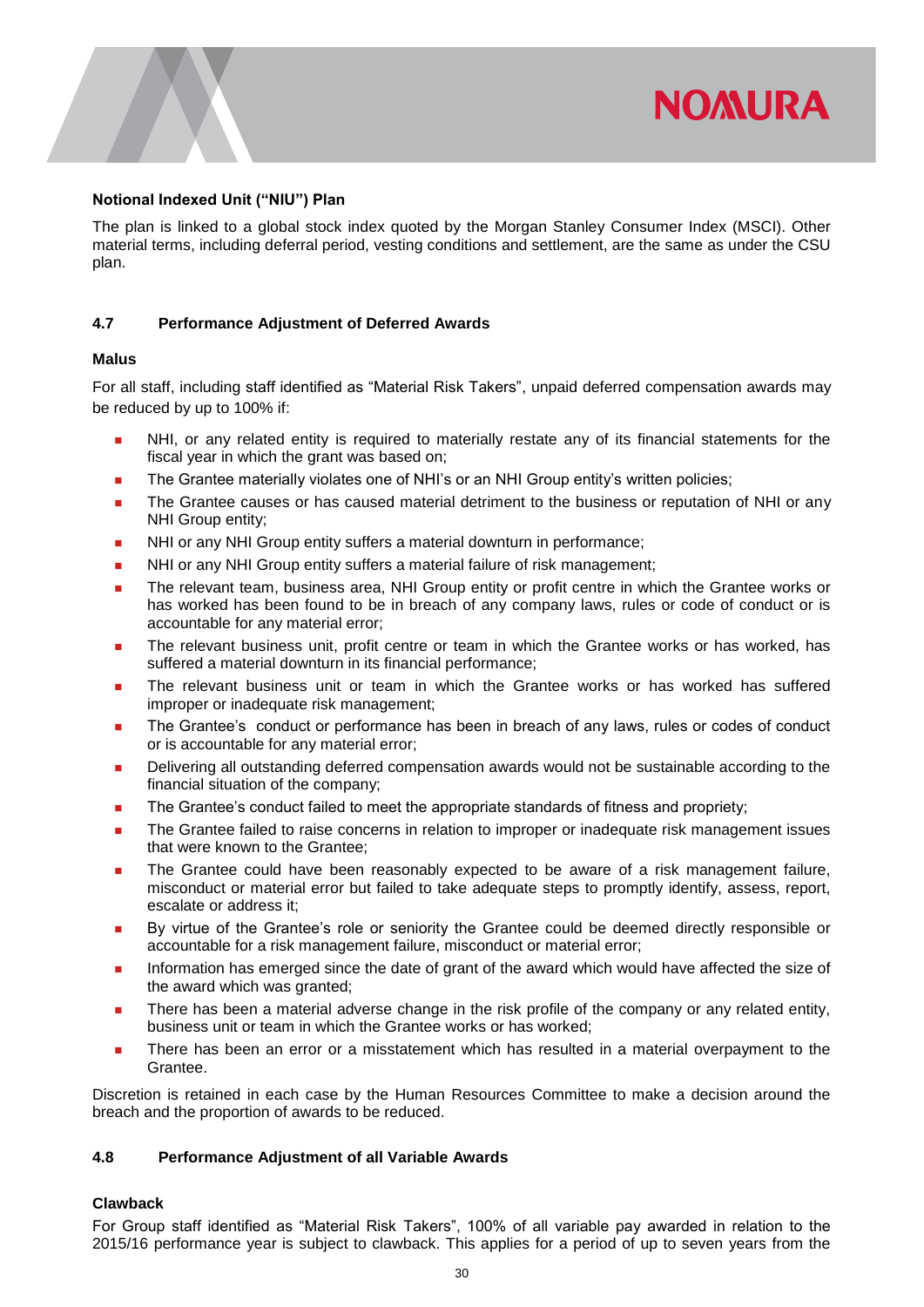

date of payment for upfront cash awards or seven years from the date of award of any deferred awards. The Group shall be entitled to clawback in any of the following circumstances:

- a) The Group or the NHI Group has been required to materially restate any of its financial statements for the fiscal year in respect of which the award was made;
- b) The Group, the NHI Group or the business unit in which the employee works or have worked has suffered improper or inadequate risk management;
- c) The Group considers that the employee has participated in or has been responsible for conduct which has caused the Group, NHI Group or the business unit in which the employee works or have worked to suffer significant financial losses:
- d) The Group becomes aware of any material wrongdoing or error on the employee's part which could have been the subject of investigation and/or disciplinary proceedings and that would have resulted in the bonus not being paid or award not being made or a lesser sum being paid or awarded;
- e) The Group considers that the employee caused material detriment to the business or reputation of the Group or the NHI Group whilst being an employee of the Group;
- f) The Group considers that the employee's conduct, whilst the employee was an employee of the NHI Group, has failed to meet appropriate standards of fitness and propriety.

Discretion is retained in each case by the Human Resources Committee to make a decision around the breach and the proportion of awards to be repaid. They will consider all relevant factors which include, but shall not be limited to, the proximity of the employee to, their responsibility in respect of the circumstances set out above and the recommendation of the Committee in respect of the awards to be cancelled or repaid.

## <span id="page-31-0"></span>**4.9 Performance Adjustment Process**

Each quarter, staff members whose conduct has fallen below the Group's expectations are identified by the Control and Support Functions (Compliance, HR, Risk Management, Audit, Finance and Information Technology) and the Front Office Supervision team and their behaviour reviewed by the EMEA Executive Committee (this includes all staff with an adverse disciplinary outcome).

Cases considered material are escalated to the Compensation Control Forum at year end (the "CCF"; comprising Legal, HR and Compliance) to determine whether a specific compensation adjustment is appropriate.

Where it is considered appropriate, year-end compensation proposals by the employee's manager will be reviewed by the CCF, the EMEA CEO and ultimately approved by the NEHS Remuneration Committee. The layers of review will also include whether malus and / or clawback is appropriate.

Performance adjustment (malus and/or clawback) can be applied where the employee fails to fulfil the terms of the award or breaches terms and conditions (e.g. breach of non-solicit/confidentiality clause or Code of Conduct etc).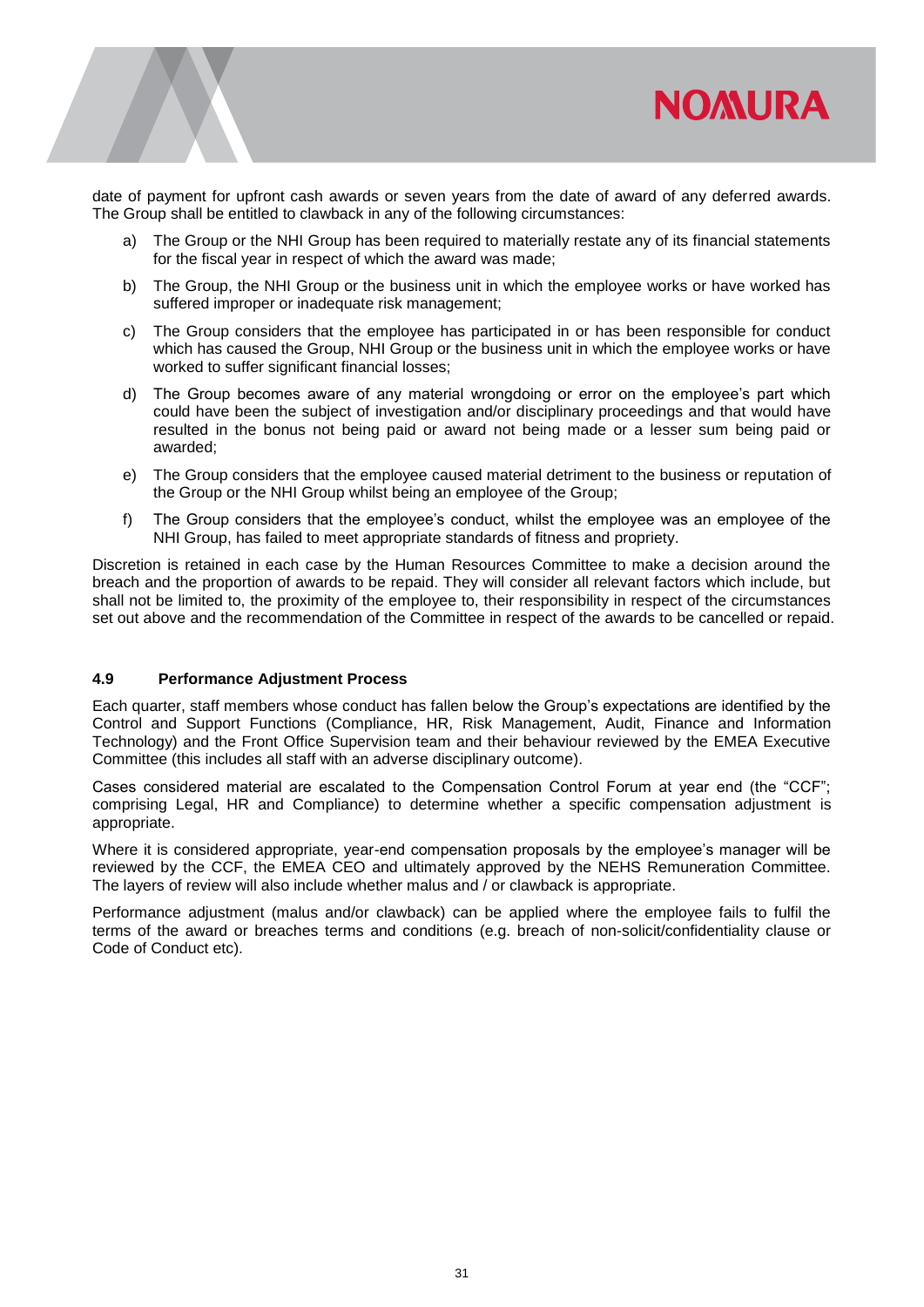

# <span id="page-32-0"></span>**4.10 Quantitative Disclosures**

The tables below show the aggregated breakdown of remuneration for the fiscal year ended 31 March 2016 for Senior Management and Other Members of Staff within the Group.

|                      | <b>Total Remuneration</b> |  |
|----------------------|---------------------------|--|
| Front Office (\$m)   | 279.5                     |  |
| Infrastructure (\$m) | 52.3                      |  |
| Total (\$m)          | 331.7                     |  |
|                      |                           |  |

| Amounts of Remuneration                                             |                     |       | Senior Management <sup>1</sup> Other Members of Staff <sup>2</sup>                  |              | Total   |
|---------------------------------------------------------------------|---------------------|-------|-------------------------------------------------------------------------------------|--------------|---------|
| Fixed Remuneration (\$m)                                            |                     | 63.3  | 155.2                                                                               |              | 218.5   |
| Variable Remuneration (\$m)                                         |                     | 31.8  | 81.4                                                                                |              | 113.2   |
| Number of Staff                                                     |                     | 73    | 349                                                                                 |              | 422     |
| <b>Types of Variable Remuneration</b>                               |                     |       | Senior Management <sup>1</sup> Other Members of Staff <sup>2</sup>                  |              | Total   |
| Cash (\$m)                                                          |                     | 2.0   | 13.4                                                                                |              | 15.4    |
| Shares (\$m)                                                        |                     | 12.1  | 25.1                                                                                |              | 37.3    |
| Share Linked Instruments (\$m)                                      |                     | 13.2  | 35.6                                                                                |              | 48.8    |
| Other (\$m)                                                         |                     | 4.5   | 7.3                                                                                 |              | 11.8    |
| <b>Outstanding Deferred Remuneration</b>                            |                     |       | Senior Management <sup>1</sup> Other Members of Staff <sup>2</sup>                  |              | Total   |
| Outstanding as at March 31, 2016 <sup>4</sup> (\$m)                 | Vested <sup>5</sup> | 25.0  | 15.5                                                                                |              | 40.5    |
|                                                                     | Unvested            | 112.6 | 133.1                                                                               |              | 245.8   |
| <b>TOTAL</b>                                                        |                     | 137.7 | 148.6                                                                               |              | 286.3   |
| Deferred Remuneration During Year                                   |                     |       | Senior Management <sup>1</sup> Other Members of Staff <sup>2</sup>                  |              | Total   |
| Awarded during year <sup>6</sup> (\$m)                              |                     | 65.6  | 89.1                                                                                |              | 154.8   |
| Paid out during year <sup>7</sup><br>$(\$m)$                        |                     | 53.4  | 72.6                                                                                |              | 125.9   |
| Payout reduction through performance adjustments <sup>8</sup> (\$m) |                     | 0.0   | $-12.4$                                                                             |              | $-12.4$ |
| New Sign-On Awards <sup>9</sup>                                     |                     |       | Senior Management <sup>1</sup> Other Members of Staff <sup>2</sup>                  |              | Total   |
| Total new sign on awards made (\$m):                                |                     | 0.0   | 0.1                                                                                 |              | 0.1     |
| Severance Payments <sup>10</sup>                                    |                     |       | Senior Management <sup>1</sup> Other Members of Staff <sup>2</sup> Highest Award to |              | Total   |
| Total severance payments made (\$m)                                 |                     | 1.5   | 8.7                                                                                 | 0.5          | 10.2    |
| Number of Payees                                                    |                     | 6     | 33                                                                                  | $\mathbf{1}$ | 39      |

| MRT Remuneration by band <sup>11</sup> | Senior Management <sup>1</sup> Other Members of Staff <sup>2</sup> | Total <sup>4</sup> |
|----------------------------------------|--------------------------------------------------------------------|--------------------|
| 1.0 - 1.5 (€m)                         | 37                                                                 | -46                |
| 1.5 - 2.0 (€m)                         | 15                                                                 | 29                 |
| 2.0 - 2.5 (€m)                         |                                                                    |                    |
| Over 2.5 ( $\epsilon$ m)               |                                                                    |                    |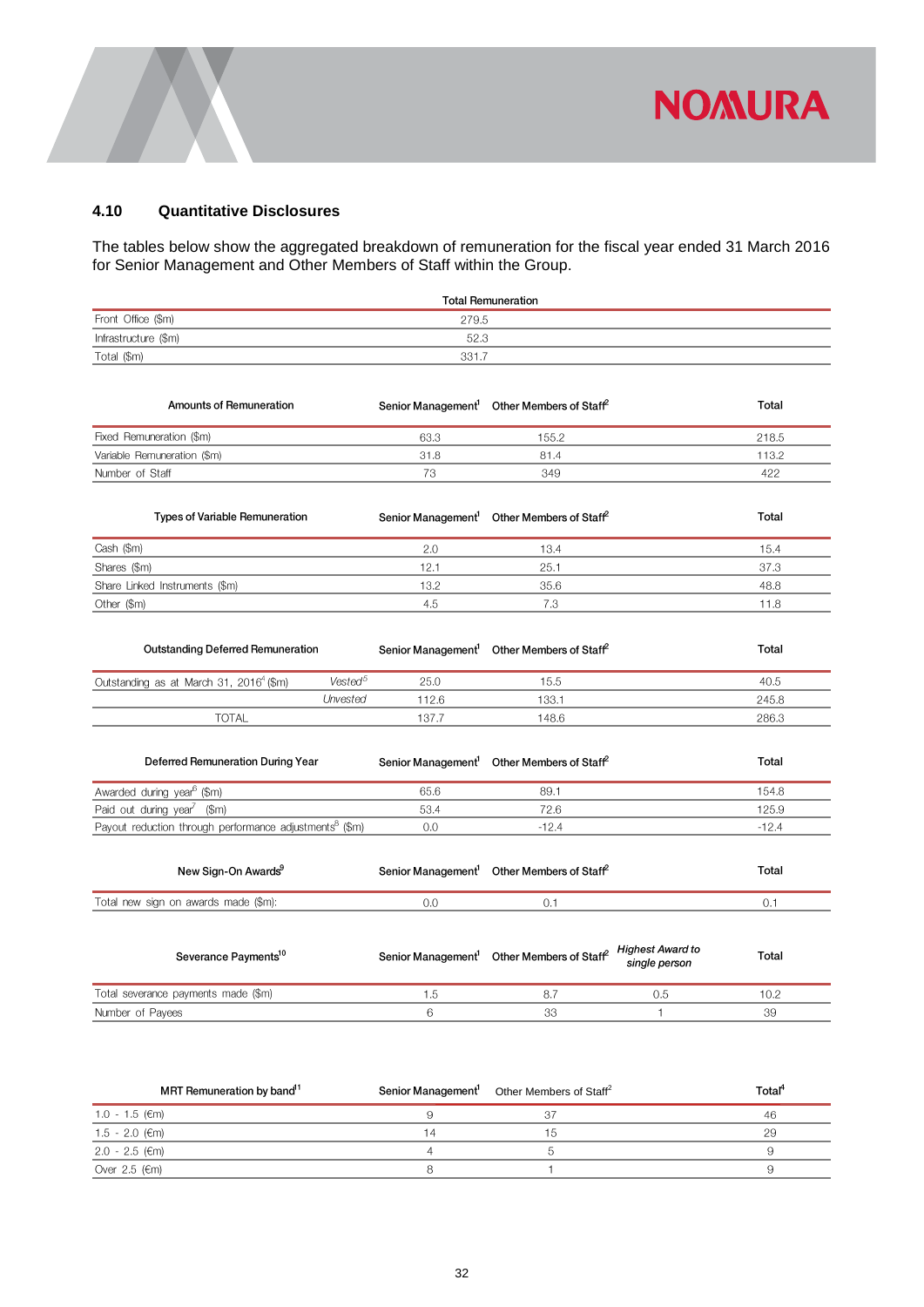

#### *Notes:*

- (1) 'Senior Management' comprises Group Board Directors, Nomura Wholesale Executive Committee members, EMEA Executive Committee Members and other staff e.g. Line of business Executive Management
- Executive Committee Members and other staff identified as Material Risk Takers for the fiscal year.<br><sup>(3)</sup> The Members of Staff' comprises all other staff identified as Material Risk Takers for the fiscal year.
- (3) Top three tables reflect remuneration paid in respect of performance during fiscal year ended 31 March 2016
- (4) Awards outstanding at 31 March 2016 have been valued based on deferred vehicle prices as at 31 March 2016
- $(5)$  'Vested' includes unexercised SAR Plan B awards.
- (6) Deferred remuneration awarded during the year relates to prior performance year<br>(7) Awards paid out based on deferred vehicle prices at time of vesting
- (7) Awards paid out based on deferred vehicle prices at time of vesting  $\binom{8}{2}$  (8) (Deferresses Adjustment) is defined as the familiar at an august
- (8) 'Performance Adjustment' is defined as the forfeiture of an award following involuntary termination or the application of malus and/or clawback
- (9) Sign-on awards include issue of deferred awards to mirror existing deferred compensation from a previous employer (forfeited on termination) and guaranteed bonus awards
- (10) Severance payments include all payments made in association with termination of employment, such as payments in lieu of notice/benefits or ex-gratia payments. Includes MRTs with termination date within the financial year
- (11) Table prepared in Euros in accordance with Article 450 of the CRR (exchange rate 0.94518)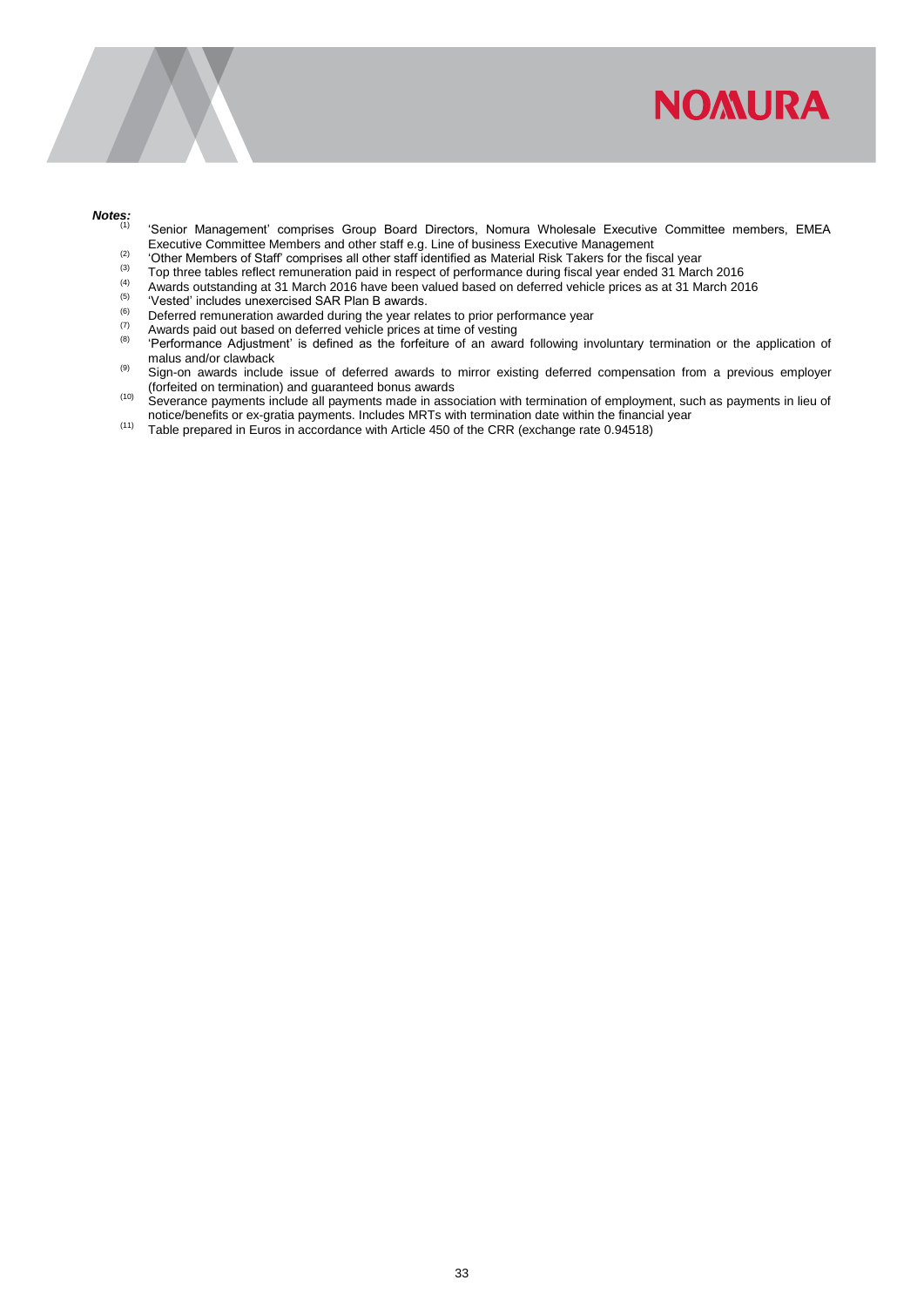# **Appendix 1 – The Group capital instrument features**

<span id="page-34-0"></span>

|                 | Capital Instruments main features template                                                                       | <b>Ordinary Shares</b>      | Subordinated debt                                                                                                                                                                                                                                                             | Subordinated debt                                                                                                                                                                                                                                                             | Subordinated debt                                                                                                                                                                                                                                                            | Subordinated debt                                                                                                                                                                                                                                                       |
|-----------------|------------------------------------------------------------------------------------------------------------------|-----------------------------|-------------------------------------------------------------------------------------------------------------------------------------------------------------------------------------------------------------------------------------------------------------------------------|-------------------------------------------------------------------------------------------------------------------------------------------------------------------------------------------------------------------------------------------------------------------------------|------------------------------------------------------------------------------------------------------------------------------------------------------------------------------------------------------------------------------------------------------------------------------|-------------------------------------------------------------------------------------------------------------------------------------------------------------------------------------------------------------------------------------------------------------------------|
| $\overline{1}$  | <b>Issuer</b>                                                                                                    | Nomura Europe Holdings Plc. | Nomura Europe Finance NV                                                                                                                                                                                                                                                      | Nomura Europe Finance NV                                                                                                                                                                                                                                                      | Nomura Europe Finance NV                                                                                                                                                                                                                                                     | Nomura Europe Finance NV                                                                                                                                                                                                                                                |
| $\overline{2}$  | Unique identifier (eg CUSIP, ISIN or Bloomberg identifier<br>for private placement                               | <b>NA</b>                   | <b>NA</b>                                                                                                                                                                                                                                                                     | <b>NA</b>                                                                                                                                                                                                                                                                     | <b>NA</b>                                                                                                                                                                                                                                                                    | <b>NA</b>                                                                                                                                                                                                                                                               |
| 3               | Governing Law(s) of the instrument                                                                               | English Law                 | English Law                                                                                                                                                                                                                                                                   | English Law                                                                                                                                                                                                                                                                   | English Law                                                                                                                                                                                                                                                                  | English Law                                                                                                                                                                                                                                                             |
|                 | <b>Regulatory Treatment</b>                                                                                      |                             |                                                                                                                                                                                                                                                                               |                                                                                                                                                                                                                                                                               |                                                                                                                                                                                                                                                                              |                                                                                                                                                                                                                                                                         |
| $\overline{4}$  | <b>Transitional CRR</b>                                                                                          | Common Equity Tier 1        | Tier <sub>2</sub>                                                                                                                                                                                                                                                             | Tier <sub>2</sub>                                                                                                                                                                                                                                                             | Tier <sub>2</sub>                                                                                                                                                                                                                                                            | Tier <sub>2</sub>                                                                                                                                                                                                                                                       |
| 5               | Post-transitional CRR rules                                                                                      | Common Equity Tier 1        | Tier <sub>2</sub>                                                                                                                                                                                                                                                             | Tier <sub>2</sub>                                                                                                                                                                                                                                                             | Tier <sub>2</sub>                                                                                                                                                                                                                                                            | Tier <sub>2</sub>                                                                                                                                                                                                                                                       |
| 6               | Eligible at Solo/(sub-)consolidated                                                                              | Consolidated                | Consolidated                                                                                                                                                                                                                                                                  | Consolidated                                                                                                                                                                                                                                                                  | Consolidated                                                                                                                                                                                                                                                                 | Consolidated                                                                                                                                                                                                                                                            |
|                 | Instrument type (types to be specified for each                                                                  |                             |                                                                                                                                                                                                                                                                               |                                                                                                                                                                                                                                                                               |                                                                                                                                                                                                                                                                              |                                                                                                                                                                                                                                                                         |
| $\overline{7}$  | Jurisdiction)                                                                                                    | <b>Ordinary Shares</b>      | ong-term Subordinated Loan facility                                                                                                                                                                                                                                           | Long-term Subordinated Loan facility                                                                                                                                                                                                                                          | Long-term Subordinated Loan facility                                                                                                                                                                                                                                         | Long-term Subordinated Loan facility                                                                                                                                                                                                                                    |
| 8               | Amount recognised in Regulatory Capital (Currency in<br>million, as of most recent reporting date)               | \$9,251m                    | \$900m                                                                                                                                                                                                                                                                        | \$600m                                                                                                                                                                                                                                                                        | \$460m                                                                                                                                                                                                                                                                       | \$200m                                                                                                                                                                                                                                                                  |
| 9               | Nominal amount of instrument                                                                                     | \$9,251m                    | \$900m                                                                                                                                                                                                                                                                        | \$600m                                                                                                                                                                                                                                                                        | \$460m                                                                                                                                                                                                                                                                       | \$200m                                                                                                                                                                                                                                                                  |
| 9a              | <b>Issue Price</b>                                                                                               | <b>NA</b>                   | \$900m                                                                                                                                                                                                                                                                        | \$600m                                                                                                                                                                                                                                                                        | \$460m                                                                                                                                                                                                                                                                       | \$200m                                                                                                                                                                                                                                                                  |
| 9b              | Redemption price                                                                                                 | <b>NA</b>                   | \$900m                                                                                                                                                                                                                                                                        | \$600m                                                                                                                                                                                                                                                                        | \$460m                                                                                                                                                                                                                                                                       | \$200m                                                                                                                                                                                                                                                                  |
| 10              | Accounting calssification                                                                                        | Shareholders' equity        | Liability - Amortised Cost                                                                                                                                                                                                                                                    | Liability - Amortised Cost                                                                                                                                                                                                                                                    | Liability - Amortised Cost                                                                                                                                                                                                                                                   | Liability - Amortised Cost                                                                                                                                                                                                                                              |
| 11              | Original date of issuance                                                                                        | <b>NA</b>                   | 08/03/2013                                                                                                                                                                                                                                                                    | 23/04/2013                                                                                                                                                                                                                                                                    | 15/04/2013                                                                                                                                                                                                                                                                   | 19/02/2013                                                                                                                                                                                                                                                              |
| 12              | Perpetual or dated                                                                                               | Perpetual                   | Dated                                                                                                                                                                                                                                                                         | Dated                                                                                                                                                                                                                                                                         | Dated                                                                                                                                                                                                                                                                        | Dated                                                                                                                                                                                                                                                                   |
| 13              | Original maturity date                                                                                           | No Maturity                 | 08/03/2025                                                                                                                                                                                                                                                                    | 23/04/2025                                                                                                                                                                                                                                                                    | 13/04/2025                                                                                                                                                                                                                                                                   | 17/05/2025                                                                                                                                                                                                                                                              |
| 14              | Issuer call subject to prior supervisory approval                                                                | No                          | <b>No</b>                                                                                                                                                                                                                                                                     | No                                                                                                                                                                                                                                                                            | <b>No</b>                                                                                                                                                                                                                                                                    | No                                                                                                                                                                                                                                                                      |
| 15              | Optional call date, contingent call dates and redemption<br>amount                                               | <b>NA</b>                   | <b>NA</b>                                                                                                                                                                                                                                                                     | <b>NA</b>                                                                                                                                                                                                                                                                     | <b>NA</b>                                                                                                                                                                                                                                                                    | <b>NA</b>                                                                                                                                                                                                                                                               |
| 16              | Subsequent call dates, if applicable                                                                             | NA                          | <b>NA</b>                                                                                                                                                                                                                                                                     | NA                                                                                                                                                                                                                                                                            | <b>NA</b>                                                                                                                                                                                                                                                                    | NA                                                                                                                                                                                                                                                                      |
|                 | Coupons/ dividends                                                                                               |                             |                                                                                                                                                                                                                                                                               |                                                                                                                                                                                                                                                                               |                                                                                                                                                                                                                                                                              |                                                                                                                                                                                                                                                                         |
| 17              | Fixed or floating dividend/ coupon                                                                               | Floating                    | Floating                                                                                                                                                                                                                                                                      | Floating                                                                                                                                                                                                                                                                      | Floating                                                                                                                                                                                                                                                                     | Floating                                                                                                                                                                                                                                                                |
| 18              | Coupon rate and any related index                                                                                | NA                          | $LIBOR + 225bp$                                                                                                                                                                                                                                                               | $LIBOR + 225bp$                                                                                                                                                                                                                                                               | $LIBOR + 225bp$                                                                                                                                                                                                                                                              | $LIBOR + 195bp$                                                                                                                                                                                                                                                         |
| 19              | Existence of a dividend stopper                                                                                  | N <sub>o</sub>              | N <sub>o</sub>                                                                                                                                                                                                                                                                | No                                                                                                                                                                                                                                                                            | <b>No</b>                                                                                                                                                                                                                                                                    | No.                                                                                                                                                                                                                                                                     |
| 20a             | Fully discretionary, partially discretionary or mandatory<br>in teram of timing)                                 | Fully discretionary         | Mandatory                                                                                                                                                                                                                                                                     | Mandatory                                                                                                                                                                                                                                                                     | Mandatory                                                                                                                                                                                                                                                                    | Mandatory                                                                                                                                                                                                                                                               |
| 20 <sub>b</sub> | Fully discretionary, partially discretionary or mandatory<br>(in term of amount)                                 | Fully discretionary         | Mandatory                                                                                                                                                                                                                                                                     | Mandatory                                                                                                                                                                                                                                                                     | Mandatory                                                                                                                                                                                                                                                                    | Mandatory                                                                                                                                                                                                                                                               |
| 21              | Existence of step up or other incentive to redeem                                                                | No                          | No                                                                                                                                                                                                                                                                            | No.                                                                                                                                                                                                                                                                           | <b>No</b>                                                                                                                                                                                                                                                                    | No                                                                                                                                                                                                                                                                      |
| 22              | Noncumulative or cumulative                                                                                      | Noncumulative               | Noncumulative                                                                                                                                                                                                                                                                 | Noncumulative                                                                                                                                                                                                                                                                 | Noncumulative                                                                                                                                                                                                                                                                | Noncumulative                                                                                                                                                                                                                                                           |
| 23              | Convertible or non-convertible                                                                                   | NonConvertible              | NonConvertible                                                                                                                                                                                                                                                                | NonConvertible                                                                                                                                                                                                                                                                | NonConvertible                                                                                                                                                                                                                                                               | NonConvertible                                                                                                                                                                                                                                                          |
| 24              | If convertible, conversion trigger(s)                                                                            | <b>NA</b>                   | <b>NA</b>                                                                                                                                                                                                                                                                     | <b>NA</b>                                                                                                                                                                                                                                                                     | <b>NA</b>                                                                                                                                                                                                                                                                    | <b>NA</b>                                                                                                                                                                                                                                                               |
| 25              | f convertible, fully or partially                                                                                | <b>NA</b>                   | <b>NA</b>                                                                                                                                                                                                                                                                     | NA                                                                                                                                                                                                                                                                            | <b>NA</b>                                                                                                                                                                                                                                                                    | <b>NA</b>                                                                                                                                                                                                                                                               |
| 26              | convertible, conversion rate                                                                                     | <b>NA</b>                   | <b>NA</b>                                                                                                                                                                                                                                                                     | <b>NA</b>                                                                                                                                                                                                                                                                     | <b>NA</b>                                                                                                                                                                                                                                                                    | <b>NA</b>                                                                                                                                                                                                                                                               |
| 27              | f convertible, mandatory or optional conversion                                                                  | <b>NA</b>                   | <b>NA</b>                                                                                                                                                                                                                                                                     | <b>NA</b>                                                                                                                                                                                                                                                                     | <b>NA</b>                                                                                                                                                                                                                                                                    | <b>NA</b>                                                                                                                                                                                                                                                               |
| 28              | f convertible, specify instrument type convertible into                                                          | <b>NA</b>                   | <b>NA</b>                                                                                                                                                                                                                                                                     | <b>NA</b>                                                                                                                                                                                                                                                                     | <b>NA</b>                                                                                                                                                                                                                                                                    | <b>NA</b>                                                                                                                                                                                                                                                               |
| 29              | f convertible, specify issuer of instrument it converts<br>into                                                  | <b>NA</b>                   | <b>NA</b>                                                                                                                                                                                                                                                                     | <b>NA</b>                                                                                                                                                                                                                                                                     | <b>NA</b>                                                                                                                                                                                                                                                                    | <b>NA</b>                                                                                                                                                                                                                                                               |
| 30              | Write-down features                                                                                              | <b>NA</b>                   | <b>NA</b>                                                                                                                                                                                                                                                                     | <b>NA</b>                                                                                                                                                                                                                                                                     | <b>NA</b>                                                                                                                                                                                                                                                                    | <b>NA</b>                                                                                                                                                                                                                                                               |
| 31              | If write-down, write down trigger(s)                                                                             | <b>NA</b>                   | <b>NA</b>                                                                                                                                                                                                                                                                     | <b>NA</b>                                                                                                                                                                                                                                                                     | <b>NA</b>                                                                                                                                                                                                                                                                    | <b>NA</b>                                                                                                                                                                                                                                                               |
| 32              | If write-down, full or partial                                                                                   | <b>NA</b>                   | <b>NA</b>                                                                                                                                                                                                                                                                     | <b>NA</b>                                                                                                                                                                                                                                                                     | <b>NA</b>                                                                                                                                                                                                                                                                    | <b>NA</b>                                                                                                                                                                                                                                                               |
| 33              | If write-down, permanent or temporary                                                                            | <b>NA</b>                   | <b>NA</b>                                                                                                                                                                                                                                                                     | <b>NA</b>                                                                                                                                                                                                                                                                     | <b>NA</b>                                                                                                                                                                                                                                                                    | <b>NA</b>                                                                                                                                                                                                                                                               |
| 34              | temporary write down, description of write-up<br>mechanism                                                       | <b>NA</b>                   | <b>NA</b>                                                                                                                                                                                                                                                                     | <b>NA</b>                                                                                                                                                                                                                                                                     | <b>NA</b>                                                                                                                                                                                                                                                                    | <b>NA</b>                                                                                                                                                                                                                                                               |
| 35              | Position in subordination hierarchy in liquidation (specify<br>instrument type immediately senior to instrument) | Perpetual unsecured         | <b>Other Creditors</b><br>The legal nature of the subordinated loans<br>differs from that usually associated with debt<br>In a winding up of the Company no amount<br>will be paid in respect of the subordinated<br>debt until all other creditors have been paid<br>in full | <b>Other Creditors</b><br>The legal nature of the subordinated loans<br>differs from that usually associated with debi<br>In a winding up of the Company no amount<br>will be paid in respect of the subordinated<br>debt until all other creditors have been paid<br>in full | <b>Other Creditors</b><br>The legal nature of the subordinated loans<br>differs from that usually associated with deb<br>In a winding up of the Company no amount<br>will be paid in respect of the subordinated<br>debt until all other creditors have been paid<br>in full | Other Creditors<br>The legal nature of the subordinated loans<br>differs from that usually associated with debt.<br>In a winding up of the Company no amount<br>will be paid in respect of the subordinated<br>debt until all other creditors have been paid<br>in full |
| 36              | Non-compliant transitioned features                                                                              | <b>NA</b>                   | <b>NA</b>                                                                                                                                                                                                                                                                     | NA                                                                                                                                                                                                                                                                            | <b>NA</b>                                                                                                                                                                                                                                                                    | <b>NA</b>                                                                                                                                                                                                                                                               |
| 37              | If yes, speicfy non-compliant features                                                                           | <b>NA</b>                   | <b>NA</b>                                                                                                                                                                                                                                                                     | <b>NA</b>                                                                                                                                                                                                                                                                     | <b>NA</b>                                                                                                                                                                                                                                                                    | <b>NA</b>                                                                                                                                                                                                                                                               |